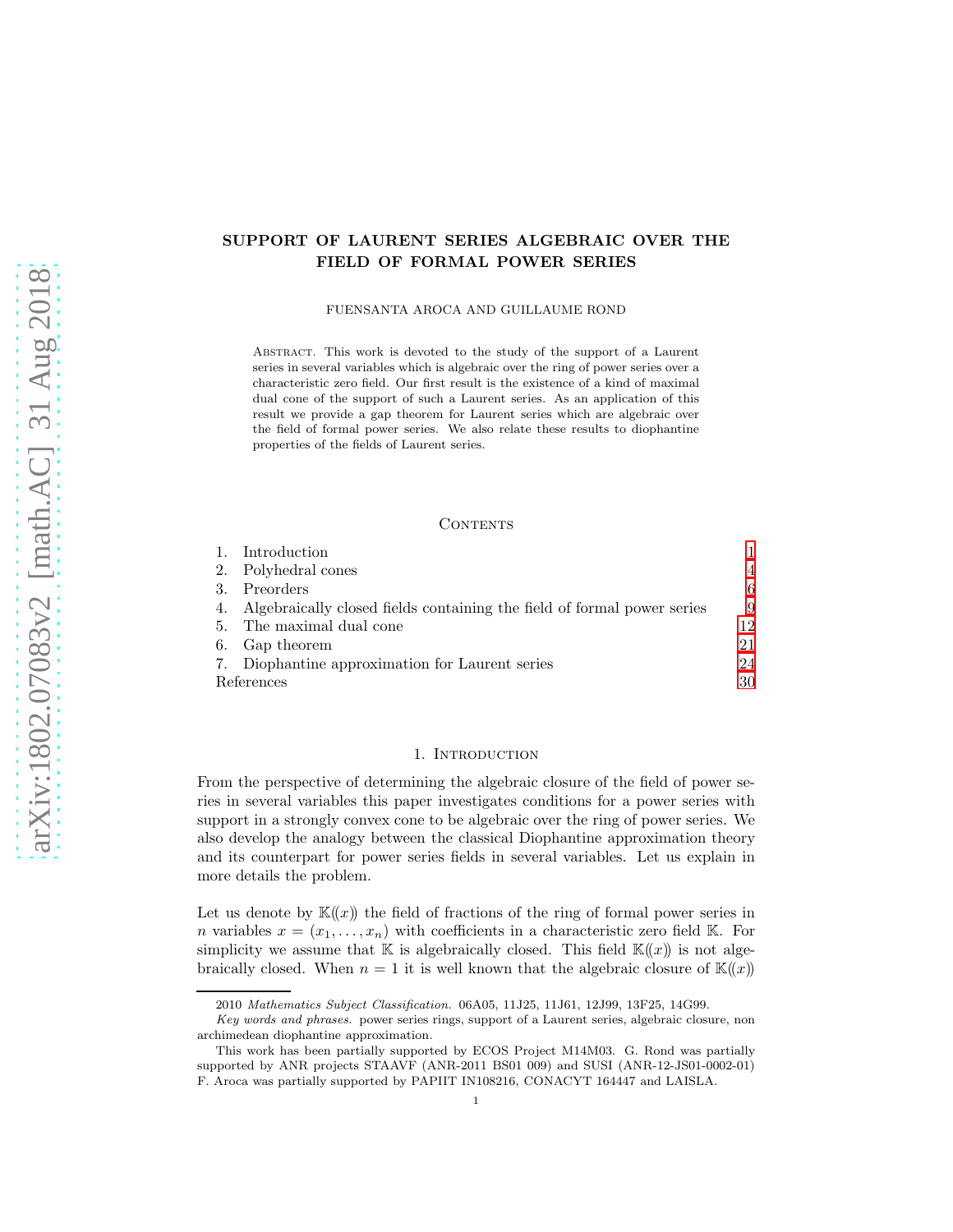is the field of Puiseux series  $\bigcup_{k\in\mathbb{Z}_{>0}}\mathbb{K}(\!(x^{1/k})\!)$ .

When  $n \geq 2$  there are several descriptions of algebraically closed fields containing  $\mathbb{K}(x)$  [\[Mc95,](#page-29-1) [Go00,](#page-29-2) [AI09,](#page-29-3) [SV11\]](#page-30-0). The elements of these fields are Puiseux series whose support is included in a translated strongly convex rational cone containing  $\mathbb{R}_{\geq 0}^n$ . Here a rational cone means a polyhedral cone of  $\mathbb{R}^n$  whose vertices are generated by integer coefficients vectors. More precisely, one of these descriptions is the following one: for any given vector  $\omega \in \mathbb{R}_{\geq 0}^n$  with  $\mathbb{Q}$ -linearly independent coordinates and for every polynomial P with coefficients in  $K(x)$  there exist a strongly convex cone  $\sigma$  containing  $\mathbb{R}_{\geq 0}^n$ , such that  $u \cdot \omega > 0$  for every  $u \in \sigma \setminus \{0\}$ , a vector  $\gamma \in \mathbb{R}^n$  and a Laurent Puiseux series  $\xi$  which is a root of P such that

$$
\mathrm{Supp}(\xi)\subset\gamma+\sigma.
$$

Let us recall that for a Laurent power series  $\xi = \sum_{\alpha} \xi_{\alpha} x^{\alpha}$  we define the support of  $\xi$  as:

$$
Supp(\xi) := \{ \alpha \in \mathbb{Q}^n \mid \xi_\alpha \neq 0 \},\
$$

and a Laurent Puiseux series is a series  $\xi$  whose support is in  $\frac{1}{k}\mathbb{Z}^n$  for some integer  $k \in \mathbb{Z}_{>0}$ .

For instance if  $P(T) = T^2 - (x_1 + x_2)$  then the roots of P are

$$
\pm x_1^{\frac{1}{2}} \left( 1 + a_1 \frac{x_2}{x_1} + a_2 \left( \frac{x_2}{x_1} \right)^2 + \dots + a_k \left( \frac{x_2}{x_1} \right)^k + \dots \right) \text{ if } \omega_1 < \omega_2
$$

and have support in the cone generated by  $(0, 1)$ ,  $(1, 0)$  and  $(-1, 1)$ , or

$$
\pm x_2^{\frac{1}{2}} \left( 1 + a_1 \frac{x_1}{x_2} + a_2 \left( \frac{x_1}{x_2} \right)^2 + \dots + a_k \left( \frac{x_1}{x_2} \right)^k + \dots \right) \text{ if } \omega_1 > \omega_2
$$

and have support in the cone generated by  $(0, 1)$ ,  $(1, 0)$  and  $(1, -1)$ , where the  $a_k$ are the coefficients of the following Taylor expansion:

$$
\sqrt{1+U} = 1 + a_1U + a_2U + \dots + a_kU^k + \dots
$$

But unlike the case  $n = 1$  these latter fields of Puiseux series (each of them depending on a given vector  $\omega$ ) are strictly larger than the algebraic closure of  $\mathbb{K}(\!(x)\!)$ . So a natural question is to find conditions for a Laurent Puiseux series with coefficients in a strongly convex cone containing  $\mathbb{R}_{\geq 0}^n$  to be algebraic over  $\mathbb{K}(\!(x)\!).$ 

Let us remark that it is straightforward to see that a Laurent Puiseux series  $\xi = \sum_{\alpha \in \mathbb{Z}^n} \xi_{\alpha} x^{\alpha/k}$  is algebraic over  $\mathbb{K}(\!(x)\!)$  if and only if the Laurent series  $\tilde{\xi} =$  $\sum_{\alpha \in \mathbb{Z}^n} \hat{\xi}_{\alpha} x^{\alpha}$  is algebraic over  $\mathbb{K}(\!(x)\!)$ . Indeed if  $P(x,T)$  is a nonzero vanishing polynomial of  $\xi$  then  $P(x^k, T)$  is nonzero vanishing polynomial of  $\tilde{\xi}$ , and if  $\tilde{\xi}$  is algebraic over  $\mathbb{K}(\!(x)\!)$  then  $\xi$  is algebraic over  $\mathbb{K}(\!(x^{1/k})\!)$  which is a finite extension of  $\mathbb{K}(\!(x)\!)$ . So we can restrict the question to the problem of algebraicity of a Laurent series with support in a strongly convex cone. The aim of this work is to provide necessary conditions for such Laurent series to be algebraic over  $\mathbb{K}(\!(x)\!)$ .

The conditions we are investigating are defined in terms of the support of the given Laurent series.

Let us mention that the problem of determining the support of a series algebraic over  $\mathbb{K}[x]$  or  $\mathbb{K}[x]$  is an important problem related to several fields as tropical geometry (cf. for instance [\[EKL04\]](#page-29-4) where the support of a rational power series is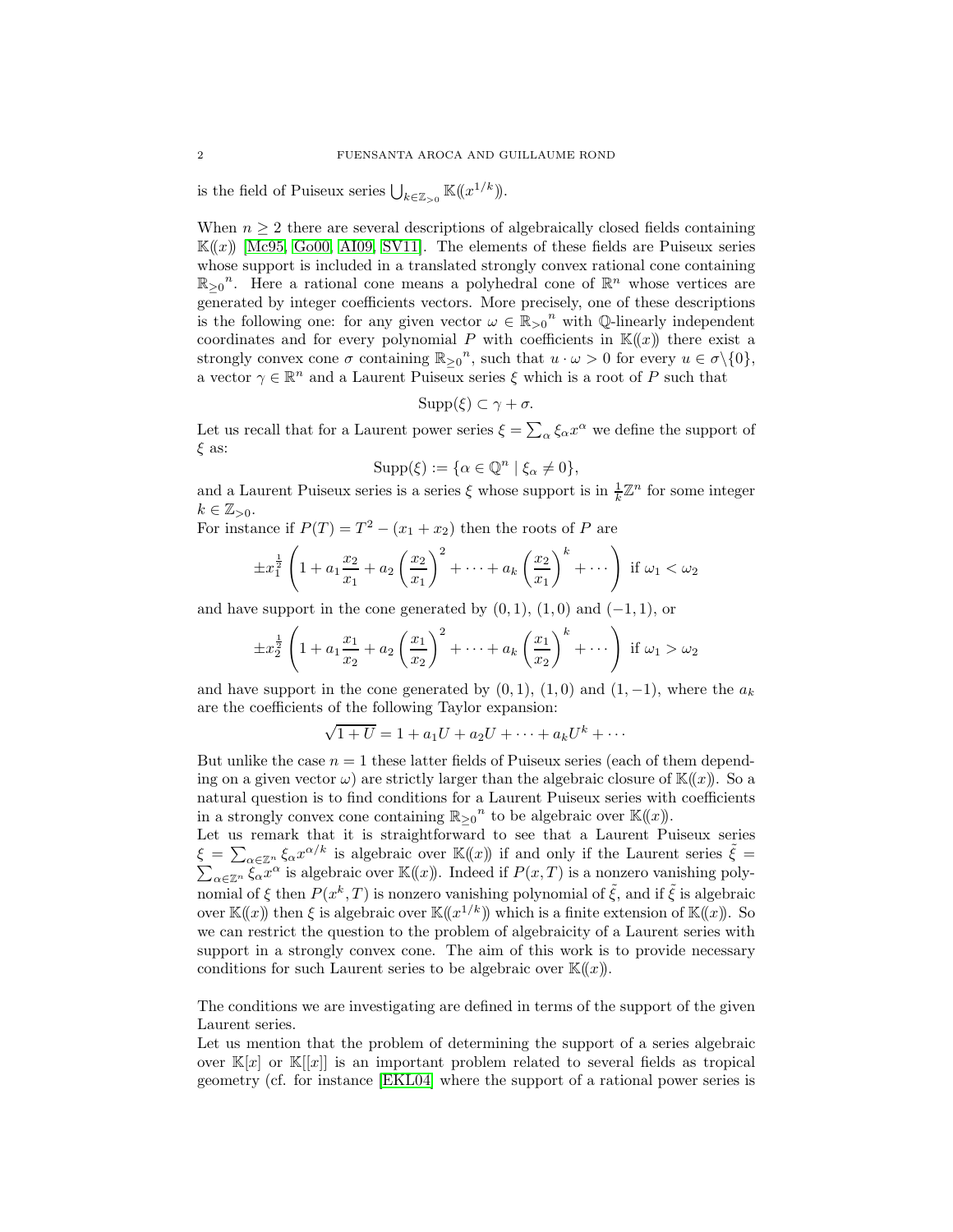studied) or combinatorics (cf. [\[HM17\]](#page-29-5) for instance) and number theory (cf. for instance [\[AB12\]](#page-29-6) for a characterization of the support of a power series algebraic over  $\mathbb{K}[x]$  where  $\mathbb{K}$  is a field of positive characteristic in terms of p-automata, while it is still an open problem to prove that the set of vanishing coefficients of a univariate algebraic power series over a characteristic zero field is a periodic set).

On the other hand it is probably not possible to characterize completely the Laurent series which are algebraic over  $\mathbb{K}[[x]]$  just in term of their support. A complete characterization of the algebraicity of Laurent series would probably involve conditions on the coefficients as it is the case for univariate algebraic power series in positive characteristic (see [\[Ke01\]](#page-29-7)).

Our first main result, that will be very useful in the sequel, is a general construction of algebraically closed fields containing the field  $\mathbb{K}(\!(x)\!)$ . In particular it generalizes and unifies the previous constructions given in [\[Mc95,](#page-29-1) [Go00,](#page-29-2) [AI09,](#page-29-3) [SV11\]](#page-30-0). This result is the following one (see Section [3](#page-5-0) for the definition of a continuous positive order - but essentially this is a total order on  $\mathbb{R}^n$  compatible with the addition and such that the elements of  $\mathbb{R}_{\geq 0}^n$  are non-negative):

**Theorem [4.5.](#page-10-0)** Let  $K$  be a characteristic zero field and let  $\preceq$  be a continuous positive order on  $\mathbb{R}^n$ . Then the set, denoted by  $\mathscr{S}_{\preceq}^{\mathbb{K}}$ , of series  $\xi$  for which there exist  $k \in \mathbb{Z}_{>0}$ ,  $\gamma \in \mathbb{Z}^n$  and a rational cone  $\sigma$  whose elements are non-negative for  $\preceq$  and such that

$$
\operatorname{Supp}(\xi) \subset (\gamma + \sigma) \cap \frac{1}{k} \mathbb{Z}^n
$$

is an algebraically closed field containing  $K(x)$ .

Let us mention that the proof of this theorem is a direct consequence of a very nice result of F. J. Rayner [\[Ra74\]](#page-29-8) that has been proven twenty years before the works [\[Mc95,](#page-29-1) [Go00,](#page-29-2) [AI09,](#page-29-3) [SV11\]](#page-30-0).

Our second result, and the most difficult one, concerning the support conditions we were discussing before, can be summarized as follows:

**Theorem [5.13.](#page-17-0)** Let  $\xi$  be a Laurent power series which is algebraic over  $\mathbb{K}(\!(x)\!)$  and which is not in the localization  $\mathbb{K}[[x]]_{x_1\cdots x_n}$ . Then there exists a hyperplane  $H \subset \mathbb{R}^n$ such that

- i) Supp $(\xi) \cap H$  is infinite,
- ii) one of the half-spaces delimitated by H contains only a finite number of elements of  $\text{Supp}(\xi)$ .

In fact Theorem [5.13](#page-17-0) is more precise (see the complete statement in the core of the paper), but technical, and asserts the existence of a kind of maximal dual cone of the support of  $\xi$ . Its proof is essentially based on the identification of the elements of the algebraic closure of  $\mathbb{K}(x)$  in the fields  $\mathscr{S}_{\preceq}^{\mathbb{K}}$  when  $\preceq$  runs over all the continuous positive orders on  $\mathbb{R}^n$ . This is the main tool to obtain our last main result which is the following one:

**Theorem [6.4](#page-22-0)** (Gap Theorem). Let  $\xi$  be a Laurent series with support in  $\gamma + \sigma$ where  $\gamma \in \mathbb{Z}^n$  and  $\sigma$  is a strongly convex cone containing the first orthant such that  $\xi$  does not belong to the localization  $\mathbb{K}[[x]]_{x_1\cdots x_n}$ . Let us assume that  $\xi$  is algebraic over  $\mathbb{K}[[x]]$ . Let  $\omega = (\omega_1, \dots, \omega_n)$  be in the interior of the dual of  $\sigma$ . We expand  $\xi$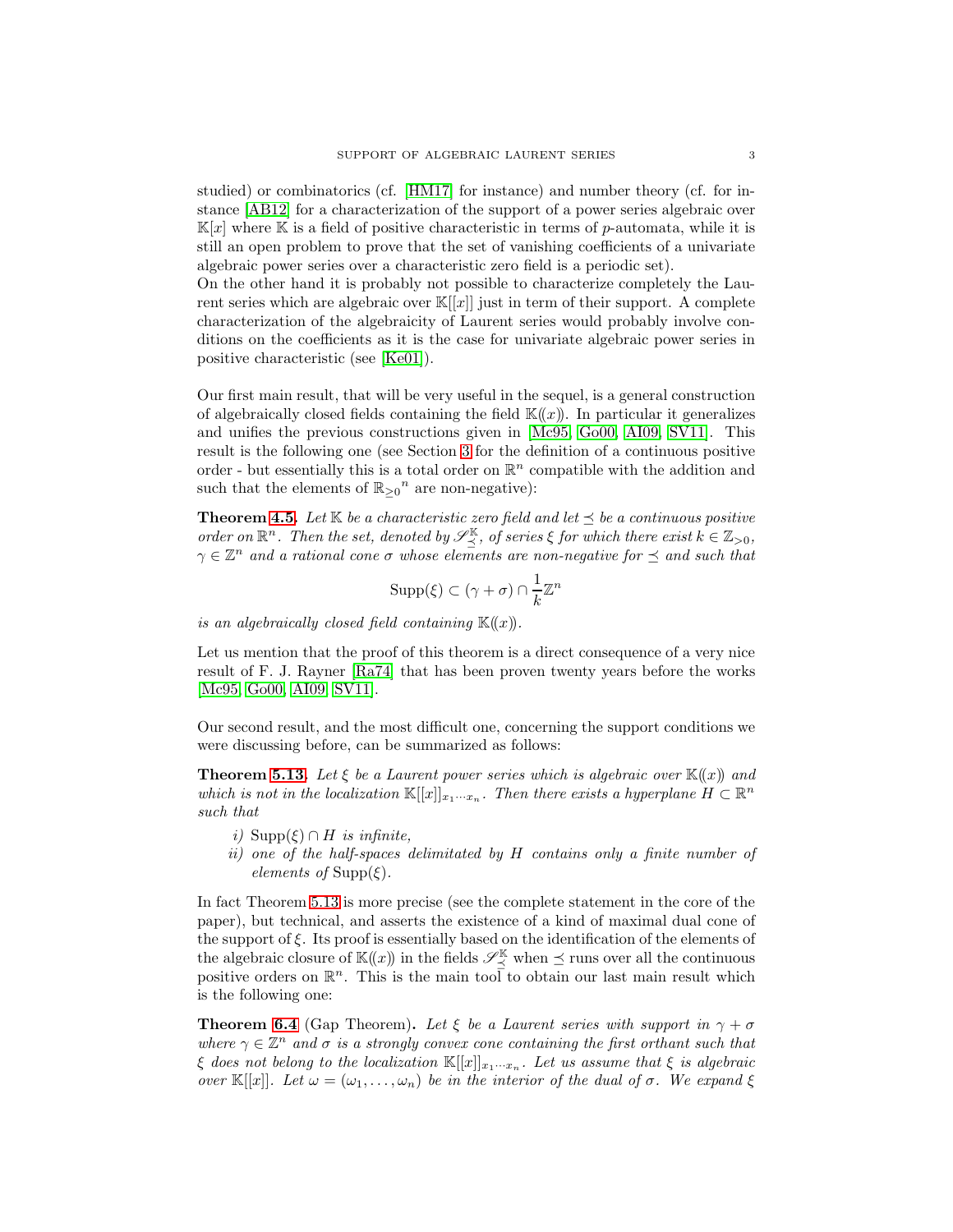as

$$
\xi = \sum_{i \in \mathbb{Z}_{\geq 0}} \xi_{k(i)}
$$

where

- i) for every  $k(i) \in \Gamma = \mathbb{Z} \omega_1 + \cdots + \mathbb{Z} \omega_n$ ,  $\xi_{k(i)}$  is a (finite) sum of monomials of the form  $cx^{\alpha}$  with  $\omega \cdot \alpha = k(i)$ ,
- ii) the sequence  $k(i)$  is a strictly increasing sequence of elements of  $\Gamma$ ,

*iii)* for every integer i,  $\xi_{k(i)} \neq 0$ .

Then there exists a constant  $C > 0$  such that

$$
k(i+1) \le k(i) + C \quad \forall i \in \mathbb{Z}_{\geq 0}.
$$

This statement is similar to the following well known fact (see [\[Fa98\]](#page-29-9) or [\[Du15\]](#page-29-10) for a modern presentation of this): let  $f$  be a formal power series algebraic over  $\mathbb{K}[x]$  where  $\mathbb K$  is a characteristic zero field. For every integer k let  $f_k$  denote the homogeneous part of degree  $k$  in the Taylor expansion of  $f$ . We can number these nonzero homogeneous parts by writing

$$
f = \sum_{i \in \mathbb{Z}_{\geq 0}} f_{k(i)}
$$

where  $f_{k(i)}$  is the homogeneous part of degree  $k(i)$  of f,  $(k(i))_{i\in\mathbb{Z}_{>0}}$  is strictly increasing and  $f_{k(i)} \neq 0$  for every i. Then there exists an integer  $C > 0$  such that

$$
k(i+1) \le k(i) + C \quad \forall i \in \mathbb{Z}_{\geq 0}.
$$

This comes from the fact that a power series algebraic over  $\mathbb{K}[x]$  is D-finite when  $\mathbb{K}$ is of characteristic zero. In some sense the proof of Theorem [6.4](#page-22-0) consists to reduce Theorem [6.4](#page-22-0) to this fact by using Theorem [5.13.](#page-17-0)

The paper is organized as follows. The first two sections are devoted to give basic definitions and results concerning cones and preorders on  $\mathbb{R}^n$ . In Section [4](#page-8-0) we construct a family of algebraically closed fields containing  $\mathbb{K}(x)$  (see Theorem [4.5\)](#page-10-0), each of them depending on a total order on  $\mathbb{R}^n$ . Then in Section [5,](#page-11-0) for a given Laurent series  $\xi$  algebraic over  $\mathbb{K}(x)$ , we introduce two subsets of  $\mathbb{R}_{>0}^n$ ,  $\tau_0(\xi)$ and  $\tau_1(\xi)$ , whose definitions involve the preceding algebraically closed fields and we prove that  $\tau_0(\xi)$  plays the role of a maximal dual cone of Supp( $\xi$ ) (see Theorem [5.13\)](#page-17-0). Section [6](#page-20-0) is devoted to the proof of Theorem [6.4,](#page-22-0) which is based on Theorem [5.13](#page-17-0) and D-finite power series. Finally in the last part we express some of the results in term of diophantine approximation properties for the fields of Laurent power series (see Theorem [7.4\)](#page-25-0).

Acknowledgment We would like to thank Mark Spivakovsky for providing us the proof of Lemma [3.7.](#page-6-0) We also thank Hussein Mourtada and Bernard Teissier for their helpful remarks. We also want to thank the referee for their useful and suitable comments and remarks.

### 2. Polyhedral cones

<span id="page-3-0"></span>In this section we introduce some basic concepts of convex geometry. These concepts may be found in several books (see for example [\[Fu93\]](#page-29-11)).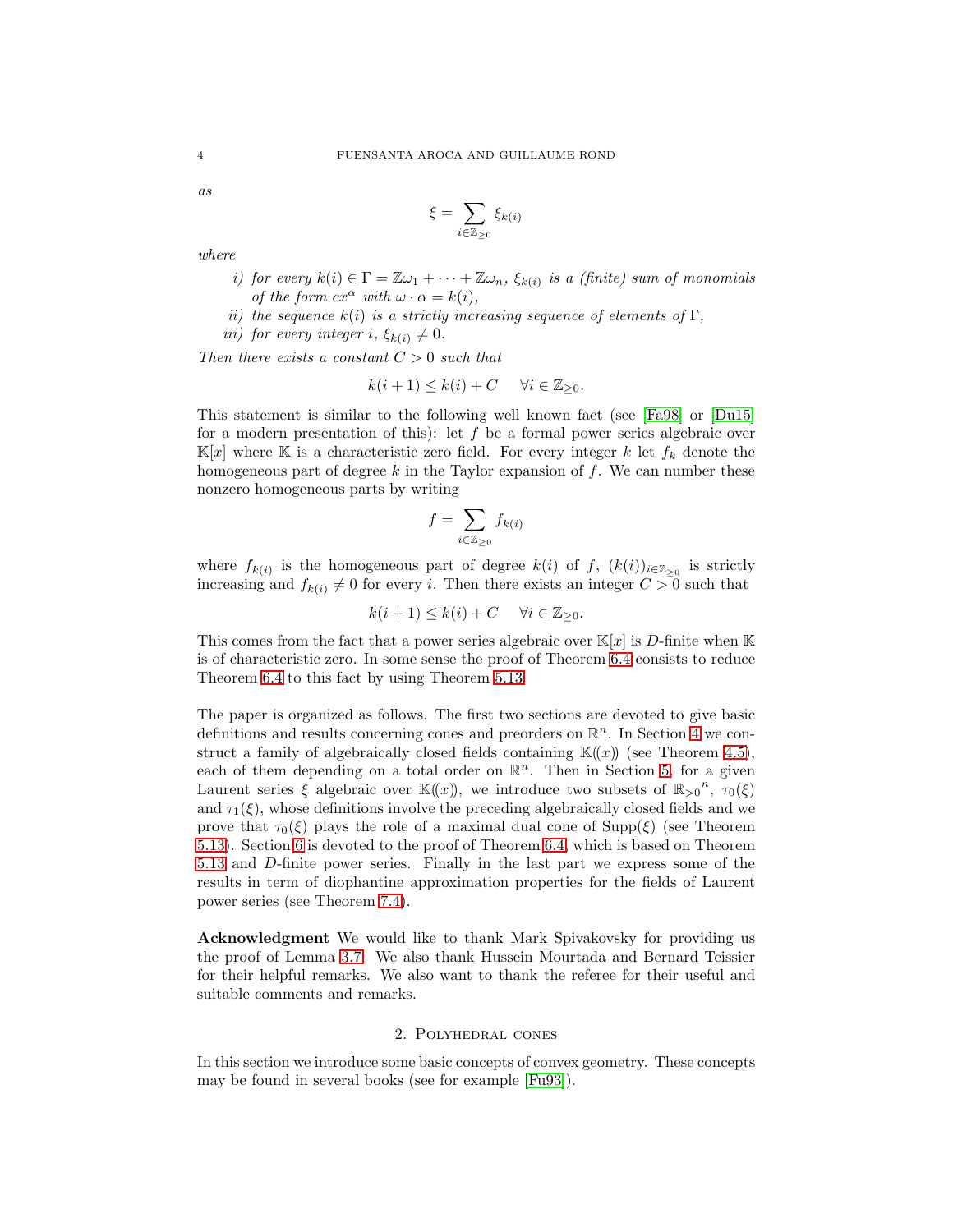A (polyhedral) cone is a set of the form

$$
\sigma = \langle u^{(1)}, \ldots, u^{(k)} \rangle := \{ \lambda_1 u^{(1)} + \cdots + \lambda_k u^{(k)}; \ \lambda_i \in \mathbb{R}_{\geq 0}, \ i = 1, \ldots, k \} \subset \mathbb{R}^n
$$

for some vectors  $u^{(1)}, \ldots, u^{(k)} \in \mathbb{R}^n$ . The  $u^{(i)}$ 's are called the **generators** of the polyhedral cone. A polyhedral cone is said to be rational when it has a set of generators in  $\mathbb{Z}^n$ . A cone  $\sigma \subset \mathbb{R}^n$  is rational if and only if  $\sigma \cap \mathbb{Z}^n$  is a finitely generated semigroup.

We will denote by  $e^{(1)}, \ldots, e^{(n)}$  the vectors of the canonical basis of  $\mathbb{R}^n$ . With this notation the **first orthant** is the polyhedral cone  $\mathbb{R}_{\geq 0}^n = \langle e^{(1)}, \ldots, e^{(n)} \rangle$ .

A subset  $\sigma$  of  $\mathbb{R}^n$  is a **cone** if for every  $s \in \sigma$  and  $\lambda \in \mathbb{R}_{\geq 0}$  we have that  $\lambda s \in \sigma$ . In the whole paper every cone will be polyhedral unless stated otherwise.

A cone is said to be strongly convex when it does not contain any non-trivial linear subspace. For a strongly convex polyhedral cone  $\sigma$  a vertex of  $\sigma$  is a one dimensional face of  $\sigma$  or a vector generating such a one dimensional face. For a strongly convex cone  $\sigma \subset \mathbb{R}^n$  we denote by  $\mathbb{P}(\sigma)$  its image in  $\mathbb{P}(\mathbb{R}^n) = \mathbb{P}^{n-1}(\mathbb{R})$ .

The **dimension** of a cone  $\sigma$  is the dimension of the minimal linear subspace  $\mathcal{L}(\sigma)$ containing  $\sigma$  and is denoted by dim $(\sigma)$ .

The **dual**  $\sigma^{\vee}$  of a cone  $\sigma$  is the cone given by

$$
\sigma^{\vee} := \{ v \in \mathbb{R}^n \mid v \cdot u \ge 0, \forall u \in \sigma \}
$$

where  $u \cdot v$  stands for the dot product  $(u_1, \ldots, u_n) \cdot (v_1, \ldots, v_n) := u_1v_1 + \cdots + u_nv_n$ .

<span id="page-4-2"></span>**Lemma 2.1.** (see 1.2.(13) p. 14 [\[Fu93\]](#page-29-11)) The dual of a polyhedral cone  $\sigma$  has full dimension if and only if  $\sigma$  is strongly convex.

The **relative interior** of a cone  $\sigma$  is the interior of  $\sigma$  as a subset of  $\mathcal{L}(\sigma)$ . That is, if  $\sigma = \langle u^{(1)}, \ldots, u^{(k)} \rangle$  is a polyhedral cone:

Int<sub>rel</sub>
$$
\langle u^{(1)},...,u^{(s)}\rangle = \{\lambda_1 u^{(1)} + \cdots + \lambda_s u^{(s)}, \lambda_i \in \mathbb{R}_{>0}\}.
$$

A cone  $\sigma$  is **open** if its interior, denoted by  $Int(\sigma)$ , is equal to  $\sigma \setminus \{0\}$ . A polyhedral cone different from {0} is never open.

Let  $S \subset \mathbb{R}^n$  be any subset. We will denote

$$
S^{\perp} := \{ v \in \mathbb{R}^n \mid u \cdot v = 0, \forall u \in S \}.
$$

<span id="page-4-1"></span>**Lemma 2.2.** Let  $\sigma \subset \mathbb{R}^n$  be a polyhedral strongly convex cone. Given  $\omega \in \mathbb{R}^n$ ,

$$
\omega \in \mathrm{Int}_{\mathrm{rel}}(\sigma^{\vee}) \Leftrightarrow \sigma \subset \langle \omega \rangle^{\vee} \text{ and } \sigma \cap \omega^{\perp} = \{0\}.
$$

*Proof.* Clearly if  $\omega \in \text{Int}_{rel}(\sigma^{\vee})$  then  $\omega \in \sigma^{\vee}$  so  $\sigma \subset \langle \omega \rangle^{\vee}$ .

Since  $\sigma$  is strongly convex its dual cone  $\sigma^{\vee}$  has full dimension. So the interior of  $\sigma^{\vee}$  is its interior as a subset of  $\mathbb{R}^{n}$ .

Then if  $\omega \cdot u = 0$  for some  $u \in \sigma$ , for any  $\varepsilon > 0$  there exists  $\omega' \in \mathbb{R}^n$  such that  $\|\omega - \omega'\| < \varepsilon$  and  $\omega' \cdot u < 0$ , hence  $\omega$  is not in  $Int_{rel}(\sigma^{\vee})$ .

On the other hand if  $\omega \cdot u > 0$  for every  $u \in \sigma$ , then  $\omega \cdot u^{(i)} > 0$  for every i where  $\{u^{(1)},\ldots,u^{(k)}\}$  is a set of generators of  $\sigma$ . Then for  $\varepsilon > 0$  small enough we have  $\omega' \cdot u^{(i)} > 0$  for every i when  $\omega' \in \mathbb{R}^n$  satisfies  $\|\omega' - \omega\| < \varepsilon$ , hence the open ball  $B(\omega, \varepsilon)$  is in  $\sigma^{\vee}$ . This shows that  $\omega \in \text{Int}_{rel}(\sigma)$ <sup>∨</sup>).

<span id="page-4-0"></span>**Lemma 2.3.** Let  $\sigma$  be a full dimensional cone in  $\mathbb{R}^n$  and  $\gamma_1$ ,  $\gamma_2 \in \mathbb{R}^n$ . Then

$$
(\gamma_1 + \sigma) \cap (\gamma_2 + \sigma) \neq \emptyset.
$$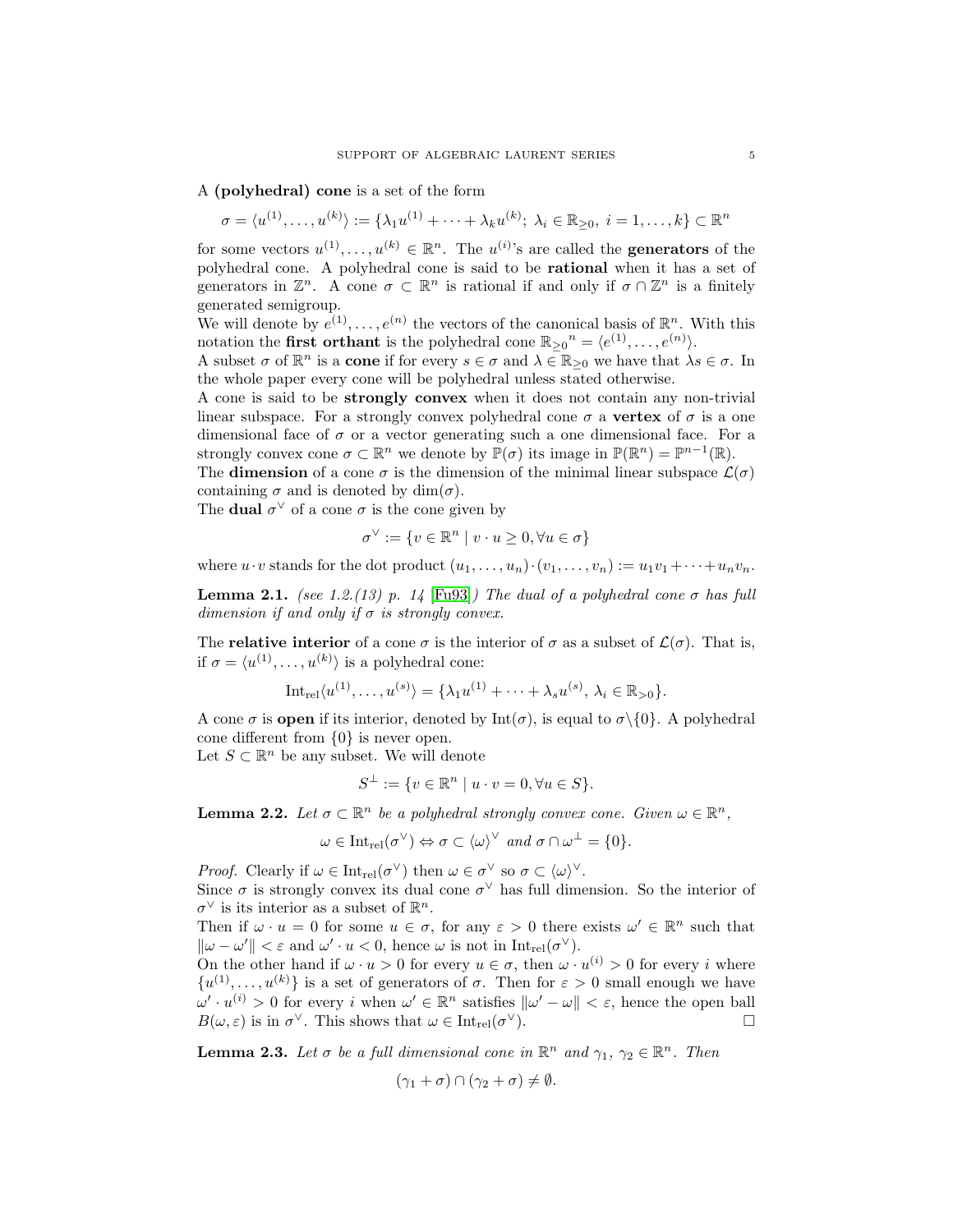*Proof.* Let  $u^{(1)}, \ldots, u^{(k)} \in \mathbb{R}^n$  be generators of  $\sigma$ . Since  $\sigma$  is full dimensional the vector space spanned by the  $u^{(i)}$  is  $\mathbb{R}^n$ . Thus there exist scalars  $\lambda_i \in \mathbb{R}$  such that

$$
\gamma_1 - \gamma_2 = \sum_{i=1}^k \lambda_i u^{(i)}.
$$

After a permutation of the  $u^{(i)}$  we may assume that there exists an integer  $l \leq k$ such that

$$
\lambda_i \le 0 \text{ for } i \le l \text{ and } \lambda_i \ge 0 \text{ for } i > l.
$$

Thus we have

$$
\gamma_1 + \sum_{i=1}^l (-\lambda_i) u^{(i)} = \gamma_2 + \sum_{j=l+1}^k \lambda_j u^{(j)} \in (\gamma_1 + \sigma) \cap (\gamma_2 + \sigma).
$$

<span id="page-5-1"></span>**Lemma 2.4.** Let  $\sigma_1$  and  $\sigma_2$  be two cones and  $\gamma_1$  and  $\gamma_2$  be vectors of  $\mathbb{R}^n$ . Let us assume that  $\sigma_1 \cap \sigma_2$  is full dimensional. Then there exists a vector  $\gamma \in \mathbb{R}^n$  such that

$$
(\gamma_1 + \sigma_1) \cap (\gamma_2 + \sigma_2) \subset \gamma + \sigma_1 \cap \sigma_2.
$$

*Proof.* By Lemma [2.3](#page-4-0) there exists  $\gamma \in (\gamma_1 - \sigma_1 \cap \sigma_2) \cap (\gamma_2 - \sigma_1 \cap \sigma_2)$ . In particular we have that

$$
\gamma_1, \, \gamma_2 \in \gamma + \sigma_1 \cap \sigma_2.
$$

Thus

$$
\gamma_1 + \sigma_1 \subset \gamma + \sigma_1
$$
 and  $\gamma_2 + \sigma_2 \subset \gamma + \sigma_2$ .

But

$$
(\gamma + \sigma_1) \cap (\gamma + \sigma_2) = \gamma + \sigma_1 \cap \sigma_2.
$$

<span id="page-5-0"></span>This proves the lemma.  $\Box$ 

## 3. Preorders

**Definition 3.1.** ([\[EI06\]](#page-29-12); see also [\[GT14\]](#page-29-13)) A preorder on  $\mathbb{R}^n$  is a relation  $\preceq$  satisfying the following conditions:

- i) For every  $u, v \in \mathbb{R}^n$  we have  $u \preceq v$  or  $v \preceq u$ .
- ii) For every  $u, v, w \in \mathbb{R}^n$  we have  $u \preceq v, v \preceq w \Longrightarrow u \preceq w$ .
- iii) For every  $u, v, w \in \mathbb{R}^n$ , if  $u \preceq v$  then  $u + w \preceq v + w$ .

By ii) and iii) a preorder  $\preceq$  is **compatible with the group structure**, i.e.  $\alpha \preceq \beta$ and  $\gamma \preceq \delta$  implies  $\alpha + \gamma \preceq \beta + \delta$  for every  $\alpha, \beta, \gamma$  and  $\delta \in \mathbb{R}^n$ .

Remark 3.2. An order is a preorder if and only if it is a total order compatible with the group structure.

Given a preorder  $\leq$  in  $\mathbb{R}^n$  the set of non-negative elements will be denoted by  $(\mathbb{R}^n)_{\succeq 0}$ ; that is,

$$
(\mathbb{R}^n)_{\succeq 0} := \{ \alpha \in \mathbb{R}^n \mid 0 \le \alpha \}.
$$

A set  $S \subset \mathbb{R}^n$  is called  $\preceq$ **-non-negative** when  $S \subset (\mathbb{R}^n)_{\succeq 0}$ .

We will say that a preorder is **positive** when the first orthant is non-negative for that preorder.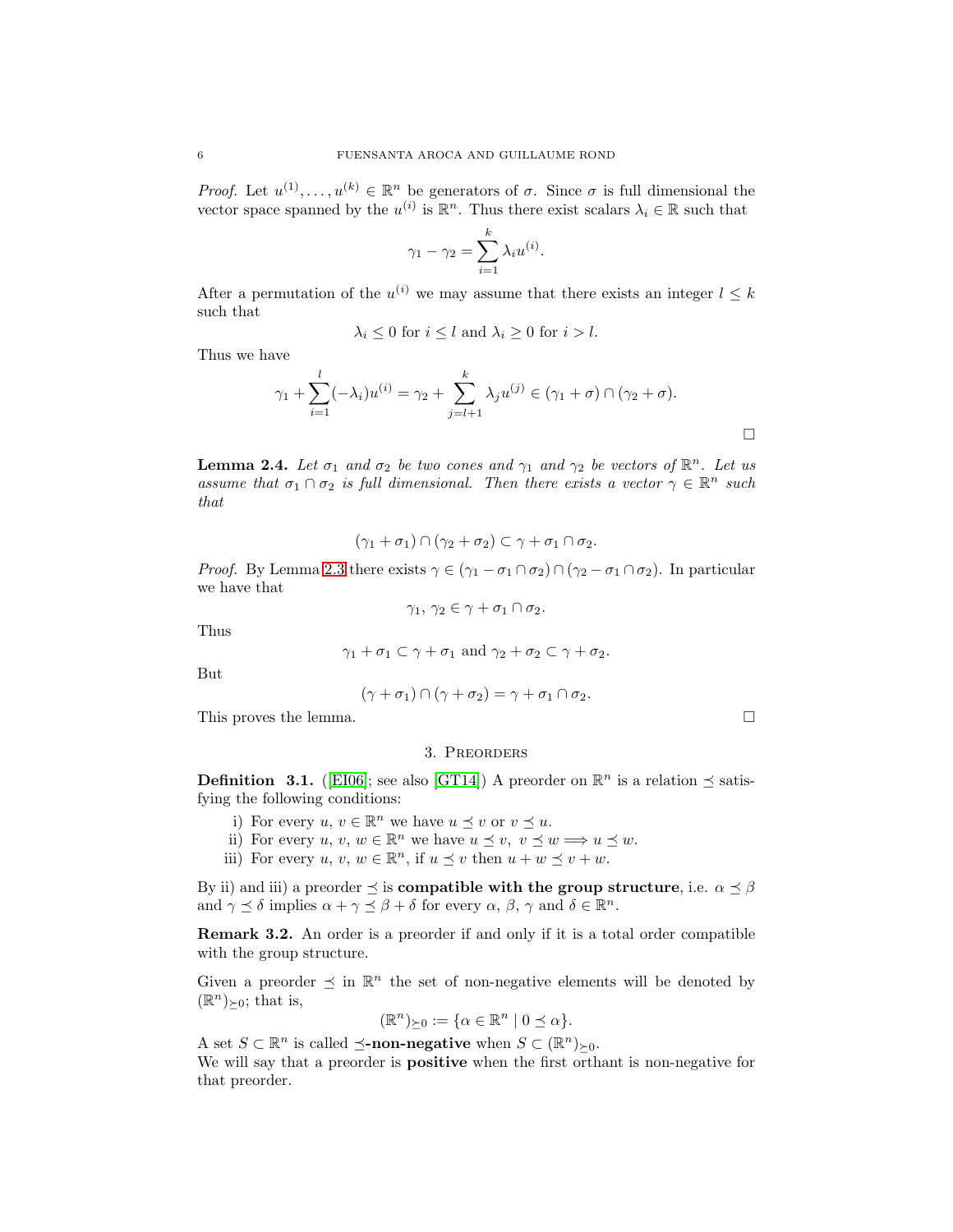<span id="page-6-4"></span>**Remark 3.3.** When a preorder  $\leq$  is a total order on  $\mathbb{R}^n$ , a  $\leq$ -non-negative set does not contain any non trivial linear subspace. In particular a  $\preceq$ -non-negative cone is strongly convex.

<span id="page-6-1"></span>**Lemma 3.4.** Given a preorder  $\leq$  on  $\mathbb{R}^n$ , let  $\sigma_1$  and  $\sigma_2$  be  $\preceq$ -non-negative rational cones. There exists a  $\preceq$ -non-negative rational cone  $\sigma_3$  such that

$$
\sigma_1 \cup \sigma_2 \subset \sigma_3.
$$

*Proof.* Take  $\sigma_3$  to be the cone generated by  $\sigma_1 \cup \sigma_2$ . The elements of  $\sigma_3$  are of the form  $v_1 + v_2$  with  $v_i \in \sigma_i$ . Since  $v_i \succeq 0$  then  $v_1 + v_2 \succeq 0$ form  $v_1 + v_2$  with  $v_i \in \sigma_i$ . Since  $v_i \succeq 0$  then  $v_1 + v_2 \succeq 0$ .

<span id="page-6-5"></span>**Lemma 3.5.** Given a positive total order  $\leq$  on  $\mathbb{R}^n$  compatible with the group structure, let  $\sigma_1$  and  $\sigma_2$  be  $\preceq$ -non-negative rational cones. For any two points  $\gamma_1$  and  $\gamma_2$ in  $\mathbb{R}^n$  there exist  $\gamma_3 \in \mathbb{R}^n$  and  $a \preceq$ -non-negative rational cone  $\sigma_3$  such that

$$
(\gamma_1+\sigma_1)\cup(\gamma_2+\sigma_2)\subset\gamma_3+\sigma_3.
$$

*Proof.* Let  $\sigma_3$  denote a non-negative rational cone containing  $\sigma_1$ ,  $\sigma_2$  and the first orthant (such a cone exists by Lemma [3.4\)](#page-6-1). Since  $\sigma_3$  contains the first orthant it is full dimensional. By Lemma [2.3](#page-4-0) we can pick an element  $\gamma_3$  in  $(\gamma_1 - \sigma_3) \cap (\gamma_2 - \sigma_3)$ . In particular  $\gamma_1 - \gamma_3 \in \sigma_3$ . Since  $\sigma_1 \subset \sigma_3$  we have that

$$
\gamma_1 + \sigma_1 = \gamma_3 + (\gamma_1 - \gamma_3) + \sigma_1 \subset \gamma_3 + \sigma_3.
$$

By symmetry we also have

$$
\gamma_2+\sigma_2\subset \gamma_3+\sigma_3.
$$

This proves the lemma.

A vector  $\omega \in \mathbb{R}^n$  induces a preorder in  $\mathbb{R}^n$  denoted by  $\leq_{\omega}$  and defined as follows:

<span id="page-6-3"></span>
$$
\alpha \leq_{\omega} \beta \Longleftrightarrow \omega \cdot \alpha \leq \omega \cdot \beta
$$

where  $\omega \cdot \alpha$  denotes the dot product.

An s-tuple  $(u_1, \ldots, u_s) \in \mathbb{R}^{ns}$  induces a preorder in  $\mathbb{R}^n$  denoted by  $\leq_{(u_1, \ldots, u_s)}$  and defined as follows:

(1) 
$$
\alpha \leq_{(u_1,...,u_s)} \beta \Longleftrightarrow \mathbf{p}_{u_1,...u_s}(\alpha) \leq_{\text{lex}} \mathbf{p}_{u_1,...,u_s}(\beta)
$$

where  $\mathbf{p}_{u_1,...,u_s}(u) := (u \cdot u_1, \dots, u \cdot u_s)$  and  $\leq_{\text{lex}}$  is the lexicographical order. The following result is given in [\[Ro86,](#page-30-1) Theorem 2.5]:

<span id="page-6-2"></span>**Theorem 3.6.** Let  $\leq$  be a preorder on  $\mathbb{Q}^n$ . Then there exist  $u_1, \ldots, u_s$  vectors in  $\mathbb{R}^n$ , for some integer  $1 \leq s \leq n$ , such that the map

$$
\mathbf{p}_{u_1,\ldots,u_s} : (\mathbb{Q}^n, \preceq) \to (\mathbb{R}^s, \leq_{lex})
$$

is an injective morphism of ordered groups. Moreover we may always assume that the  $u_i$  are orthogonal and, when the preorder is a total order,  $s = n$ .

In the light of Theorem [3.6,](#page-6-2) when interested in restrictions to the rational numbers, we may consider only preorders of type [\(1\)](#page-6-3). These preorders are called continuous preorders. An order which is a continuous preorder is called a continuous order. The following lemma can be deduced from Theorem 3.4 given in [\[Neu49\]](#page-29-14) but for the convenience of the reader we provide a direct proof of it:

<span id="page-6-0"></span>**Lemma 3.7.** Given a total order  $\leq$  in  $\mathbb{R}^n$  compatible with the group structure, let  $\sigma$  be a  $\preceq$ -non-negative rational cone. The set  $\sigma \cap \mathbb{Z}^n$  is well ordered.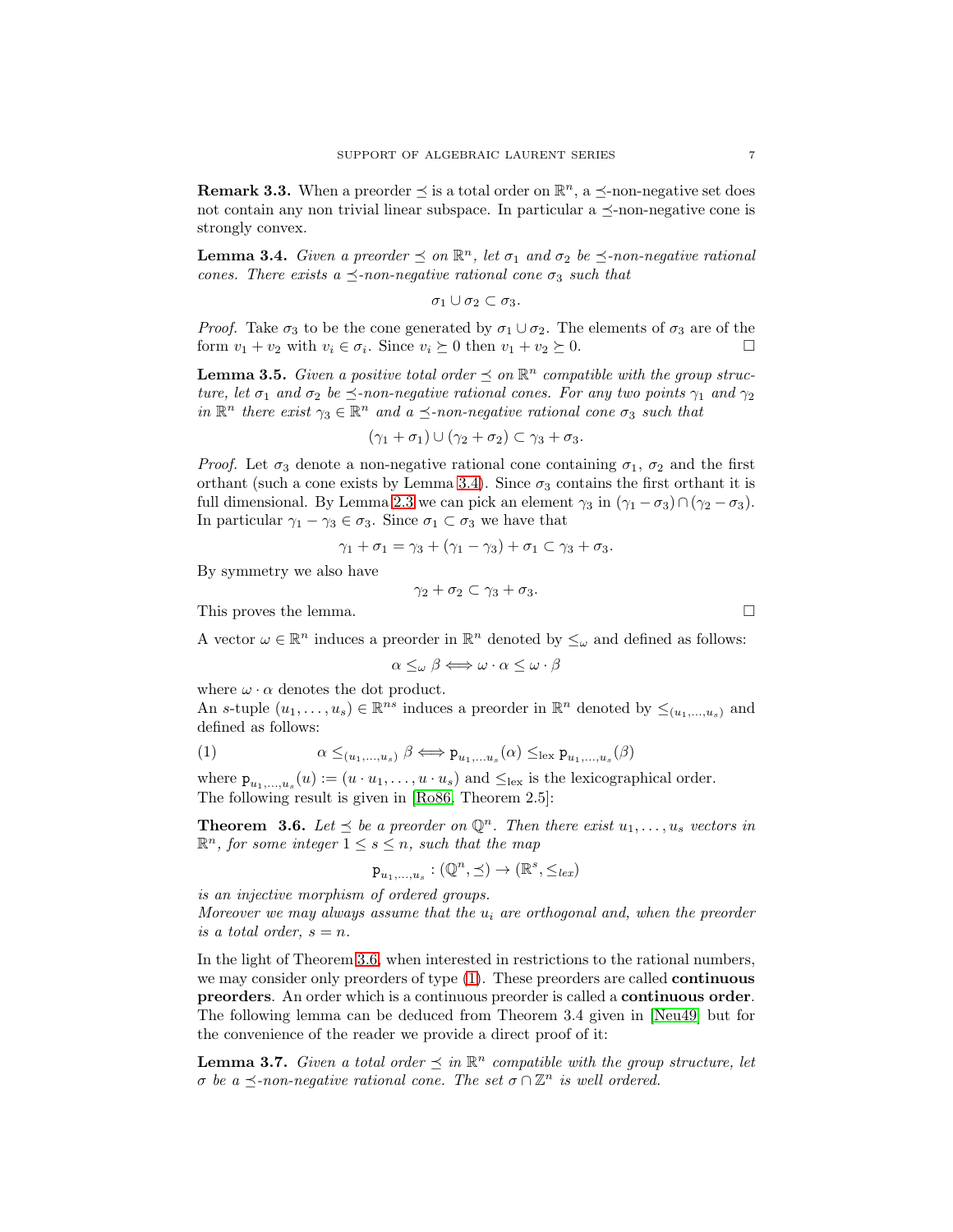*Proof.* Let  $\{v^{(1)}, \ldots, v^{(s)}\} \subset \mathbb{Z}^n$  be a system of generators of the semigroup  $\sigma \cap \mathbb{Z}^n$ and consider the mapping

$$
\nu_{\preceq,\{v^{(1)},\ldots,v^{(s)}\}}:\mathbb{K}[y_1,\ldots,y_s] \longrightarrow (\sigma \cap \mathbb{Z}^n,\preceq) \cup \{\infty\}
$$
  

$$
f(y_1,\ldots,y_s) \rightarrow \min_{\preceq} \text{Supp}(f(x^{v^{(1)}},\ldots,x^{v^{(s)}}))
$$

where  $x = (x_1, \ldots, x_n)$  denotes a vector of new indeterminates. Since  $\{v^{(1)}, \ldots, v^{(s)}\}$ generates  $\sigma \cap \mathbb{Z}^n$ , the map  $\nu_{\preceq,\{v^{(1)},...,v^{(s)}\}}$  is surjective.

Consider the ring  $R := \frac{\mathbb{K}[y_1, ..., y_s]}{I}$  where I is the following ideal:

$$
I = \{ f \in \mathbb{K}[y_1, \ldots, y_s] \mid f(x^{v^{(1)}}, \ldots, x^{v^{(s)}}) = 0 \}.
$$

Suppose that the set  $(\sigma \cap \mathbb{Z}^n, \leq)$  is not well ordered. Then there exists a sequence  $({\gamma}^{(i)})_{i\in\mathbb{Z}_{\geq 0}}\subset \sigma\cap\mathbb{Z}^n$  with  $\gamma^{(i+1)}\preceq\gamma^{(i)}$  and  $\gamma^{(i+1)}\neq\gamma^{(i)}$ . Consider the ideals  $J_i := \{ f \in R \mid \nu_{\leq \{v^{(1)}, \dots, v^{(s)}\}} f(x^{v^{(1)}}, \dots, x^{v^{(s)}}) \succeq \gamma^{(i)} \}.$  The chain  $(J_i)_{i \in \mathbb{Z}_{\geq 0}}$  is an increasing sequence of ideals. Since any element of  $\nu_{\preceq,\{v^{(1)},...,v^{(s)}\}}^{-1}(\gamma^{(i+1)})$  is not in  $J_i$  we have that  $J_i \neq J_{i+1}$  which contradicts the Noetherianity of R.

A preorder  $\leq$  refines  $\leq'$  when  $\alpha \leq \beta$  implies  $\alpha \leq' \beta$  for every  $\alpha, \beta \in \mathbb{R}^n$ . For instance the preorder  $\leq_{(u_1,...,u_s)}$  refines  $\leq_{(u_1,...,u_k)}$  for every  $s > k$  and every vectors  $u_1, \ldots, u_s.$ 

<span id="page-7-1"></span>**Lemma 3.8.** Let be given  $\omega \in \mathbb{R}^n \setminus \{0\}$  and a strongly convex cone  $\sigma \subset \mathbb{R}^n$  with  $\sigma \subset (\omega)^{\vee}$ . There exists a continuous order  $\preceq$  in  $\mathbb{R}^n$  that refines  $\leq_{\omega}$  such that  $\sigma$  is  $a \prec$ -non-negative set.

*Proof.* The proof is made by induction on n. For  $n = 1, \leq_{\omega}$  is a continuous order in  $\mathbb{R}, \sigma = \mathbb{R}_{\geq 0}$  hence  $\sigma$  is  $\leq_{\omega}$ -non-negative.

Let us assume that the lemma is proven in dimension  $n-1$  and let us consider  $\omega$ and  $\sigma$  as in the statement of the lemma. After a linear change of coordinates we may assume that  $\omega = (0, \ldots, 0, 1)$ . Then  $\sigma' = \sigma \cap \langle \omega \rangle^{\perp}$  is a strongly convex cone of  $\langle \omega \rangle^{\perp} \simeq \mathbb{R}^{n-1}$ .

Let  $\omega' \in {\langle \omega \rangle}^{\perp}$  be a nonzero vector such that  $\sigma' \subset {\langle \omega' \rangle}^{\vee}$ . Such a vector  $\omega'$  exists since  $\sigma'$  is strongly convex and it is included in a half-space. By the inductive hypothesis there exists a continuous order  $\preceq'$  in  $\mathbb{R}^{n-1} \simeq \langle \omega \rangle^{\perp}$  that refines the restriction of  $\leq_{\omega'}$  to  $\langle \omega \rangle^{\perp}$  and such that  $\sigma'$  is  $\preceq'$ -non-negative. Such an order  $\preceq'$ is equal to  $\leq_{(u_1,...,u_s)}$  for some vectors  $u_1,...,u_s$  of  $\langle \omega \rangle^{\perp}$ . Then  $\leq_{(\omega,u_1,...,u_s)}$  is a continuous order that refines  $\leq_{\omega}$  and  $\sigma$  is  $\leq_{(\omega, u_1,...,u_s)}$ -non-negative.

<span id="page-7-0"></span>**Lemma 3.9.** Let  $u_1, u_2, \ldots, u_n$  be a basis of  $\mathbb{R}^n$  and let S be a subset of  $\mathbb{R}^n$ . Then

$$
S \subset \bigcap_{\varepsilon_2,\ldots,\varepsilon_n \in \{-1,1\}} (\mathbb{R}^n)_{\geq_{(u_1,\varepsilon_2 u_2,\ldots,\varepsilon_n u_n)} 0}
$$

holds if and only if  $S \subset \langle u_1 \rangle^\vee$  and  $S \cap u_1^\perp \subset \{0\}.$ 

*Proof.* Let  $s \in \mathbb{R}^n$  be written as

$$
s = \lambda_1 u_1 + \dots + \lambda_n u_n
$$

where the  $\lambda_i$  are real numbers. If

$$
s \in \bigcap_{\varepsilon_2, \dots, \varepsilon_n \in \{-1, 1\}} (\mathbb{R}^n)_{\geq (u_1, \varepsilon_2 u_2, \dots, \varepsilon_n u_n)} 0
$$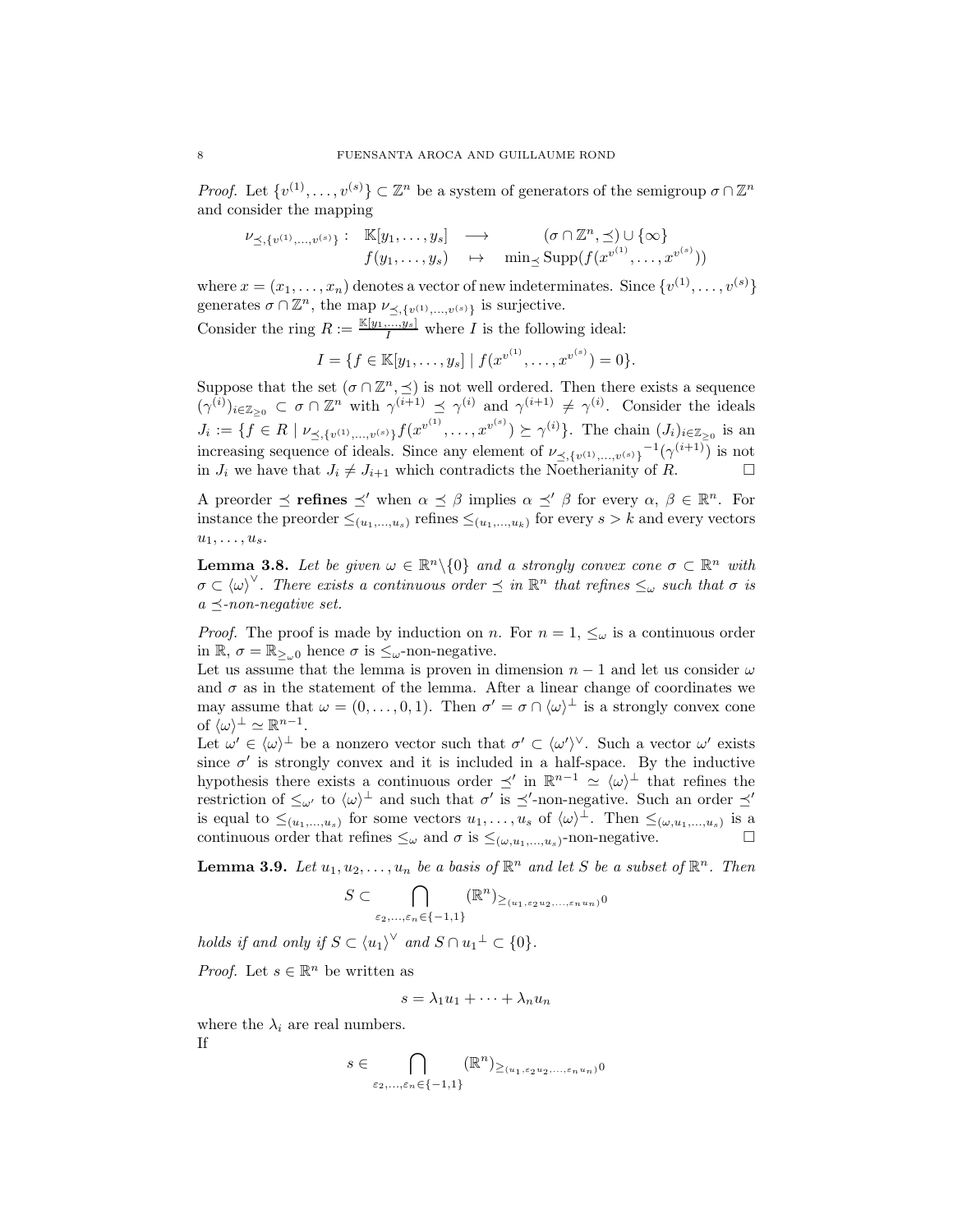then we have that  $s \cdot u_1 \geq 0$  so  $s \in \langle u_1 \rangle^{\vee}$ . Moreover if  $s \cdot u_1 = 0$  then

$$
(s \cdot \varepsilon_2 u_2, \ldots, s \cdot \varepsilon_n u_n) \geq_{\text{lex}} 0 \quad \forall (\varepsilon_2, \ldots, \varepsilon_n) \in \{-1, 1\}^{n-1}.
$$

Thus  $s \cdot u_2 \geq 0$  and  $s \cdot (-u_2) \geq 0$ , so  $s \cdot u_2 = 0$ . By induction we have  $s \cdot u_k = 0$  for every k, hence  $s = 0$  since  $(u_1, \ldots, u_n)$  is a basis of  $\mathbb{R}^n$ .

On the other hand if  $s \in S$ ,  $S \subset \langle u_1 \rangle^{\vee}$  and  $S \cap u_1^{\perp} \subset \{0\}$ , then  $s \cdot u_1 \geq 0$ . If  $s \cdot u_1 > 0$ then  $s \in (\mathbb{R}^n)_{\geq (u_1, \varepsilon_2 u_2, ..., \varepsilon_n u_n)}$  for every  $\varepsilon_i$ . If  $s \cdot u_1 = 0$  then  $s = 0$  by assumption, hence  $s \in (\mathbb{R}^n)_{\geq (u_1, \varepsilon_2 u_2, ..., \varepsilon_n u_n)}$  for every  $\varepsilon_i$ . This proves the equivalence.

 $\Box$ 

<span id="page-8-1"></span>**Corollary 3.10.** Let  $\omega \neq 0$  be a vector in  $\mathbb{R}^n$  and let  $\sigma \subset \mathbb{R}^n$  be a cone. Let  $u_2, \ldots, u_n \in \mathbb{R}^n$  be such that  $\omega, u_2, \ldots, u_n$  form a basis of  $\mathbb{R}^n$ . Then the following properties are equivalent:

$$
\begin{aligned}\ni) & \sigma \subset \bigcap_{\varepsilon \in \{-1,1\}^{n-1}} (\mathbb{R}^n)_{\geq (\omega, \varepsilon_2 u_2, \dots, \varepsilon_n u_n)} 0 \\
ii) & \sigma \subset \bigcap_{\substack{\preceq \text{ continuous preorder refining } < \omega}} (\mathbb{R}^n)_{\succeq 0} \\
iii) & \omega \in \text{Int}_{\text{rel}}(\sigma^\vee).\n\end{aligned}
$$

*Proof.* Since  $\geq_{(\omega, \varepsilon_2 u_2, ..., \varepsilon_n u_n)}$  is a preorder that refines  $\geq_{\omega}$  we have that  $ii) \Longrightarrow i$ .

Let us assume that

$$
\sigma \subset \bigcap_{\varepsilon_2,\ldots,\varepsilon_n \in \{-1,1\}} (\mathbb{R}^n)_{\geq (\omega,\varepsilon_2 u_2,\ldots,\varepsilon_n u_n) } 0.
$$

Thus by Lemma [2.2](#page-4-1) and Lemma [3.9](#page-7-0) we have that  $\omega \in \text{Int}_{rel}(\sigma^{\vee})$ . This shows that  $i) \Longrightarrow iii$ .

On the other hand if  $\omega \in \text{Int}_{rel}(\sigma^{\vee})$  then for every  $s \in \sigma \setminus \{0\}$  we have  $\omega \cdot s > 0$  by Lemma [2.2,](#page-4-1) i.e.  $0 <_{\omega} s$ . Let  $\preceq$  be a preorder refining  $\leq_{\omega}$ . Then  $s \preceq 0$  would imply that  $s \leq_{\omega} 0$  which is not possible. So necessarily we have that  $s \succeq 0$ . This shows  $iii) \implies ii)$ .  $iii) \Longrightarrow ii$ ).

## <span id="page-8-0"></span>4. Algebraically closed fields containing the field of formal power series

Let K be an algebraically closed characteristic zero field. A generalized Laurent series in *n* variables  $\xi$  with rational exponents is a formal sum

$$
\xi = \sum_{\alpha \in \mathbb{Q}^n} \xi_\alpha x^\alpha
$$

whose coefficients  $\xi_{\alpha} \in \mathbb{K}$ . The **support** of such a generalized Laurent series  $\xi$  is the subset of  $\mathbb{R}^n$  given by

$$
\mathrm{Supp}(\xi):=\{\alpha\in\mathbb{Q}^n\mid \xi_\alpha\neq 0\}.
$$

Given a total order  $\preceq$  on  $\mathbb{Q}^n$  which is compatible with the group structure the set of generalized Laurent series with  $\preceq$ -well-ordered support is an algebraically closed field (see for instance [\[Ri92\]](#page-29-15)). In this section we will describe a subfield of this field that is also algebraically closed.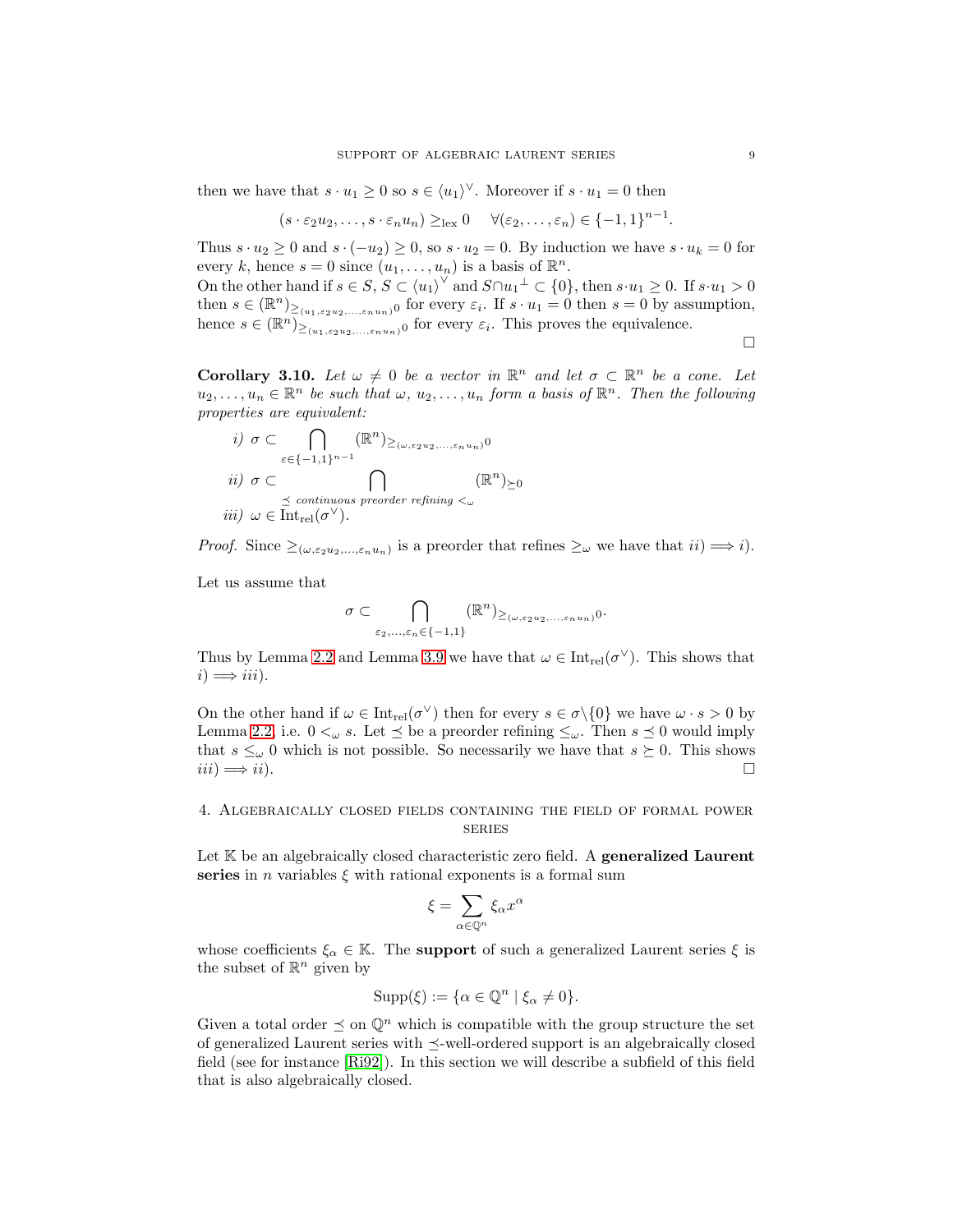A series  $\xi$  is said to be a **Laurent Puiseux** series when

$$
\mathrm{Supp}(\xi)\subset \frac{1}{k}\mathbb{Z}^n
$$

for some natural number k. When  $k = 1$  one simply says that the series is a Laurent series.

Let  $\sigma$  be a strongly convex rational cone. The set of Laurent series whose support is contained in  $\sigma \cap \mathbb{Z}^n$  is a ring that will be denoted by  $\mathbb{K}[[\sigma]].$ 

When  $\sigma$  contains the first orthant, the ring  $\mathbb{K}[[\sigma]]$  localized by the set of powers of  $x_1 \cdots x_n$  may be described in terms of support sets by

$$
\mathbb{K}[[\sigma]]_{x_1\cdots x_n} = \left\{ \xi \mid \exists \gamma \in \mathbb{Z}^n \text{ such that } \operatorname{Supp}(\xi) \subset (\gamma + \sigma) \cap \mathbb{Z}^n \right\}.
$$

Given a continuous positive order  $\preceq$  in  $\mathbb{R}^n$ , the union

$$
\mathbb{K}[[\preceq]] := \bigcup_{\sigma \preceq \text{-non-negative rational cone}} \mathbb{K}[[\sigma]]
$$

is a ring by Remark [3.3](#page-6-4) and Lemma [3.4.](#page-6-1)

We can also describe the localization  $\mathbb{K}[[\leq]]_{x_1\cdots x_n}$  in terms of support as:

 $\mathbb{K}[[\preceq]]_{x_1\cdots x_n} = \{\xi \mid \exists \gamma \in \mathbb{Z}^n, \sigma \subset (\mathbb{R}^n)_{\succeq 0} \text{ rational cone, } \text{Supp}(\xi) \subset (\gamma + \sigma) \cap \mathbb{Z}^n\}.$ 

<span id="page-9-0"></span>**Definition** 4.1. Let K be a field and let  $\Gamma$  be a totally ordered Abelian group. A collection of subsets  $\mathcal{F} \subset \mathcal{P}(\Gamma)$  is a field family with respect to  $\Gamma$  when the following properties hold:

- <span id="page-9-2"></span><span id="page-9-1"></span>(1) The set  $\bigcup_{A \in \mathcal{F}} A$  generates  $\Gamma$  as an Abelian group.
- <span id="page-9-3"></span>(2) The elements of  $\mathcal F$  are well ordered.
- <span id="page-9-4"></span>(3)  $A \in \mathcal{F}, B \in \mathcal{F}$  implies  $A \cup B \in \mathcal{F}$ .
- <span id="page-9-5"></span>(4)  $A \in \mathcal{F}, B \subset A$  implies  $B \in \mathcal{F}.$
- <span id="page-9-6"></span>(5)  $A \in \mathcal{F}, \gamma \in \Gamma$  implies  $\gamma + A \in \mathcal{F}$ .
- (6)  $A \in \mathcal{F}$ ,  $A \subset \Gamma_{\geq 0}$  implies  $\langle A \rangle \in \mathcal{F}$ .

The concept of field family was introduced by F. J. Rayner in 1968 [\[Ra68\]](#page-29-16). This concept is used in [\[Sa15\]](#page-30-2) to extend McDonald's theorem [\[Mc95\]](#page-29-1) to positive characteristic. The main use of field families is the following theorem:

<span id="page-9-8"></span>**Theorem 4.2** (Theorem 2 [\[Ra74\]](#page-29-8)). Let  $K$  be an algebraically closed field of characteristic zero, let Γ be an ordered group and let  $\Delta$  be the divisible envelope of Γ. Let  $\mathcal{F}(\Delta)$  be any field family with respect to  $\Delta$ . The set of power series with coefficients in K whose support is an element of  $\mathcal{F}(\Delta)$  is an algebraically closed field.

Given a continuous positive order  $\preceq$  in  $\mathbb{R}^n$ , consider the family  $\mathcal{F}_{\preceq}(\mathbb{Z}^n) \subset \mathcal{P}(\mathbb{Z}^n)$ given by

 $\mathcal{F}_{\preceq}(\mathbb{Z}^n) := \{ A \subset \mathbb{Z}^n \mid \exists \gamma \in \mathbb{Z}^n, \sigma \subset (\mathbb{R}^n)_{\succeq 0} \text{ rational cone, with } A \subset \gamma + \sigma \}.$ 

With this notation we can write

$$
\mathbb{K}[[\preceq]]_{x_1\cdots x_n} = \{\xi \mid \text{Supp}(\xi) \in \mathcal{F}_{\preceq}(\mathbb{Z}^n)\}.
$$

<span id="page-9-7"></span>**Proposition 4.3.** Given a continuous positive order  $\leq$  in  $\mathbb{R}^n$ , the family  $\mathcal{F}_{\leq}(\mathbb{Z}^n)$ is a field family with respect to  $\mathbb{Z}^n$ .

Proof. We have to check that the properties of Definition [4.1](#page-9-0) are satisfied.

Property [\(1\)](#page-9-1) follows from the fact that  $\mathbb{Z}_{\geq 0}^n$  is an element of  $\mathcal{F}_{\preceq}(\mathbb{Z}^n)$ . Property [\(2\)](#page-9-2) has been shown in Lemma [3.7.](#page-6-0) Property [\(3\)](#page-9-3) is direct consequence of Lemma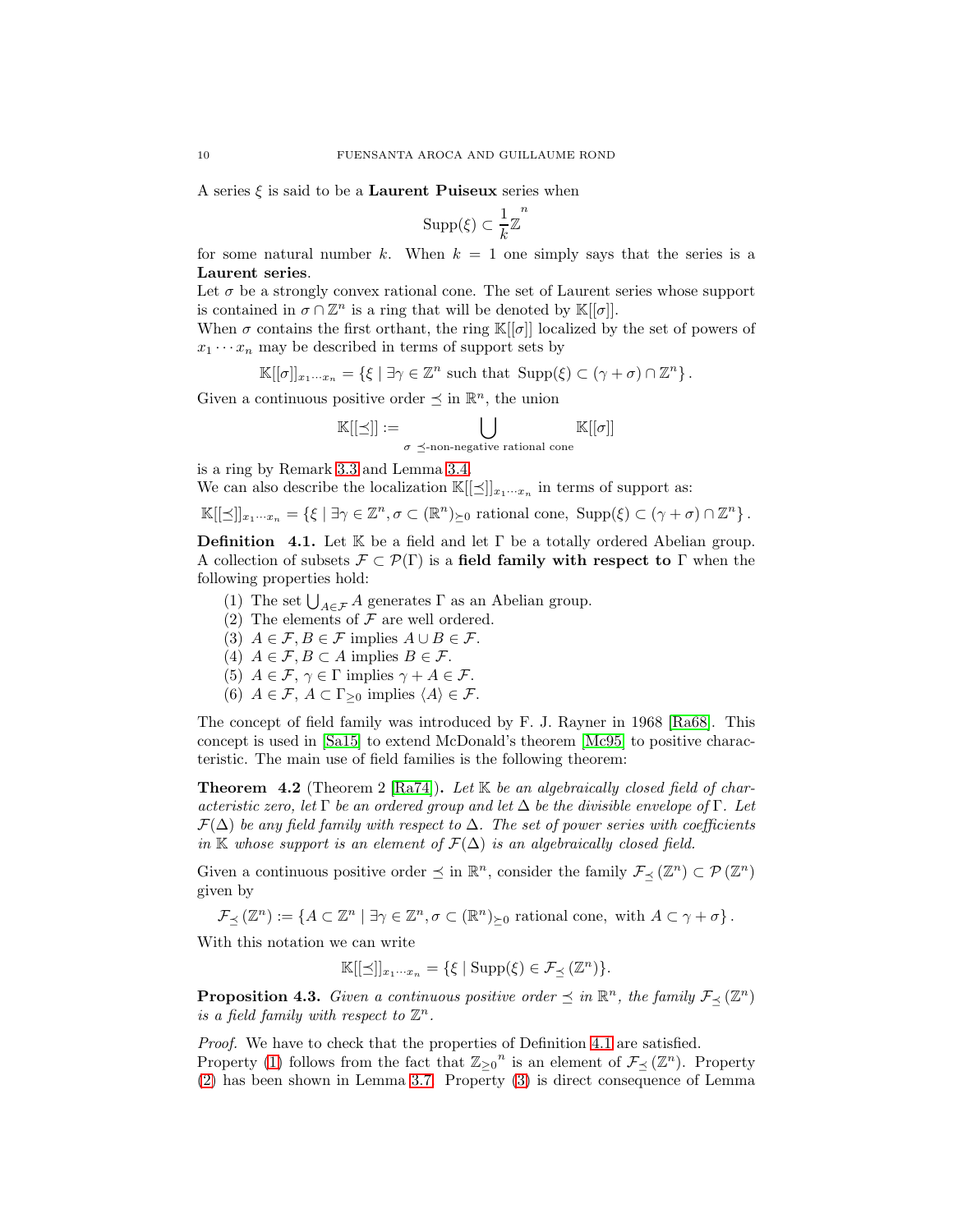[3.5.](#page-6-5) Properties [\(4\)](#page-9-4) and [\(5\)](#page-9-5) follow from the definition of  $\mathcal{F}_{\preceq}(\mathbb{Z}^n)$ . Property [\(6\)](#page-9-6) follows from the definition of a polyhedral cone and the fact that continuous orders respect the R-vector space structure.  $\square$ 

Now consider the family  $\mathcal{F}_{\preceq}(\mathbb{Q}^n) \subset \mathcal{P}(\mathbb{Q}^n)$  given by

$$
\mathcal{F}_{\preceq}(\mathbb{Q}^n) := \{ A \subset \mathbb{Q}^n \mid \exists k \in \mathbb{Z}_{>0} \text{ with } kA \in \mathcal{F}_{\preceq}(\mathbb{Z}^n) \}
$$

where  $kA := \{k\alpha \mid \alpha \in A\}.$ 

<span id="page-10-1"></span>**Proposition 4.4.** Given a continuous positive order  $\preceq$  in  $\mathbb{R}^n$ , the family  $\mathcal{F}_{\preceq}(\mathbb{Q}^n)$ is a field family with respect to  $\mathbb{Q}^n$ .

*Proof.* Property [\(1\)](#page-9-1) of Definition [4.1](#page-9-0) follows from the fact that, for all  $k \in \mathbb{Z}_{>0}$ ,  $\frac{1}{k}\mathbb{Z}_{\geq 0}^n$  is an element of  $\mathcal{F}_{\preceq}(\mathbb{Q}^n)$ , and the set  $\bigcup_{k\in\mathbb{Z}_{>0}}\frac{1}{k}\mathbb{Z}_{\geq 0}^n$  generates  $\mathbb{Q}^n$ . The remaining properties follow directly from Proposition [4.3.](#page-9-7)

Let  $\mathscr{S}_{\preceq}^{\mathbb{K}}$  be the set of Laurent Puiseux series with coefficients in K whose support is an element of  $\mathcal{F}_{\preceq}(\mathbb{Q}^n)$ , i.e.

$$
\mathscr{S}_{\preceq}^{\mathbb{K}} = \left\{ \xi \mid \exists k \in \mathbb{Z}_{>0}, \gamma \in \mathbb{Z}^n, \sigma \subset (\mathbb{R}^n)_{\succeq 0} \text{ rational cone, } \text{Supp}(\xi) \subset (\gamma + \sigma) \cap \frac{1}{k} \mathbb{Z}^n \right\}
$$

Then we can state the main result of this part:

<span id="page-10-0"></span>**Theorem 4.5.** Let  $K$  be an algebraically closed field of characteristic zero. Given a continuous positive order  $\leq$  in  $\mathbb{R}^n$ , the set  $\mathscr{S}_{\preceq}^{\mathbb{K}}$  is an algebraically closed field.

*Proof.* This is a direct consequence of Theorem [4.2](#page-9-8) and Proposition [4.4.](#page-10-1)  $\Box$ 

<span id="page-10-3"></span>Corollary 4.6. Let  $P(T) \in \mathbb{K}[[x]][T]$  be a polynomial in T, let  $\preceq$  be a continuous positive order in  $\mathbb{Q}^n$  and let  $\xi$  be a root of  $P(T)$  in the field of Laurent Puiseux series with  $\preceq$ -well-ordered support. Then  $\xi$  is an element of  $\mathscr{S}_{\preceq}^{\mathbb{K}}$ 

Proof. This is a direct consequence of Theorem [4.5](#page-10-0) and the inclusion

<span id="page-10-2"></span>(2) 
$$
\mathbb{K}[[x]] \subset \mathscr{S}_{\preceq}^{\mathbb{K}} \subset \mathcal{W}^{\mathbb{K}}(\mathbb{Q}^n, \preceq)
$$

where  $W^{\mathbb{K}}(\mathbb{Q}^n, \preceq)$  denotes field of Laurent Puiseux series with  $\preceq$ -well-ordered sup-<br>port.  $\Box$ 

**Remark 4.7.** Taking for  $\leq$  the order  $\leq_{\omega}$  with  $\omega$  a vector with rationally independent coordinates, we recover the main theorems of [\[Mc95\]](#page-29-1), [\[Go00\]](#page-29-2) and [\[AI09\]](#page-29-3) as corollaries of Theorem [4.5.](#page-10-0) If we take for  $\leq$  the order  $\leq_{(u_1,...,u_n)}$  where  $u_1,...,u_n \in$  $\mathbb{Q}^n$  are  $\mathbb{Q}$ -linearly independent, the main result in [\[SV11\]](#page-30-0) is a particular case of Theorem [4.5.](#page-10-0)

**Remark 4.8.** Let  $\leq$  be a continuous positive order in  $\mathbb{R}^n$ . Inclusion [\(2\)](#page-10-2) implies that the map

$$
\nu_{\preceq}: \mathscr{S}_{\preceq}^{\mathbb{K}} \to \mathbb{R}^{n} \cup \{\infty\}
$$

defined by  $\nu_{\leq}(\varphi) = \min \text{Supp }\varphi \text{ and } \nu_{\leq}(0) = \infty$  is a valuation.

**Remark 4.9.** Let  $\leq$  be a continuous positive order in  $\mathbb{R}^n$ . By Theorem [3.6](#page-6-2) there exist s vectors in  $\mathbb{R}^n$ , with  $s \leq n$ , such that  $\preceq = \leq_{(u_1,...,u_s)}$ . Then the map

$$
\nu_{(u_1,\ldots,u_s)}:\mathscr{S}_{\preceq}^{\mathbb{K}}\to\mathbb{R}^s\cup\{\infty\}
$$

.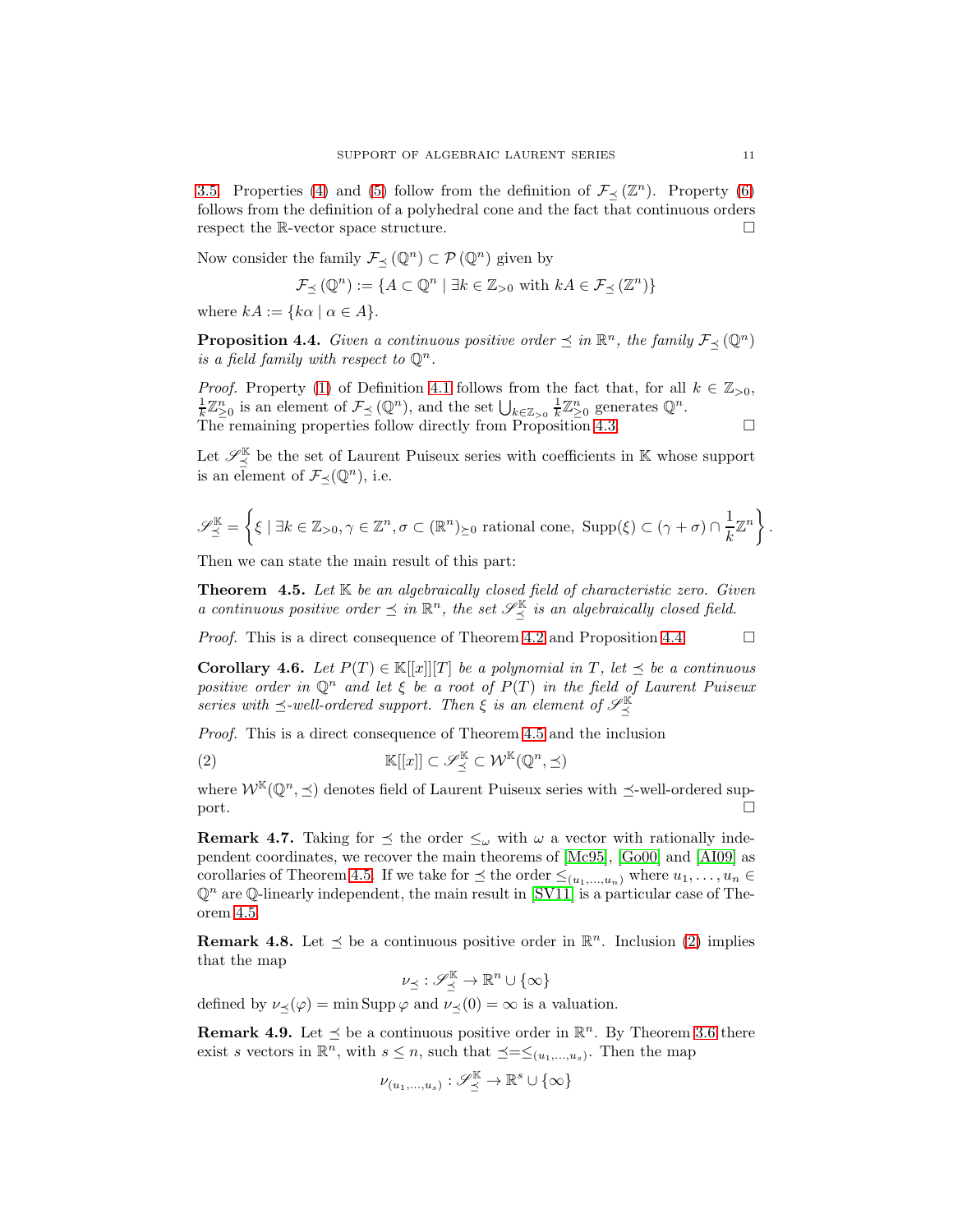defined by  $\nu_{(u_1,...,u_s)}(\varphi) = \min\{p_{u_1,...,u_s}(\alpha) \mid a_\alpha \neq 0\}$  for  $\xi = \sum_{\alpha \in \mathbb{Q}^n} \xi_\alpha x^\alpha \neq 0$  and  $\nu_{(u_1,...,u_s)}(0) = \infty$  is a valuation.

If  $\preceq=\leq_{(v_1,...,v_t)}$  for some vectors  $v_1,...,v_t$  then  $\nu_{(u_1,...,u_s)}$  and  $\nu_{(v_1,...,v_t)}$  are equivalent valuations.

<span id="page-11-0"></span>Since  $\mathscr{S}_{\preceq}$  is an algebraically closed field then  $(\mathscr{S}_{\preceq}, \nu_{(u_1,...,u_s)})$  is a Henselian valued field and its value group is an ordered subgroup of  $(\mathbb{R}^s, \geq_{\text{lex}})$ .

### 5. The maximal dual cone

In this part  $\sigma$  will denote a strongly convex cone containing the first orthant,  $\xi \in \mathbb{K}[[\sigma]]_{x_1\cdots x_n}$  will be algebraic over  $\mathbb{K}[[x]]$  where K is a characteristic zero field. We denote by  $P \in \mathbb{K}[[x]][T]$  the minimal polynomial of  $\xi$  and, for any continuous positive order  $\leq$ , let  $\xi_1^{\leq}$ ,...,  $\xi_d^{\leq}$  denote the roots of  $P(T)$  in  $\mathscr{S}_{\preceq}^{\mathbb{K}}$ . We set

$$
\tau_0(\xi) := \left\{ \omega \in \mathbb{R}_{>0}^n \mid \text{ for all } \preceq \text{ that refines } \leq_\omega, \exists i \text{ such that } \xi = \xi_i^{\preceq} \right\}
$$

$$
\tau_1(\xi) := \left\{ \omega \in \mathbb{R}_{>0}^n \mid \xi \neq \xi_i^{\preceq}, \text{ for all } \preceq \text{ that refines } \leq_\omega, \forall i = 1, \dots, d \right\}
$$

The aim of this part is to prove the second main result of this work. This one states that  $\tau_0(\xi)$  is the "maximal dual cone" of Supp( $\xi$ ) in the following sense (see also Lemma [5.1\)](#page-11-1): when  $\xi \notin \mathbb{K}[[x]]_{x_1\cdots x_n}$ , for every  $\omega \in \mathbb{R}_{>0}^n$  belonging to the boundary of  $\tau_0(\xi)$  there exists  $k \in \mathbb{R}$  such that all but a finite number of elements of  $\text{Supp}(\xi)$ will be in the set  $\{\alpha \in \mathbb{Z}^n \mid \alpha \cdot \omega \geq k\}$  and the set  $\{\alpha \in \mathbb{Z}^n \mid \alpha \cdot \omega = k\}$  contains an infinite number of elements of  $\text{Supp}(\xi)$ . The strategy of the proof is based on the fact that  $\tau_0(\xi)$  and  $\tau_1(\xi)$  are disjoint open subsets of  $\mathbb{R}_{>0}^n$  and on the characterizations of  $\tau_0(\xi)$  and  $\tau_1(\xi)$  given in Lemmas [5.8](#page-15-0) and [5.11.](#page-16-0)

<span id="page-11-1"></span>**Lemma 5.1.** Let  $\sigma$  be a strongly convex cone containing the first orthant and let  $\xi \in \mathbb{K}[[\sigma]]_{x_1\cdots x_n}$  be algebraic over  $\mathbb{K}[[x]]_{x_1\cdots x_n}$ . Then we have that

Int $(\sigma^{\vee}) \subset \tau_0(\xi)$ .

*Proof.* By Lemma [2.1](#page-4-2) we have that  $Int(\sigma^{\vee}) = Int_{rel}(\sigma^{\vee})$ . Given  $\omega \in Int_{rel}(\sigma^{\vee})$ , by Corollary [3.10](#page-8-1) we have that  $\sigma \subset \bigcap_{\leq \text{refines } \leq \omega} (\mathbb{R}^n)_{\geq 0}$ . Hence  $\xi \in \mathscr{S}_{\preceq}$  is a root of P for any order  $\preceq$  that refines  $\leq_\omega$ .

<span id="page-11-2"></span>**Lemma 5.2.** Let  $\xi$  be a Laurent series and let  $\omega$  be a non-zero vector in  $\mathbb{R}^n$ . Suppose that  $\xi \in \mathcal{S}_{\prec}$  for any continuous positive order  $\preceq$  refining  $\leq_{\omega}$ . Then there exists a cone  $\sigma_0$  and  $\gamma_0 \in \mathbb{Z}^n$  such that  $\omega \in \text{Int}_{rel}(\sigma_0^{\vee})$  and  $\text{Supp}(\xi) \subset \gamma_0 + \sigma_0$ .

*Proof.* Let  $u_2, \ldots, u_n \in \mathbb{R}^n$  be a basis of  $\omega^{\perp}$ . For any  $\varepsilon = (\varepsilon_2, \ldots, \varepsilon_n) \in \{-1, 1\}^{n-1}$ the series  $\xi$  is an element of  $\mathscr{S}_{\leq(\omega,\varepsilon_2 u_2,\dots,\varepsilon_n u_n)}$ . That is there exist  $\gamma_{\varepsilon} \in \mathbb{Z}^n$  and a  $\leq_{(\omega,\varepsilon_2 u_2,\ldots,\varepsilon_n u_n)}$ -non-negative cone  $\sigma_{\varepsilon}$  with

$$
\mathrm{Supp}(\xi)\subset\gamma_{\varepsilon}+\sigma_{\varepsilon}.
$$

Let  $\sigma'$  be the cone generated by the following  $2(n-1)$  vectors:

$$
\omega + u_i, \ \omega - u_i \text{ for } i = 2, \dots, n.
$$

This cone is full dimensional since the vectors  $\omega, u_2, \ldots, u_n$  form a basis of  $\mathbb{R}^n$ . Moreover, for every  $i$ , we have

$$
\mathbf{p}_{\omega,u_2,\dots,u_n}(\omega \pm u_i) = (\omega \cdot \omega, \pm u_2 \cdot u_i, \dots, \pm u_n \cdot u_i) >_{\text{lex}} \mathbf{p}_{\omega,u_2,\dots,u_n}(0) = (0,\dots,0)
$$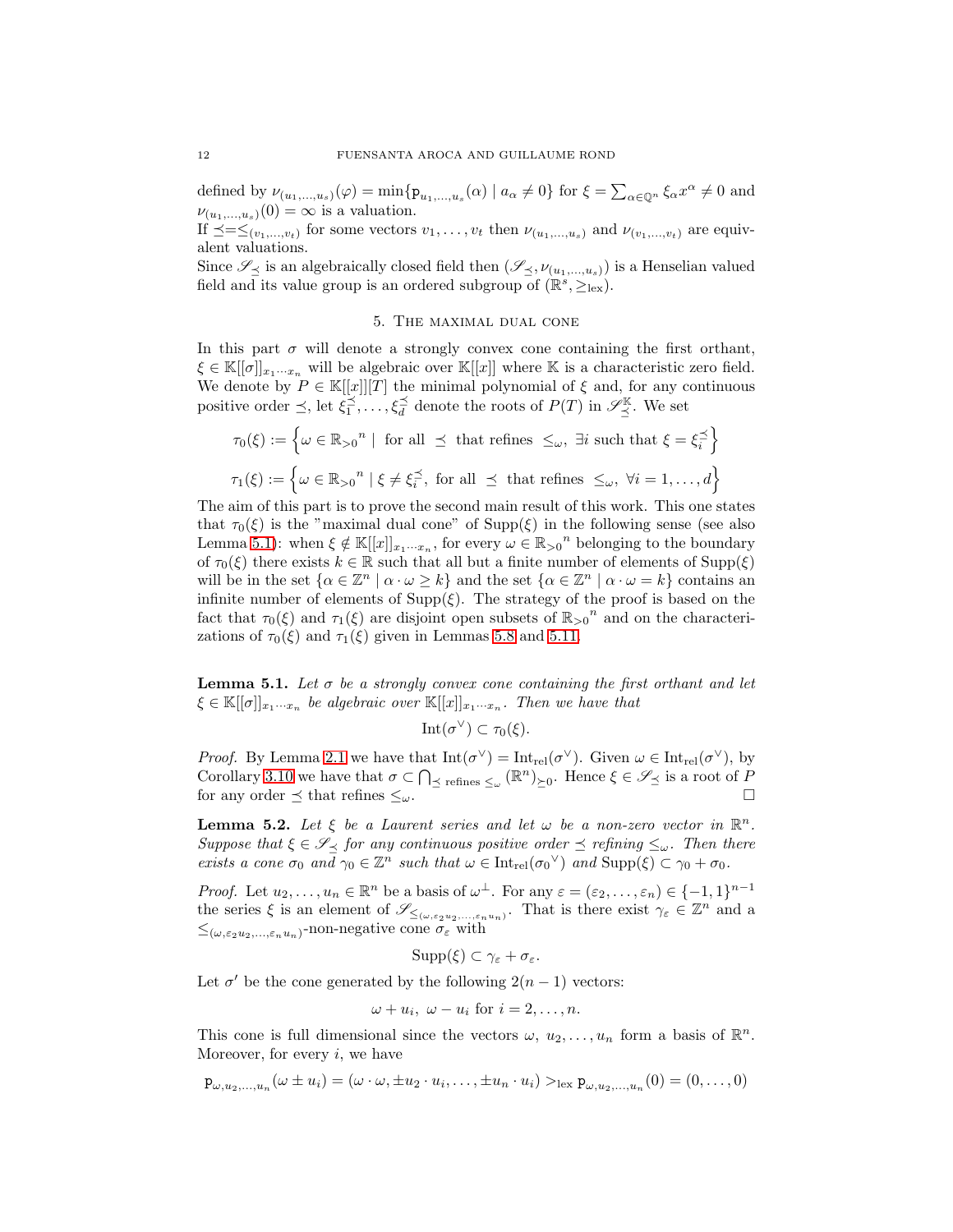since  $u_i$  is orthogonal to  $\omega$  for all i and  $\omega \cdot \omega > 0$ , thus  $\sigma'$  is  $\leq_{(\omega, \varepsilon_2 u_2, ..., \varepsilon_n u_n)}$ -nonnegative. By replacing  $\sigma_{\varepsilon}$  by  $\sigma_{\varepsilon} + \sigma'$  we may assume that  $\sigma_{\varepsilon}$  contains the cone  $\sigma'.$ 

Set  $\sigma_0 := \bigcap_{\varepsilon \in \{-1,1\}^{n-1}} \sigma_{\varepsilon}$ . Since the intersection of the  $\sigma_{\varepsilon}$  contains  $\sigma'$  which is full dimensional, by Lemma [2.4](#page-5-1) there exists  $\gamma_0 \in \mathbb{Z}^n$  such that

$$
\mathrm{Supp}(\xi)\subset\gamma_0+\sigma_0.
$$

 $\Box$ 

**Lemma 5.3.** Let  $\sigma$  be a strongly convex cone containing the first orthant and let  $\xi \in \mathbb{K}[[\sigma]]_{x_1\cdots x_n}$  be algebraic over  $\mathbb{K}[[x]]_{x_1\cdots x_n}$ . Then the set  $\tau_0(\xi)$  is open.

*Proof.* If  $\omega \in \tau_0(\xi)$  then  $\xi \in \mathscr{S}_{\preceq}$  for all continuous positive order  $\preceq$  that refines  $\leq_\omega$ . By Lemma [5.2](#page-11-2) there exists a cone  $\sigma_0$  and  $\gamma_0 \in \mathbb{Z}^n$  such that  $\omega \in \text{Int}_{rel}(\sigma_0^{\vee})$  and

$$
\mathrm{Supp}(\xi)\subset\gamma_0+\sigma_0.
$$

Since  $\sigma_0$  is a  $\leq_{(\omega,\varepsilon_2 u_2,...,\varepsilon_n u_n)}$ -non-negative cone for every  $\varepsilon \in \{-1,1\}^{n-1}$ , by Corol-lary [3.10,](#page-8-1)  $\omega \in \text{Int}(\sigma_0^{\vee})$ . But  $\text{Int}(\sigma_0^{\vee}) \subset \tau_0(\xi)$  by Lemma [5.1](#page-11-1) hence  $\tau_0(\xi)$  is open.  $\Box$ 

<span id="page-12-0"></span>**Lemma 5.4.** Let  $0 \leq l \leq n$  be an integer and  $u_1, \ldots, u_l$  be nonzero orthogonal vectors of  $\mathbb{R}^n$  such that  $\leq_{(u_1,...,u_l)}$  is a continuous positive preorder. Then there exists a finite set  $T$  of strongly convex rational cones of  $\mathbb{R}^n$  such that for any positive continuous order  $\preceq$  refining  $\leq_{(u_1,...,u_l)}$  there exists a  $\preceq$ -non-negative cone  $\tau \in \mathcal{T}$  such that the roots of  $P(T)$  in  $\mathscr{S}_{\preceq}^{\mathbb{K}}$  are in  $\mathbb{K}[[\tau]]_{x_1\cdots x_n}$  (by convention when  $l = 0$  any continuous positive order is refining  $\leq_{\emptyset}$ ).

Moreover if  $\mathcal T$  is minimal with the previous property, then for any  $u'_l$  close enough to  $u_l$  and such that  $\leq_{(u_1,...,u_{l-1},u'_l)}$  is positive, the set  $\mathcal T$  satisfies the same property for the sequence  $(u_1, \ldots, u_{l-1}, u'_l)$ .

*Proof.* The proof is made by a decreasing induction on l. For  $l = n$  the lemma is a direct consequence of Theorem [4.5](#page-10-0) since  $\leq_{(u_1,...,u_n)}$  is the only continuous order refining itself.

Let  $l < n$  and let us assume that the theorem is proven for the integer  $l + 1$ . Let  $u_1, \ldots, u_l$  be orthogonal vectors of  $\mathbb{R}^n$  such that  $\leq_{(u_1,\ldots,u_l)}$  is positive and let  $v \in \langle u_1, \ldots, u_l \rangle^{\perp}$  such that  $\leq_{(u_1, \ldots, u_l, v)}$  is positive. By the inductive assumption there exists a finite set of strongly convex rational cones  $\mathcal{T}_v$  such that for every positive continuous order  $\leq$  refining  $\leq_{(u_1,...,u_l,v)}$  there exists a cone  $\tau \in \mathcal{T}_v$  such that  $\tau$  is  $\preceq$ -non-negative and the roots of  $P(T)$  in  $\mathscr{S}_{\preceq}^{\mathbb{K}}$  are in  $\mathbb{K}[[\tau]]_{x_1\cdots x_n}$ .

Let  $\leq$  be a positive continuous order refining  $\leq_{(u_1,...,u_l,v)}$  and let  $\tau \in \mathcal{T}_v$  such that  $\tau$  is  $\preceq$ -non-negative and the roots of  $P(T)$  in  $\mathscr{S}_{\preceq}^{\mathbb{K}}$  are in  $\mathbb{K}[[\tau]]_{x_1\cdots x_n}$ . By Theorem [3.6](#page-6-2) there exist orthogonal vectors  $w_1, \ldots, w_{n-l-1} \in \langle u_1, \ldots, u_l, v \rangle^{\perp}$  such that

$$
\preceq = \leq_{(u_1,...,u_l,v,w_1,...,w_{n-l-1})}.
$$

Since this order does not change if we replace  $w_1$  by  $\mu w_1$  where  $\mu$  is a positive real number, we may assume that  $||w_1|| = 1$ .

Set  $\tau' := \tau \cap \langle u_1, \ldots, u_l \rangle^{\perp}$  and let  $t_1, \ldots, t_s$  be vectors generating the semigroup  $\tau'$ (we assume that none of these vectors are zero). We consider two cases:

1) If  $t_i \cdot v > 0$  for every i then  $t_i \cdot v' > 0$  for every  $v' \in \mathbb{R}^n$  with  $||v - v'|| \ll 1$ . Thus  $\tau$ is  $\preceq'$ -non-negative for every positive continuous order  $\preceq'$  that refines  $\leq_{(u_1,...,u_l,v')}$ for every  $v' \in \mathbb{R}^n$  with  $\|v - v'\| \ll 1$ .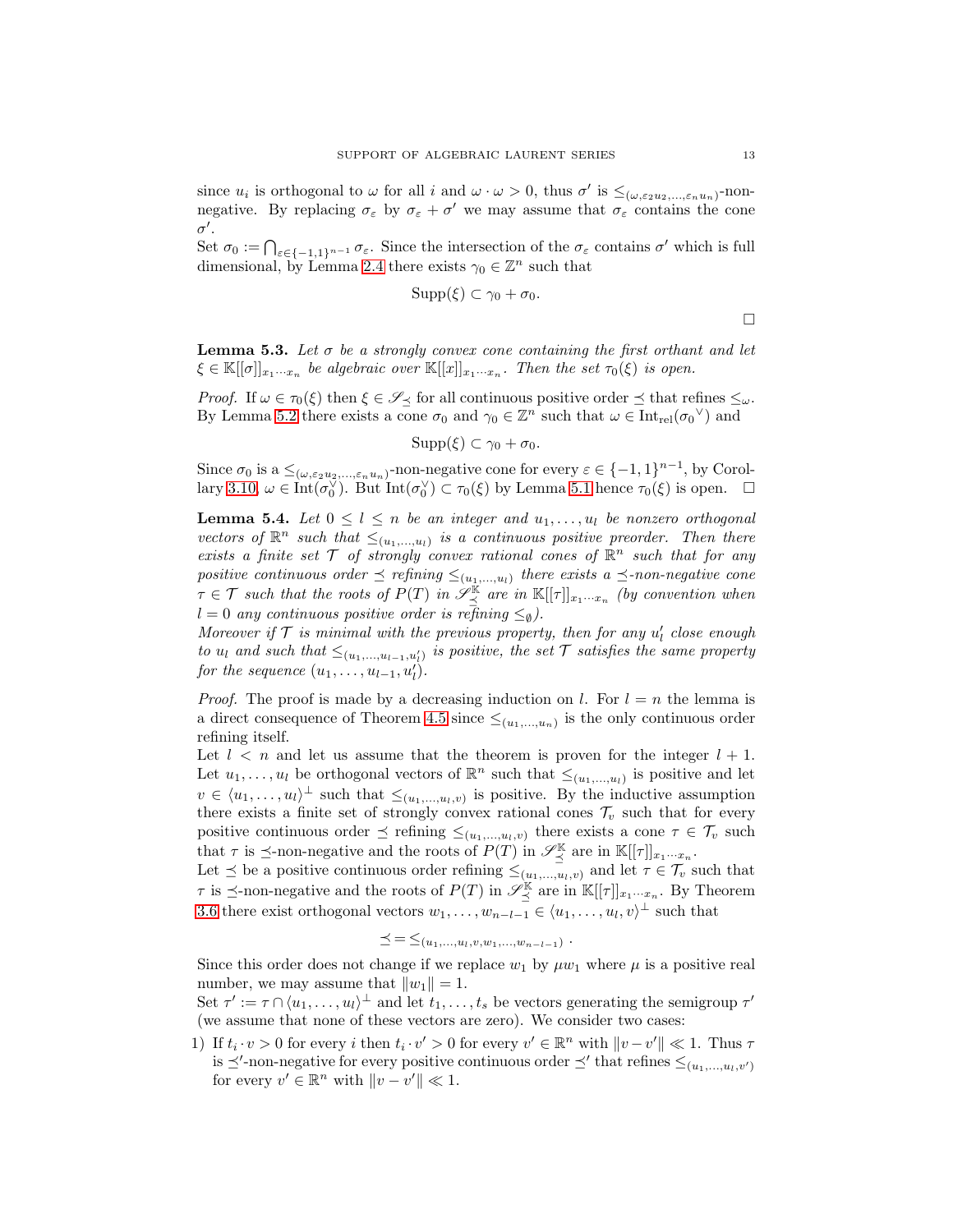2) Let us assume that  $t_i \cdot v = 0$  for some index i. In this case for every index i such that  $t_i \cdot v = 0$  we denote by  $r(i) \leq n - l - 1$  the smallest integer satisfying

$$
t_i \cdot w_{r(i)} > 0.
$$

Such an integer  $r(i)$  exists since  $\tau$  is  $\preceq$ -non-negative, and  $\preceq$  is a total order. Firstly we claim there exists  $\lambda_0 > 0$  such that  $\tau$  is  $\preceq'$ -non-negative for every positive continuous order  $\preceq'$  refining

$$
\leq_{(u_1,...,u_l,v+\lambda w_1,w_2,...,w_{n-l-1})}
$$

for any positive real number  $\lambda < \lambda_0$ .

We first prove that  $\leq_{(u_1,...,u_l,v+\lambda w_1,w_2,...,w_{n-l-1})}$  is a continuous positive preorder for  $\lambda$  small enough: we only have to prove that  $e^{(j)} \geq_{(u_1,...,u_l,v+\lambda w_1,w_2,...,w_{n-l-1})} 0$ for every j if  $\lambda$  is small enough where the  $e^{(j)}$  are the vectors of the canonical basis of  $\mathbb{R}^n$ . The only problem may occur when  $e^{(j)} \cdot u_i = 0$  for every  $i, e^{(j)} \cdot v > 0$  and  $e^{(j)} \cdot w_1 < 0$ . But in this case we have  $e^{(j)} \cdot (v + \lambda w_1) > 0$  as soon as  $\lambda < e^{(j)} \cdot v$  since  $||w_1|| = ||e^{(j)}|| = 1$ . Thus for every positive number  $\lambda < \lambda_1 := \min_j \{e^{(j)} \cdot v\},\$ where j runs over the indices such that  $e^{(j)} \cdot v > 0$ , the continuous preorder  $\leq_{(u_1,...,u_l,v+\lambda w_1,w_2,...,w_{n-l-1})}$  is positive.

Then let  $\lambda$  be a positive real number satisfying

$$
0 < \lambda < \lambda_{w_1, \tau} := \min_{i} \left\{ \frac{t_i \cdot v}{|t_i \cdot w_1|} \right\} \in \mathbb{R}_{>0} \cup \{ +\infty \}
$$

where the minimum is taken over all the indices i such that  $t_i \cdot v > 0$ . This is an abuse of notation since  $\lambda_{w_1,\tau}$  may depend on the generators  $t_i$  of the semigroup  $\tau'$ .

Then if  $t_i \cdot v > 0$  for some integer i we have that  $t_i \cdot (v + \lambda w_1) > 0$  by definition of  $\lambda_{w_1,\tau}$ . If  $t_i \cdot v = 0$  for some integer *i* then we have

$$
t_i \cdot (v + \lambda w_1) = t_i \cdot \lambda w_1 = \dots = t_i \cdot w_{r(i)-1} = 0
$$
 and  $t_i \cdot w_{r(i)} > 0$ .

This shows that the cone  $\tau$  is  $\preceq'$ -positive for every positive continuous order  $\preceq'$ refining

$$
\leq (u_1,...,u_l,v+\lambda w_1,w_2,...,w_{n-l-1})
$$

as soon as  $\lambda < \lambda_0 := \min\{\lambda_1, \lambda_{w_1,\tau}\}\$  and the claim is proven. Now let us set

$$
\lambda_2=\inf_{w_1,\tilde{\tau}}\lambda_{w_1,\tilde{\tau}}
$$

where  $w_1$  runs over all unit vectors of  $\langle u_1, \ldots, u_l, v \rangle^{\perp}$  and all  $\tilde{\tau} \in \mathcal{T}_v$ . As mentioned before  $\lambda_{w_1,\tilde{\tau}}$  depends on the choice of generators  $\tilde{t}_i$  of the semigroup  $\tilde{\tau} \cap \langle u_1, \ldots, u_l \rangle^{\perp}$ , so we assume that for each cone  $\tilde{\tau} \in \mathcal{T}_v$  we have chosen a set of generators  $\tilde{t}_i$  of the semigroup  $\tilde{\tau} \cap \langle u_1, \ldots, u_l \rangle^{\perp}$  that allows us to define  $\lambda_{w_1,\tilde{\tau}}$ . Then  $\lambda_2 > 0$  since for every unit vector  $w_1$  we have that

$$
\frac{\tilde{t}_i \cdot v}{|\tilde{t}_i \cdot w_1|} \ge \frac{\tilde{t}_i \cdot v}{\|\tilde{t}_i\|},
$$

hence  $\lambda_2 > \min_{\tilde{\tau},i}$  $\int \tilde{t}_i \cdot v$  $\|\tilde{t}_i\|$  $\Big\} > 0$  where  $\tilde{\tau}$  runs over  $\mathcal{T}_v$  and i runs over the indices such that  $\tilde{t}_i \cdot v > 0$  where  $\tilde{t}_1, \ldots, \tilde{t}_s$  are nonzero generators of  $\tilde{\tau} \cap \langle u_1, \ldots, u_l \rangle^{\perp}$ . This shows that for every  $w'_1 \in \langle u_1, \ldots, u_l, v \rangle^{\perp}$  small enough (i.e. with  $||w'_1|| <$  $\lambda_3 := \min\{\lambda_1, \lambda_2\}$  - here  $w_1' = \lambda w_1$  with  $\lambda < \lambda_3$ ) and every positive continuous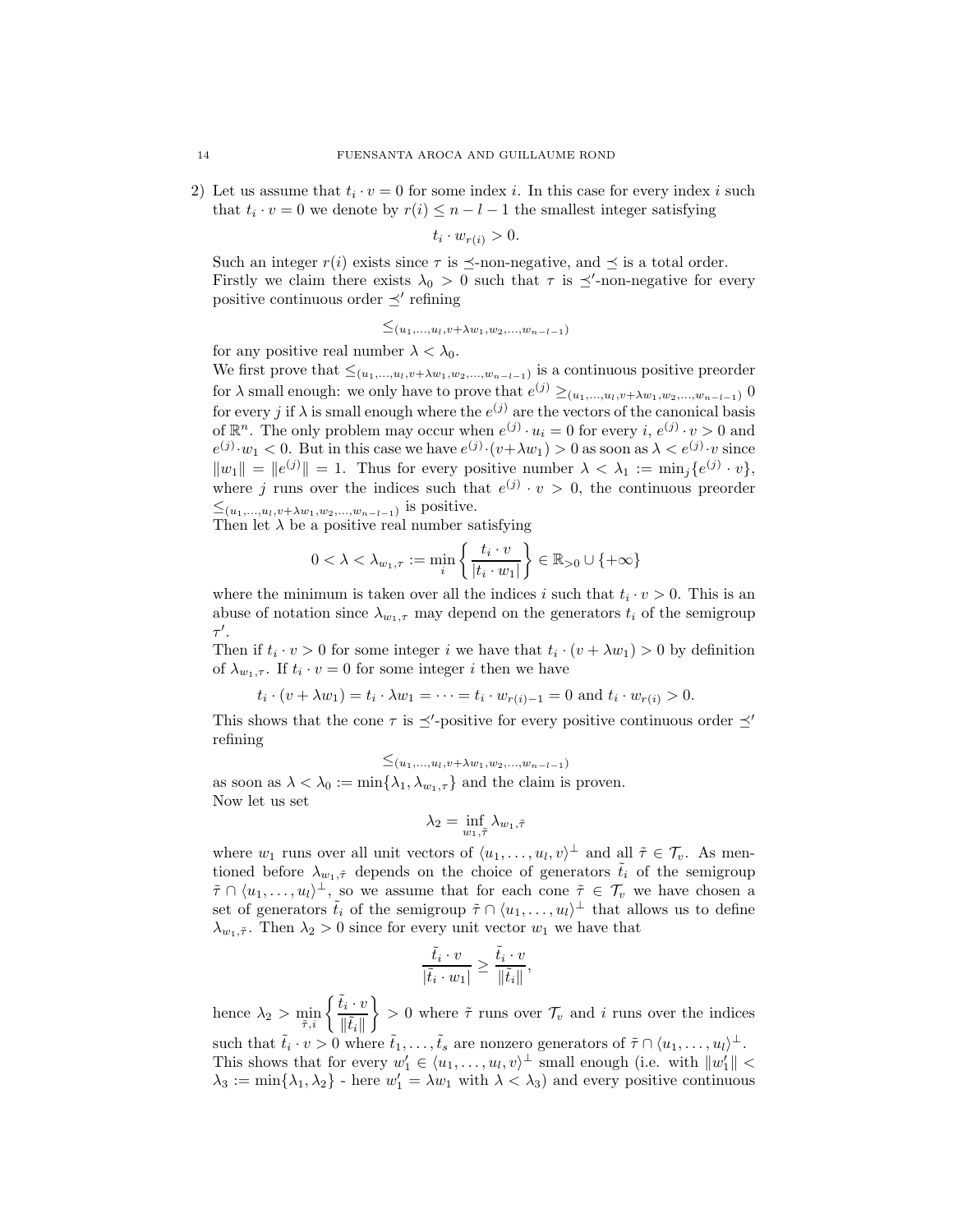order  $\preceq$  refining  $\leq_{(u_1,...,u_l,v+w'_1)}$  there is a cone  $\tilde{\tau} \in T_v$  such that  $\tilde{\tau}$  is  $\preceq$ -nonnegative.

These two cases show that for any vector  $v' \in \langle u_1, \ldots, u_l \rangle^{\perp}$ , with  $||v - v'||$  small enough and such that  $\leq_{(u_1,...,u_l,v')}$  is positive, we can choose  $\mathcal{T}_{v'} = \mathcal{T}_v$ .

The existence of continuous orders refining  $\leq_{(u_1,...,u_l)}$  which are not positive is equivalent to say that the set  $J$  of indices  $j$  such that

$$
e^{(j)} \cdot u_1 = \dots = e^{(j)} \cdot u_l = 0
$$

is not empty. So for a vector  $v \in \langle u_1, \ldots, u_l \rangle^{\perp}$  the order  $\leq_{(u_1, \ldots, u_l, v)}$  is positive if and only if  $e^{(j)} \cdot v \ge 0$  for all  $j \in J$ , i.e. if  $v \in \langle e^{(j)}, j \in J \rangle^{\vee}$ . But  $\mathbb{P}(\langle e^{(j)}, j \in J \rangle^{\vee})$ is compact. Thus we can find a finite set V of vectors of  $\langle u_1, \ldots, u_l \rangle^{\perp}$  such that for every  $v' \in \langle u_1, \ldots, u_l \rangle^{\perp}$ , such that  $\leq_{(u_1, \ldots, u_l, v')}$  is positive, there exists a  $v \in V$ such that  $\mathcal{T}_{v'} = \mathcal{T}_v$ .

Then the set  $\mathcal{T} := \bigcup_{v \in \mathcal{V}} \mathcal{T}_v$  suits for the sequence  $(u_1, \ldots, u_l)$ . This proves the lemma by induction.

 $\Box$ 

Corollary 5.5. Let  $\sigma$  be a strongly convex cone containing the first orthant and let  $\xi \in \mathbb{K}[[\sigma]]_{x_1 \cdots x_n}$  be algebraic over  $\mathbb{K}[[x]]$ . Then the set  $\tau_1(\xi)$  is open.

Proof. Let  $\omega \in \tau_1(\xi)$ . Then  $\xi \neq \xi_i^{\preceq}$  for every continuous positive order  $\preceq$  refining  $\leq_{\omega}$  and for every *i*. Let T be a set of strongly convex cones for the sequence  $\omega$ satisfying Lemma [5.4](#page-12-0) (here we apply this lemma with  $l = 1$ ). Then for every  $\omega'$  in a small neighborhood of  $\omega$  the set  $\mathcal T$  is also a set of strongly convex cones satisfying the previous lemma for the sequence  $\omega'$ . This implies that for every continuous positive order  $\preceq'$  refining  $\leq_{\omega'}$ , there exists a continuous order  $\preceq$  refining  $\leq_{\omega}$  such that  $\xi_i^{\preceq'} = \xi_i^{\preceq}$  for every i. In particular for every continuous positive order  $\preceq'$ refining  $\leq_{\omega'}$  and for every i we have  $\xi \neq \xi_i^{\preceq'}$ . Thus  $\omega' \in \tau_1(\xi)$  and  $\tau_1(\xi)$  is open.  $\Box$ 

<span id="page-14-0"></span>**Lemma 5.6.** Let  $\xi \in \mathbb{K}[[\sigma]]_{x_1...x_n}$  (not necessarily algebraic over  $\mathbb{K}[[x]]$ ) where  $\sigma$ is a strongly convex rational cone and  $\omega \in \sigma^{\vee}$ . Then the set

$$
\{\alpha \cdot \omega \mid \alpha \in \text{Supp}(\xi)\}\
$$

has a minimum.

*Proof.* By Lemma [3.8,](#page-7-1) there is a continuous positive order  $\preceq$  refining  $\leq_{\omega}$  such that  $\sigma$  is  $\preceq$ -non-negative. Thus, by Lemma [3.7,](#page-6-0)  $\sigma \cap \mathbb{Z}^n$  is well ordered for  $\preceq$ . Since Supp(ξ)  $\subset \gamma + \sigma$  it has  $\preceq$ -minimum. Let  $\beta$  be the  $\preceq$ -minimum of Supp(ξ). Then  $\omega \cdot \beta$  is the minimum of the set  $\{\alpha \cdot \omega \mid \alpha \in \text{Supp}(\xi)\}$ .  $\omega \cdot \beta$  is the minimum of the set  $\{\alpha \cdot \omega \mid \alpha \in \text{Supp}(\xi)\}.$ 

**Definition** 5.7. Let  $\xi \in \mathbb{K}[[\sigma]]_{x_1 \cdots x_n}$  (not necessarily algebraic over  $\mathbb{K}[[x]]$ ) where *σ* is a strongly convex rational cone and  $ω ∈ σ<sup>γ</sup>$ . We write  $ξ = ∑<sub>α</sub> ξ<sub>α</sub>x<sup>α</sup>$ . The ω-order of  $ξ$  is defined as

$$
\nu_\omega(\xi):=\min_{\alpha\in\mathrm{Supp}(\xi)}\{\alpha\cdot\omega\}
$$

and the  $\omega$ -initial part of  $\xi$  is defined by

$$
\mathrm{In}_{\omega}(\xi) := \sum_{\alpha | \alpha \cdot \omega = \nu_{\omega}(\xi)} \xi_{\alpha} x^{\alpha}.
$$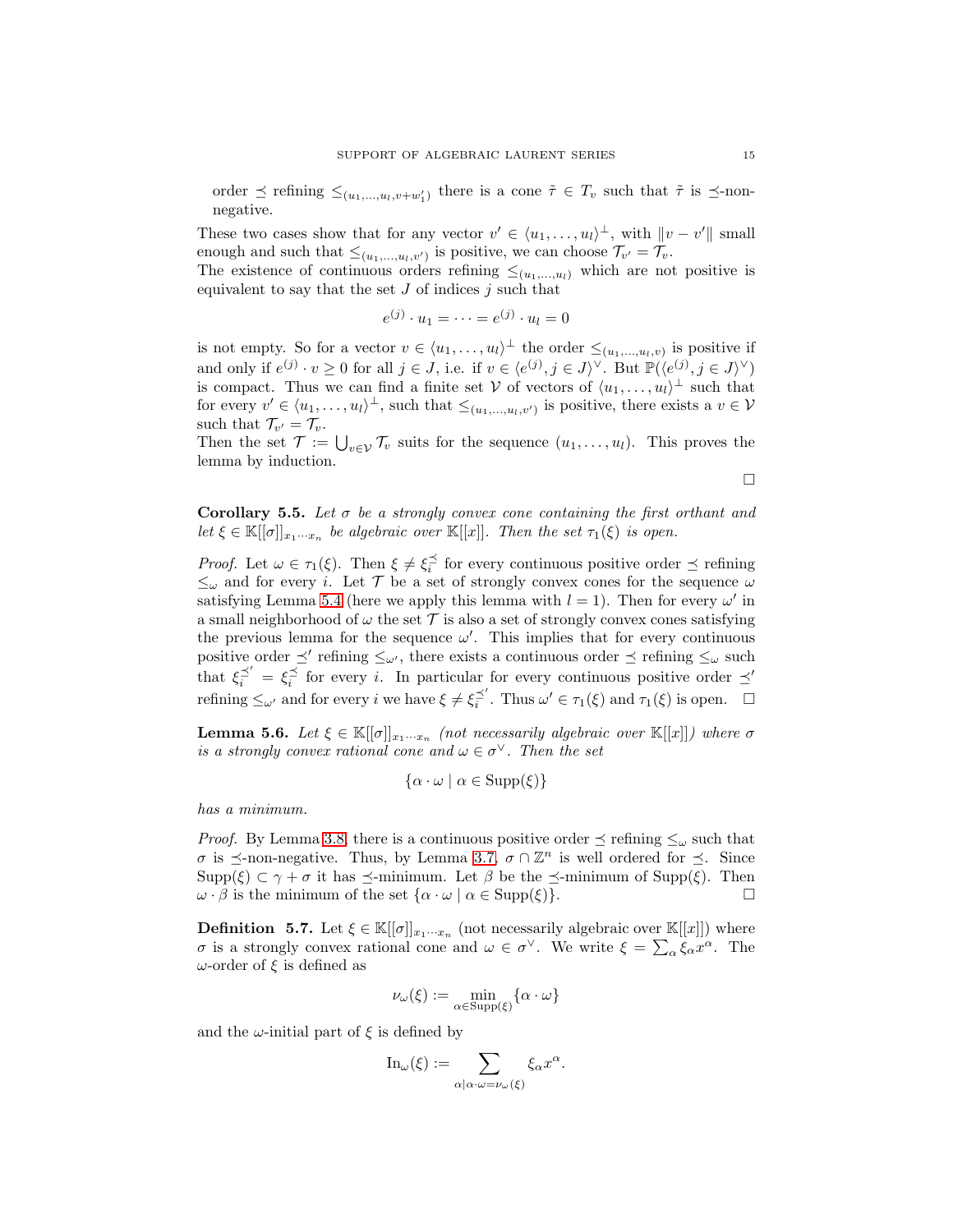<span id="page-15-0"></span>**Lemma 5.8.** Let  $\sigma$  be a strongly convex cone containing the first orthant and let  $\xi \in \mathbb{K}[[\sigma]]_{x_1\cdots x_n}$  be algebraic over  $\mathbb{K}[[x]]$ . Then we have that

$$
\tau_0(\xi) = \{ \omega \in \mathbb{R}_{>0}^n \mid \# \left( \text{Supp}(\xi) \cap \{ u \in \mathbb{R}^n \mid u \cdot \omega \leq k \} \right) < \infty, \forall k \in \mathbb{R} \}.
$$

*Proof.* Let  $\omega \in \tau_0(\xi)$ . This means that  $\xi \in \mathscr{S}_{\preceq}^{\mathbb{K}}$  for all continuous positive order  $\preceq$  that refines  $\leq_{\omega}$ . By Lemma [5.2,](#page-11-2) there exists a cone  $\sigma_0$  and  $\gamma_0 \in \mathbb{Z}^n$  such that  $\omega \in \mathrm{Int}_{rel}(\sigma_0^{\vee})$  and  $\mathrm{Supp}(\xi) \subset \gamma_0 + \gamma_0$ .

In particular we have that

$$
\operatorname{Supp}(\xi) \cap \{u \in \mathbb{R}^n \mid u \cdot \omega \leq k\} \subset \gamma + \{u \in \sigma \mid u \cdot \omega \leq k - \gamma \cdot \omega\} \cap \mathbb{Z}^n.
$$

But such a set  $\{u \in \sigma \mid u \cdot \omega \leq l\} \cap \mathbb{Z}^n$  is a finite set for any  $l$  since  $\sigma \subset \langle \omega \rangle^{\vee}$  and  $\sigma \cap \omega^{\perp} = \{0\}.$  This proves that

$$
\tau_0(\xi) \subset \left\{ \omega \in \mathbb{R}_{>0}^n \mid \# \left( \text{Supp}(\xi) \cap \left\{ u \in \mathbb{R}^n \mid u \cdot \omega \leq k \right\} \right) < \infty, \forall k \in \mathbb{R} \right\}.
$$

On the other hand, let  $\omega \in \mathbb{R}_{>0}^n$  be such that

<span id="page-15-1"></span>(3) 
$$
\#(\mathrm{Supp}(\xi)\cap\{u\in\mathbb{R}^n\mid u\cdot\omega\leq k\})<\infty,\ \forall k\in\mathbb{R}
$$

and let us consider an order  $\preceq$  that refines  $\leq_\omega$ .

By [\(3\)](#page-15-1) we have that  $\text{Supp}(\xi)$  is  $\preceq$ -well-ordered, then, by Corollary [4.6,](#page-10-3)  $\xi$  is an element of  $\mathscr{S}_{\preceq}^{\mathbb{K}}$ . This shows that  $\omega \in \tau_0(\xi)$ .

Corollary 5.9. The set  $\tau_0(\xi)$  is a (non polyhedral) full dimensional convex cone.

Proof. If  $\omega \in \tau_0(\xi)$  then clearly  $\lambda \omega \in \tau_0(\xi)$  for every  $\lambda > 0$  so  $\tau_0(\xi)$  is a cone. Moreover if  $\omega, \omega' \in \tau_0(\xi)$  we have that

$$
\{u\in\mathbb{R}^n\mid u\cdot(\omega+\omega')\leq k+l\}\subset\{u\in\mathbb{R}^n\mid u\cdot\omega\leq k\}\cup\{u\in\mathbb{R}^n\mid u\cdot\omega'\leq l\}
$$

hence  $\omega + \omega' \in \tau_0(\xi)$  by Lemma [5.8.](#page-15-0) Hence  $\tau_0(\xi)$  is a convex cone. Since  $\sigma$  is strongly convex we have that  $\sigma^{\vee}$  is full dimensional by Lemma [2.1.](#page-4-2) Hence by Lemma [5.1](#page-11-1)  $\tau_0(\xi)$  is full dimensional.

 $\Box$ 

 $\Box$ 

<span id="page-15-2"></span>**Corollary 5.10.** We have that  $\tau_0(\xi) = \mathbb{R}_{>0}^n$  if and only if  $\text{Supp}(\xi) \subset \gamma + \mathbb{R}_{\geq 0}^n$ for some vector  $\gamma \in \mathbb{R}^n$ .

*Proof.* We remark that if  $\text{Supp}(\xi) \subset \gamma + \mathbb{R}_{>0}^n$  then any  $\omega \in \mathbb{R}_{>0}^n$  will satisfy

$$
\#(\mathrm{Supp}(\xi)\cap\{u\in\mathbb{R}^n\mid u\cdot\omega\leq k\})<\infty\quad\forall k\in\mathbb{R}
$$

so  $\mathbb{R}_{>0}^n = \tau_0(\xi)$  by Lemma [5.8.](#page-15-0)

On the other hand let us assume that  $\tau_0(\xi) = \mathbb{R}_{>0}^n$ . Let  $e^{(j)}$  be a vector of the canonical basis of  $\mathbb{R}^n$ . By Lemma [5.4](#page-12-0) there exists a finite set  $\mathcal{T}_j$  of strongly convex cones of  $\mathbb{R}^n$  such that for any continuous positive order  $\preceq$  refining  $\leq_{e^{(j)}}$  there exists a  $\preceq$ -non-negative cone  $\tau \in \mathcal{T}_j$  such that the roots of P in  $\mathscr{S}_{\preceq}^{\mathbb{K}}$  are in  $\mathbb{K}[[\tau]]_{x_1\cdots x_n}$ . Let  $\omega \in \mathbb{R}_{>0}^n$  be a vector such that  $\|\omega - e^{(j)}\|$  is small enough in order to ensure that  $\mathcal{T}_j$  is also a set satisfying Lemma [5.4](#page-12-0) for  $\omega$  (i.e we apply it with  $l = 1$  and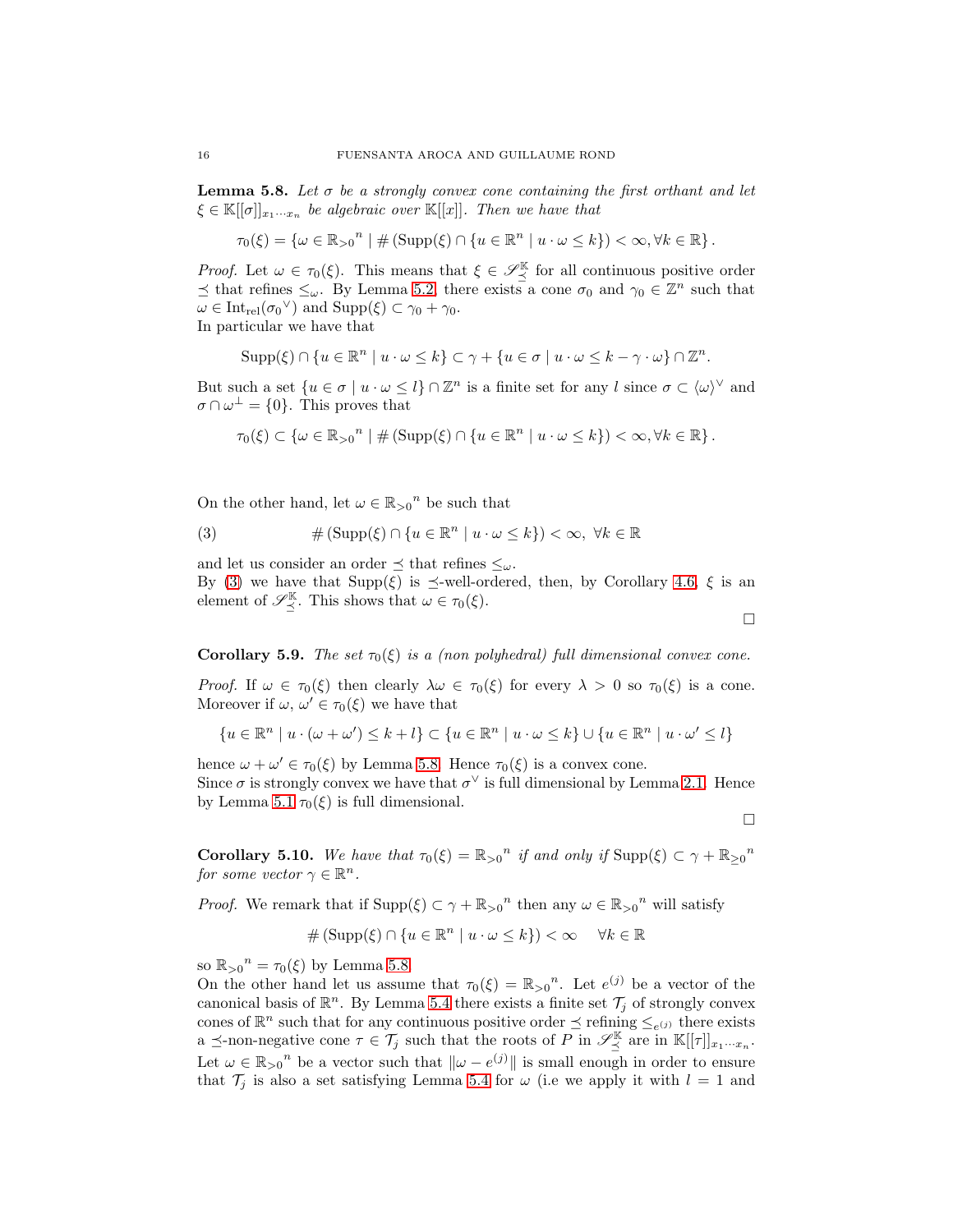$u_1 = \omega$ ). Since  $\omega \in \tau_0(\xi)$  there exists a cone  $\tau_j \in \mathcal{T}_j$  such that  $\text{Supp}(\xi) \subset \gamma_j + \tau_j$ for some vector  $\gamma_j$ . This being true for  $j = 1, \ldots, n$  we have

$$
\mathrm{Supp}(\xi)\subset\bigcap_{j=1}^n(\gamma_j+\tau_j)\subset\gamma+\bigcap_{j=1}^n\tau_j
$$

for some  $\gamma \in \mathbb{R}^n$  by Lemma [2.4.](#page-5-1) But  $\bigcap_{j=1}^n \tau_j$  is a  $\leq_{e^{(j)}}$ -non-negative cone for every  $j = 1, \ldots, n$ , thus  $\bigcap_{j=1}^{n} \tau_j \subset \mathbb{R}_{\geq 0}^n$ . Hence  $\text{Supp}(\xi) \subset \gamma + \mathbb{R}_{\geq 0}^n$ .  $\Box$ 

<span id="page-16-0"></span>**Lemma 5.11.** Let  $\sigma$  be a strongly convex cone containing the first orthant and let  $\xi \in \mathbb{K}[[\sigma]]_{x_1\cdots x_n}$  be algebraic over  $\mathbb{K}[[x]]$ . Then

$$
\tau_1(\xi) = \{ \omega \in \mathbb{R}_{>0}^n \mid \# \left( \text{Supp}(\xi) \cap \{ u \in \mathbb{R}^n \mid u \cdot \omega \leq k \} \right) = \infty, \forall k \in \mathbb{R} \}.
$$

*Proof.* Let  $\omega_0 \notin \tau_1(\xi)$ , i.e. there exist an integer i and a continuous positive order  $\preceq$  that refines  $\leq_{\omega_0}$  such that  $\xi = \xi_i^{\preceq}$ . Thus there exist  $\gamma \in \mathbb{Z}^n$  and a  $\preceq$ -positive cone  $\sigma'$  such that  $\text{Supp}(\xi) \subset \gamma + \sigma'$ . Set  $k_0 := \gamma \cdot \omega_0$ . Then for every  $k < k_0$  we have that

$$
Supp(\xi) \cap \{u \in \mathbb{R}^n \mid u \cdot \omega_0 \le k\} = \emptyset,
$$

hence

$$
\omega_0 \notin \{ \omega \in \mathbb{R}_{>0}^n \mid \#(\text{Supp}(\xi) \cap \{ u \in \mathbb{R}^n \mid u \cdot \omega \leq k \}) = \infty, \forall k \in \mathbb{R} \}.
$$

This proves that

$$
\tau_1(\xi) \supseteq \{ \omega \in \mathbb{R}_{>0}^n \mid \# \left( \text{Supp}(\xi) \cap \{ u \in \mathbb{R}^n \mid u \cdot \omega \leq k \} \right) = \infty, \forall k \in \mathbb{R} \}.
$$

Now let  $\omega \in \mathbb{R}_{>0}^n$  be such that for some  $k \in \mathbb{R}$ 

$$
\# (\mathrm{Supp}(\xi) \cap \{u \in \mathbb{R}^n \mid u \cdot \omega \le k\}) < \infty.
$$

Then for some real number  $k_0$  we have that

$$
Supp(\xi) \cap \{u \in \mathbb{R}^n \mid u \cdot \omega \le k_0\} = \emptyset.
$$

Let  $\gamma_0 \in \mathbb{R}^n$  be such that  $\gamma_0 \cdot \omega \leq k_0$ . Thus  $\text{Supp}(\xi) \subset \gamma_0 + \langle \omega \rangle^{\vee}$ . By assumption  $\text{Supp}(\xi) \subset \gamma + \sigma$  for some vector  $\gamma$  and the strongly convex cone  $\sigma$ given in the assumptions. By Lemma [2.4](#page-5-1) there is a vector  $\gamma'$  such that

$$
(\gamma + \sigma) \cap (\gamma_0 + \langle \omega \rangle^{\vee}) \subset \gamma' + \sigma \cap \langle \omega \rangle^{\vee}.
$$

Thus we may assume that  $\sigma \subset \langle \omega \rangle^{\vee}$  and by Lemma [3.8](#page-7-1) there exists a continuous positive order  $\leq$  in  $\mathbb{R}^n$  that refines  $\leq_{\omega}$  such that  $\sigma$  is a  $\leq$ -non-negative cone. This proves that  $\xi \in \mathscr{S}_{\preceq}^{\mathbb{K}}$  hence  $\xi = \xi_i^{\preceq}$  for some i and  $\omega \notin \tau_1(\xi)$ . Hence the reverse inclusion is proven.  $\Box$ 

<span id="page-16-1"></span>**Lemma 5.12.** Let  $\xi$  be a Laurent series algebraic over  $\mathbb{K}(\!(x)\!)$  and take  $\omega \in \mathbb{R}_{>0}^n$ . If

$$
\forall \lambda < 0 \quad \# \left( \text{Supp}(\xi) \cap \{ x \in \mathbb{R}^n \mid \omega \cdot x < \lambda \} \right) < \infty
$$

then

$$
\# \left( \operatorname{Supp}(\xi) \cap \{ x \in \mathbb{R}^n \mid \omega \cdot x < 0 \} \right) < \infty.
$$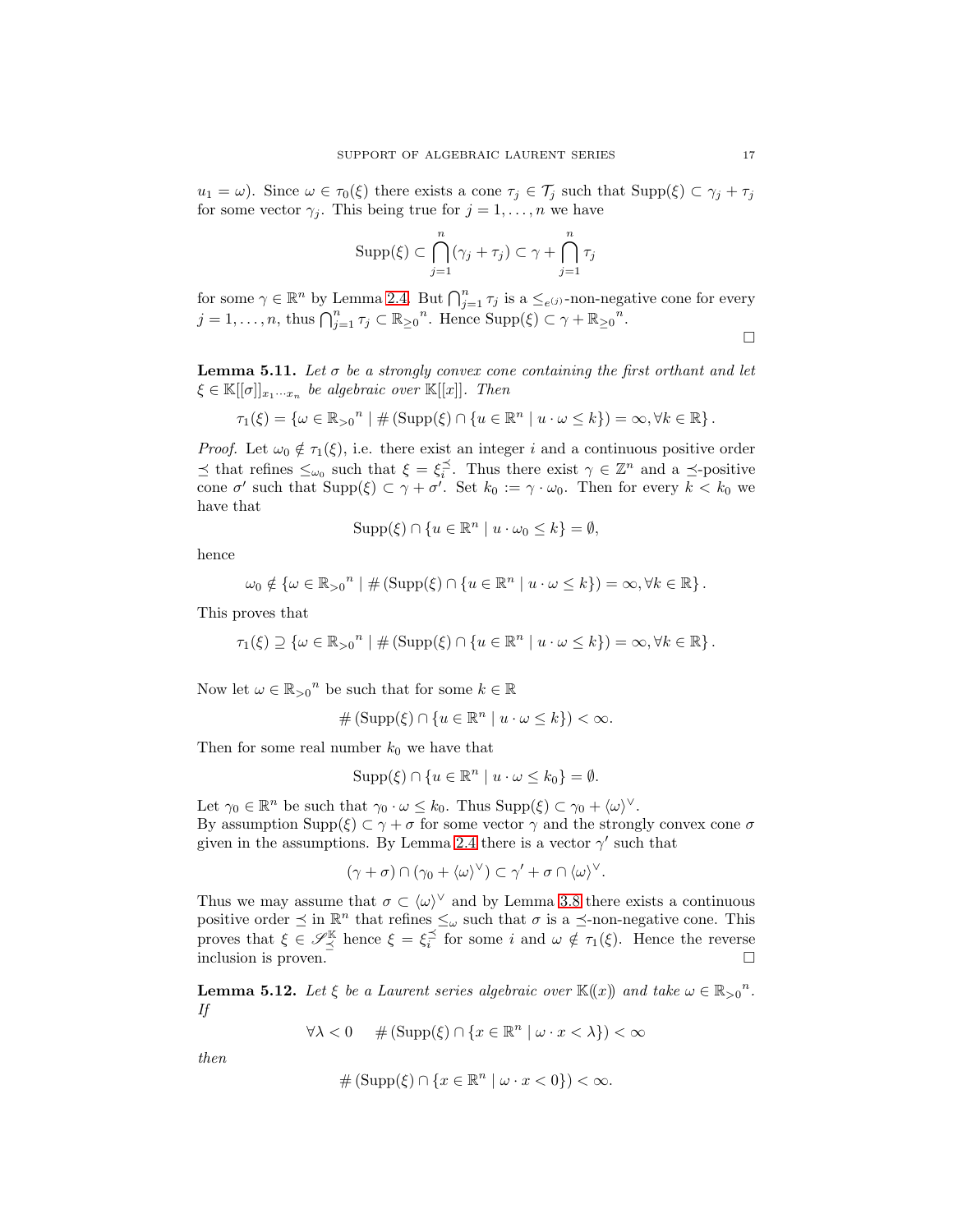*Proof.* Let  $\mathcal L$  be the linear subspace of  $H_\omega := \{x \in \mathbb R^n \mid \omega \cdot x = 0\}$  generated by the vectors with rational coordinates, and let us set  $\mathcal{L}^{\mathbb{Q}} = \mathcal{L} \cap \mathbb{Q}^n$ . We have

(4) 
$$
\mathcal{L}^{\perp} \cap H_{\omega} \cap \mathbb{Q}^{n} = \{0\}.
$$

Let  $\pi$  denote the orthogonal projection onto  $\mathcal{L}^{\perp}$  and whose kernel is  $\mathcal{L}$ . Since  $\mathcal{L} \oplus \mathcal{L}^{\perp} = \mathbb{R}^n$ , for every  $x \in \mathbb{R}^n$  we can write in a unique way

<span id="page-17-1"></span>
$$
x = y + z \text{ with } y \in \mathcal{L} \text{ and } z \in \mathcal{L}^{\perp}.
$$

Then  $\pi(x) := z$ .

Since  $\mathcal L$  is generated by vectors with rational coordinates,  $\mathcal L$  is generated by  $\mathcal L^{\mathbb Q}$  and we have that  $\mathcal{L}^{\perp}$  is generated by the orthogonal of  $\mathcal{L}^{\mathbb{Q}}$  in  $\mathbb{Q}^n$ . Thus for every vector u of  $\mathbb{Q}^n$  we have that  $\pi(u) \in \mathbb{Q}^n$ . Thus, if we denote by  $e_1, \ldots, e_n$  the vectors of the canonical basis of  $\mathbb{Z}^n$ ,  $\pi(e_i) \in \mathbb{Q}^n$  for every i. Let  $k \in \mathbb{Z}_{>0}$  be an integer such that  $k\pi(e_i) \in \mathbb{Z}^n$  for every *i*. Since  $\pi$  is linear we have that

$$
\pi(\mathbb{Z}^n) \subset \frac{1}{k}\mathbb{Z}^n.
$$

Since  $\#(\text{Supp}(\xi) \cap \{x \in \mathbb{R}^n \mid \omega \cdot x < -\varepsilon\}) < \infty$  for any  $\varepsilon > 0$ , Lemma [5.11](#page-16-0) shows that  $\omega \notin \tau_1(\xi)$ . Therefore there is a continuous positive order  $\preceq$  refining  $\leq_{\omega}$ , a  $\preceq$  -non-negative strongly convex rational cone  $\sigma$  and  $\gamma \in \mathbb{Z}^n$  such that

$$
\mathrm{Supp}(\xi)\subset\gamma+\sigma.
$$

Because  $\pi$  is a rational cone,  $\pi(\sigma)$  is a rational cone which is  $\leq_{\omega}$ -non-negative since

$$
\forall u \in \mathbb{R}^n \quad \omega \cdot u = \omega \cdot \pi(u).
$$

Since  $\pi(\sigma)$  is rational and contained in  $\mathcal{L}^{\perp}$ , by [\(4\)](#page-17-1) we have that

$$
\pi(\sigma) \cap \{x \in \mathbb{R}^n \mid \omega \cdot x = 0\} = \{0\}.
$$

Therefore for every  $\lambda \in \mathbb{R}$ 

$$
\#\left((\pi(\gamma)+\pi(\sigma))\cap\frac{1}{k}\mathbb{Z}^n\cap\{x\mid\omega\cdot x<\lambda\}\right)<\infty.
$$

In particular

$$
\# \left( \pi(\mathrm{Supp}(\xi)) \cap \{x \mid \omega \cdot x < \lambda \} \right) < \infty.
$$

Set

$$
\mu := \max \left\{ \omega \cdot \beta \mid \beta \in \pi(\mathrm{Supp}(\xi)) \cap \{x \mid \omega \cdot x < 0\} \right\}.
$$

Then

$$
\mathrm{Supp}(\xi)\cap\left\{x\in\mathbb{R}^n\mid\omega\cdot x<0\right\}=\mathrm{Supp}(\xi)\cap\left\{x\in\mathbb{R}^n\mid\omega\cdot x<\frac{\mu}{2}\right\}
$$

which is finite by hypothesis.

 $\Box$ 

The next result is the main theorem of this part. It means that  $\tau_0(\xi)$  is a kind of maximal dual cone of  $\text{Supp}(\xi)$ . This result may seem to be a bit technical but it will be very useful in the sequel.

<span id="page-17-0"></span>**Theorem 5.13.** Let  $\sigma$  be a strongly convex cone containing the first orthant, let  $\xi \in \mathbb{K}[[\sigma]]_{x_1\cdots x_n} \setminus \mathbb{K}[[x]]_{x_1\cdots x_n}$  be algebraic over  $\mathbb{K}[[x]]$ . Then  $\mathbb{R}_{>0}^n \setminus (\tau_0(\xi) \cup \tau_1(\xi)) \neq \emptyset$ and, for every  $\omega \in \mathbb{R}_{>0}^n \setminus (\tau_0(\xi) \cup \tau_1(\xi))$ , there exists a Laurent polynomial  $p(x) \in$  $\mathbb{K}[x]_{x_1\cdots x_n}$  such that

$$
\#(\mathrm{Supp}(\mathrm{In}_{\omega}(\xi+p)))=\infty.
$$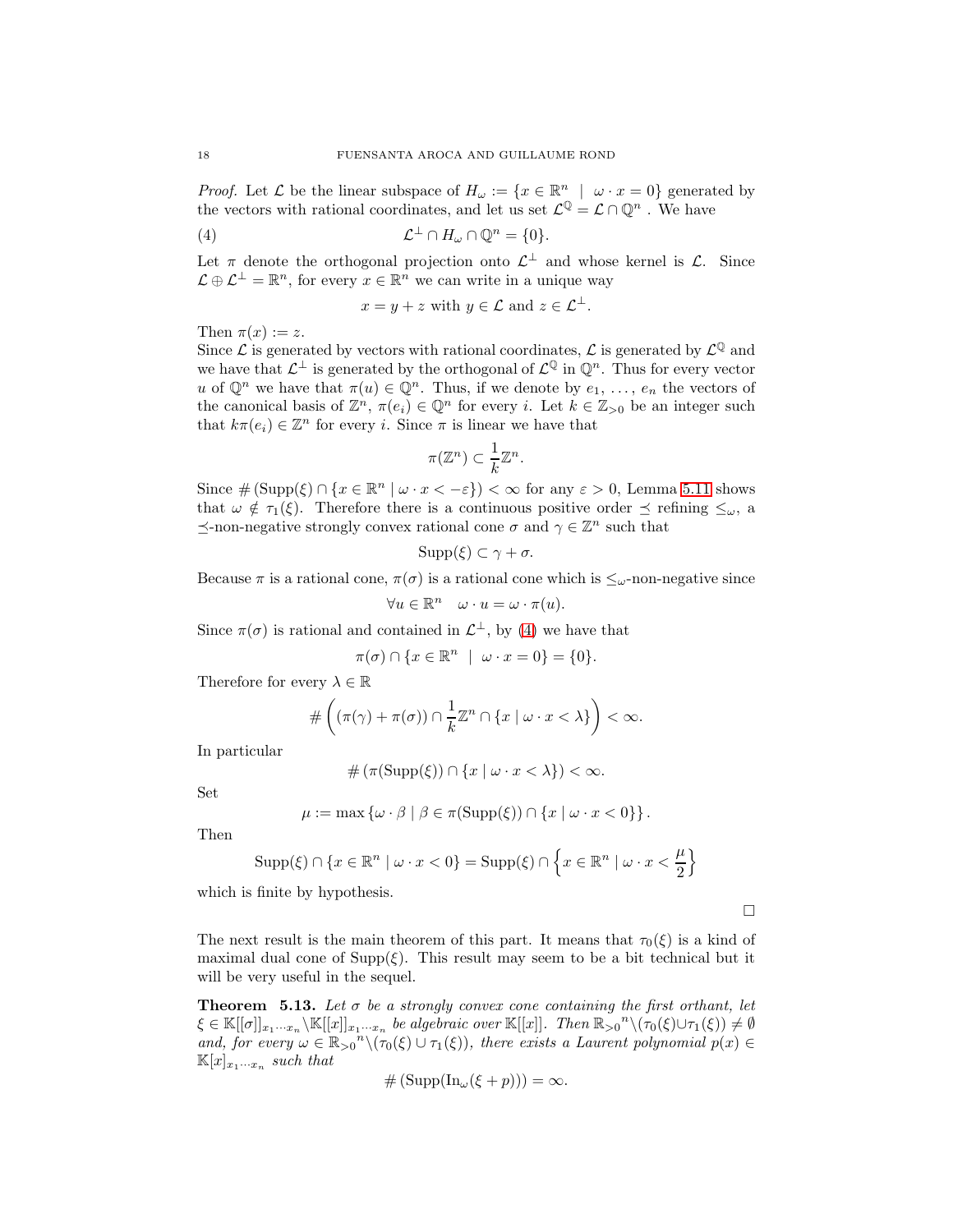*Proof.* Since  $\xi \notin \mathbb{K}[[x]]_{x_1...x_n}$  we have that  $\tau_0(\xi) \subsetneq \mathbb{R}_{\geq 0}^n$  by Corollary [5.10.](#page-15-2) On the other hand since  $\xi \in \mathbb{K}[[\sigma]]_{x_1\cdots x_n}$  for every  $\omega \in \text{Int}(\sigma^{\vee})$  we have that  $\omega \in \tau_0(\xi)$  by Lemma [5.1.](#page-11-1) Thus  $\mathbb{R}_{\geq 0}^n \setminus \tau_0(\xi)$  is closed and different from  $\emptyset$  or  $\mathbb{R}_{\geq 0}^n$ . Since  $\mathbb{R}_{\geq 0}^n$ is connected then  $\mathbb{R}_{>0}^n \setminus \tau_0(\xi)$  is not open so  $\mathbb{R}_{>0}^n \setminus (\tau_0(\xi) \cup \tau_1(\xi)) \neq \emptyset$ .

By definition, for every  $\omega \in \mathbb{R}_{>0}^n \setminus (\tau_0(\xi) \cup \tau_1(\xi))$  the following set is non empty and bounded from above by Lemmas [5.8](#page-15-0) and [5.11:](#page-16-0)

$$
A_{\omega} := \{ \lambda \in \mathbb{R} \mid \# \left( \operatorname{Supp}(\xi) \cap \{ u \in \mathbb{R}^n \mid u \cdot \omega < \lambda \} \right) < \infty \}.
$$

We fix a vector  $\omega \in \mathbb{R}_{>0}^n \setminus (\tau_0(\xi) \cup \tau_1(\xi))$  and we set

$$
\lambda_0:=\sup A_\omega.
$$

By applying a translation (i.e. by multiplying  $\xi$  by a monomial) we may assume that  $\lambda_0 = 0$ .

By Lemma [5.12](#page-16-1)

$$
\#(\mathrm{Supp}(\xi)\cap\{x\in\mathbb{R}^n\mid\omega\cdot x<0\})<\infty.
$$

Therefore there exists a Laurent polynomial  $p$  such that

$$
Supp(\xi + p) \subset \{u \in \mathbb{R}^n \mid u \cdot \omega \ge 0\}.
$$

Let us set  $\xi' := \xi + p$ . Since  $\omega \notin \tau_1(\xi) = \tau_1(\xi')$  there exists a continuous positive order  $\preceq$  refining  $\leq_{\omega}$  such that  $\xi' = \xi'^{\preceq}$  for some *i*, where the  $\xi'^{\preceq}$  are the roots of the minimal polynomial of  $\xi'$  in  $\mathscr{S}_{\preceq}^{\mathbb{K}}$ . In particular there exists a rational strongly convex cone  $\tau$  which is  $\preceq$ -non-negative and such that  $\xi' \in \mathbb{K}[[\tau]]_{x_1 \cdots x_n}$ . By Lemma [5.6,](#page-14-0)  $t = \nu_{\omega}(\xi')$  is well defined.

If  $t > 0$  then  $\text{Supp}(\xi') \subset \{u \in \mathbb{R}^n \mid u \cdot \omega \geq t\}$  which contradicts the fact that  $0 = \sup A_{\omega}$ . Thus  $t = 0$ . If

$$
\#\left(\text{Supp}(\xi')\cap\{u\in\mathbb{R}^n\mid u\cdot\omega=0\}\right)<\infty
$$

there exists a Laurent polynomial p' such that  $\text{Supp}(\xi'+p') \subset \{u \in \mathbb{R}^n \mid u \cdot \omega > 0\}.$ As before  $t' := \nu_\omega(\xi' + p')$  is well defined and  $t' > 0$ . Thus

$$
\#(\mathrm{Supp}(\xi') \cap \{u \in \mathbb{R}^n \mid u \cdot \omega < t'\}) < \infty
$$

which contradicts again the fact that  $0 = \sup(A_\omega)$ . Hence we have

$$
\mathrm{Supp}(\xi+p)\subset\{u\in\mathbb{R}^n\mid u\cdot\omega\geq 0\}
$$

and

$$
#(\mathrm{Supp}(\xi+p)\cap\{u\in\mathbb{R}^n\mid u\cdot\omega=0\})=\infty.
$$

This proves that

$$
\#(\mathrm{Supp}(\mathrm{In}_{\omega}(\xi+p)))=\infty.
$$

 $\Box$ 

<span id="page-18-0"></span>**Remark 5.14.** If  $\omega = (\omega_1, \dots, \omega_n) \in \mathbb{R}_{>0}^n \setminus (\tau_0(\xi) \cup \tau_1(\xi))$  then  $\dim_{\mathbb{Q}}(\mathbb{Q}\omega_1 + \dots + \mathbb{Q}\omega_n)$  $\mathbb{Q} \omega_n \leq n-1$ . Indeed if the  $\omega_i$  were  $\mathbb{Q}$ -linearly independent any two different monomials  $x^{\alpha}$  and  $x^{\beta}$  would have different valuations:  $\nu_{\omega}(x^{\alpha}) \neq \nu_{\omega}(x^{\beta})$ . In particular we would not have

$$
\#(\mathrm{Supp}(\mathrm{In}_{\omega}(\xi+p)))=\infty.
$$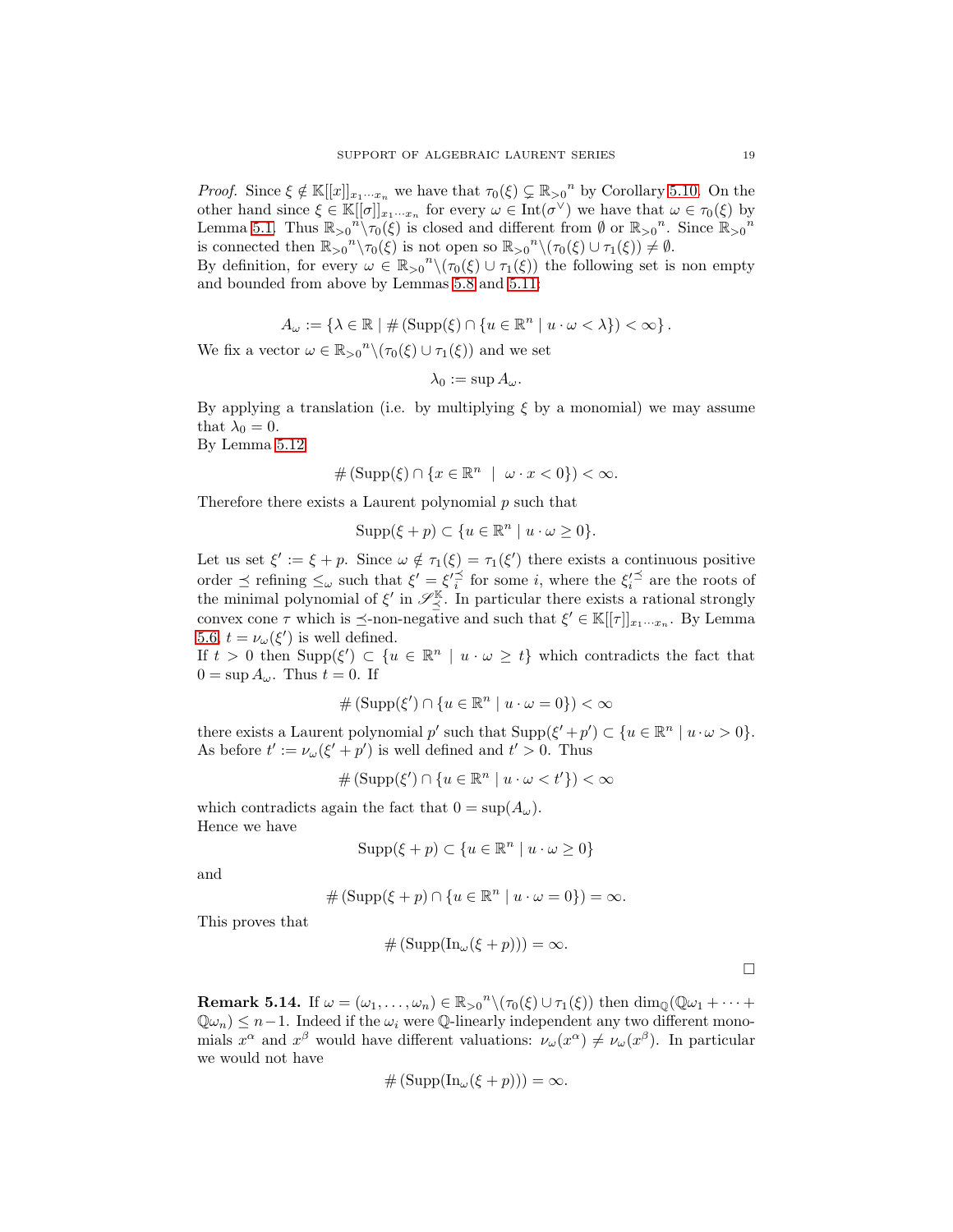<span id="page-19-0"></span>**Corollary 5.15.** Let  $\sigma$  be a strongly convex cone containing the first orthant, let  $\xi \in$  $\mathbb{K}[[\sigma]]_{x_1\cdots x_n} \setminus \mathbb{K}[[x]]_{x_1\cdots x_n}$  be algebraic over  $\mathbb{K}[[x]]$ . There exists  $\omega \in \mathbb{R}_{>0}^n \setminus (\tau_0(\xi) \cup$  $\tau_1(\xi)$ , a Laurent polynomial  $p \in \mathbb{K}[x]_{x_1 \cdots x_n}$ , a point  $\gamma \in \mathbb{Z}^n$  and a vector  $v \in \mathbb{Z}^n$ such that  $\#(\mathrm{Supp}(\mathrm{In}_{\omega}(\xi+p)))$  is not finite and

$$
Supp(\text{In}_{\omega}(\xi+p)) \subset \{\gamma+kv \mid k \in \mathbb{Z}_{\geq 0}\}.
$$

*Proof.* Since  $\xi \notin \mathbb{K}[[x]]_{x_1\cdots x_n}$  the cone  $\tau_0(\xi)$  is not equal to  $\mathbb{R}_{>0}^n$  by Corollary [5.10,](#page-15-2) and it has full dimension by Lemma [2.1](#page-4-2) since it contains  $Int(\sigma^{\vee})$  (see Lemma [5.1\)](#page-11-1). So let  $a = (a_1, \ldots, a_n)$  be a point of the boundary of  $\tau_0(\xi)$  in  $\mathbb{R}_{>0}^n$ .

Since both  $\tau_0(\xi)$  and  $\tau_1(\xi)$  are open, a is in  $\mathbb{R}_{>0}^n \setminus \tau_0(\xi) \cup \tau_1(\xi)$ . By Theorem [5.13](#page-17-0) there exists a Laurent polynomial  $p(x) \in \mathbb{K}[x]_{x_1 \cdots x_n}$  such that

$$
\#(\mathrm{Supp}(\mathrm{In}_{a}(\xi+p)))=\infty.
$$

We are going to find  $\omega \in \mathbb{R}_{>0}^n \setminus \tau_0(\xi) \cup \tau_1(\xi)$  such that the set  $\text{Supp}(\text{In}_{\omega}(\xi + p))$  is contained in a line.

Let B be the open ball centered in a of radius  $r := \min\{a_i\}/2 > 0$ . Then  $C :=$  $\tau_0(\xi) \cap B$  is an open relatively compact convex subset of  $\mathbb{R}_{>0}^n$ . Let  $S_{2r}^{n-1}$  be the sphere of radius 2r centered in a.

We claim that the projection  $\pi$  of  $S_{2r}^{n-1}$  from its center onto the boundary of C is continuous:

Indeed let  $(u_n)_{n \in \mathbb{Z}_{\geq 0}}$  be a sequence of  $S_{2r}^{n-1}$  that converges to  $u \in S_{2r}^{n-1}$ . Since C is relatively compact its closure is compact and its boundary  $\partial C$  is also compact and there exists a subsequence  $(\pi(u_{\phi(n)}))_{n \in \mathbb{Z}_{\geq 0}}$  that converges to a vector  $v \in \partial C$ . Since  $u_n \longrightarrow u$ , the half-lines  $L_{u_n}$  ending at a and passing through  $u_n$  converge to the half-line  $L_u$  passing u and ending at a. Since  $\pi(u_{\phi(n)}) \in L_{u_n}$  for every n we have that  $v \in L_u \cap \partial C$ . But  $L_u \cap \partial C = {\pi(u)}$  since C is convex so  $v = \pi(u)$ . Thus the only limit point of  $(\pi(u_n))_{n \in \mathbb{Z}_{\geq 0}}$  is  $\pi(u)$  and  $\partial C$  being compact the sequence  $(\pi(u_n))_{n \in \mathbb{Z}_{\geq 0}}$  converges to  $\pi(u)$ .

In particular, since the set of lines generated by vectors with Q-linearly independent coordinates is dense in  $\mathbb{P}(\mathbb{R}^n)$ , there exists a half-line L, generated by a vector whose coordinates are linearly independent over  $\mathbb{Q}$ , that intersects the boundary of  $C$  in a point  $\omega = (\omega_1, \ldots, \omega_n)$  such that  $||a - \omega|| < r$ . Thus  $\omega$  will not be on the boundary of B so it is on the boundary of  $\tau_0(\xi)$ . Since  $\tau_1(\xi)$  is open and disjoint from  $\tau_0(\xi)$ then  $\omega \in \mathbb{R}_{>0}^n \setminus (\tau_0(\xi) \cup \tau_1(\xi)).$ 

Since  $L$  is generated by a vector with  $\mathbb Q$ -linearly independent coordinates we have that

(5) 
$$
\dim_{\mathbb{Q}}(\mathbb{Q}\omega_1 + \cdots + \mathbb{Q}\omega_n) \geq n-1
$$

and this inequality is in fact an equality by Remark [5.14.](#page-18-0) By Theorem [5.13](#page-17-0) there exists a Laurent polynomial  $p(x) \in \mathbb{K}[x]_{x_1 \cdots x_n}$  such that

<span id="page-19-1"></span>
$$
\#(\mathrm{Supp}(\mathrm{In}_{\omega}(\xi+p)))=\infty.
$$

But the set of exponents  $\alpha \in \mathbb{Z}^n$  such that

$$
\alpha \cdot \omega = \nu_{\omega}(\xi + p)
$$

is included in a line by [\(5.14\)](#page-18-0). Such line has the form  $\gamma + \mathbb{R}v$  for some  $\gamma \in \mathbb{Z}^n$  and  $v \in \mathbb{Z}^n$ . If the coordinates of v are assumed to be coprime then

$$
(\gamma + \mathbb{R}v) \cap \mathbb{Z}^n = \gamma + \mathbb{Z}v.
$$

This proves the corollary.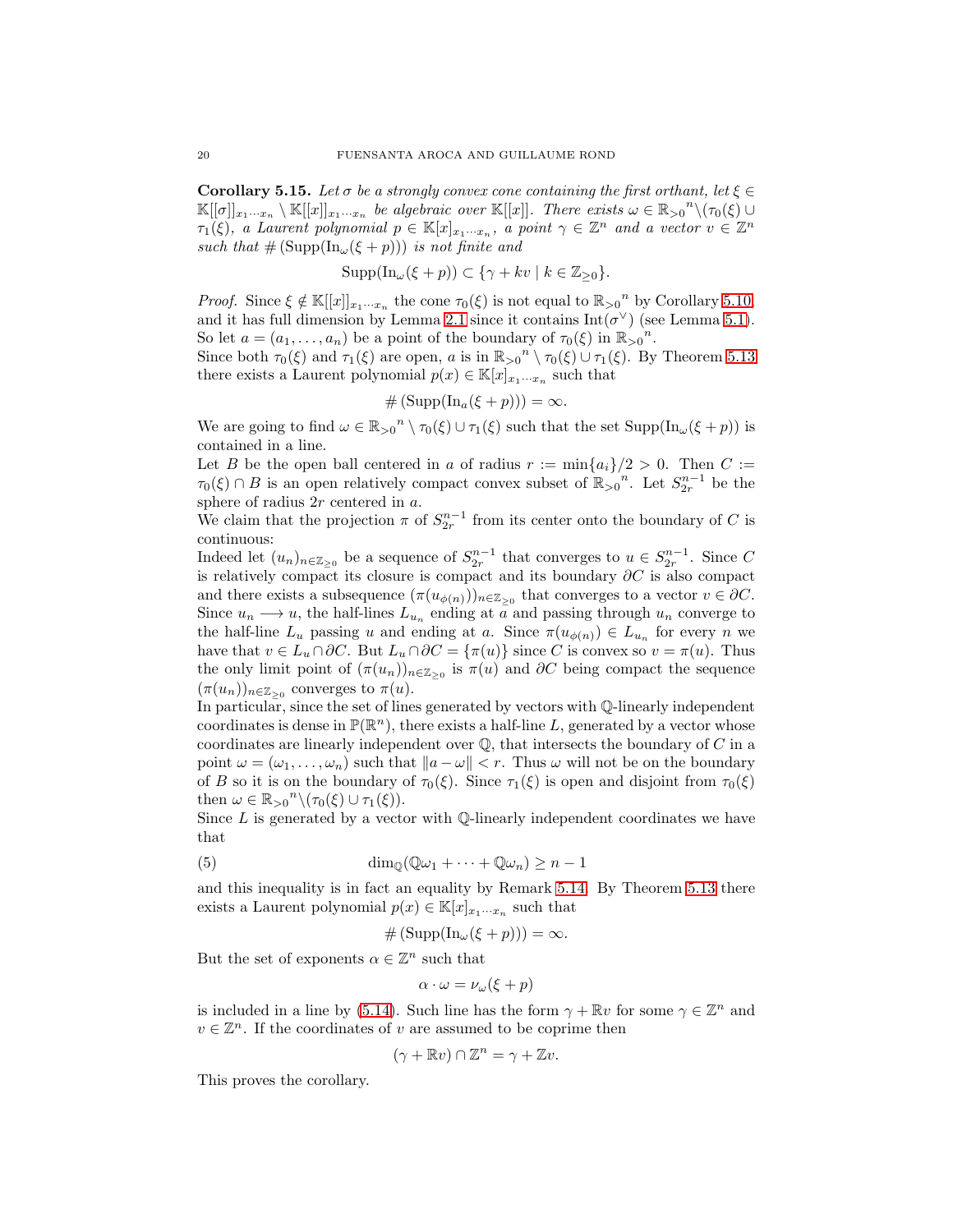<span id="page-20-1"></span>**Remark 5.16.** Notice that, in the proof of Corollary [5.15,](#page-19-0) the vector  $v \in \mathbb{Z}^n$  is in  $\omega^{\perp}$  where  $\omega \in \mathbb{R}_{>0}^n$ . Then v has at least one coordinate that is negative and one coordinate that is positive.

### 6. Gap theorem

<span id="page-20-0"></span>**Definition** 6.1. An algebraic power series is a power series  $f(x) \in K[[x]]$ , such that

$$
P(x, f(x)) = 0
$$

for some non-zero polynomial  $P(x, y) \in \mathbb{K}[x, y]$  where y is a single indeterminate. The set of algebraic power series is a local subring of  $\mathbb{K}[[x]]$  denoted by  $\mathbb{K}\langle x\rangle$ .

<span id="page-20-3"></span>**Proposition 6.2.** Let  $\xi = \sum_{\alpha} \xi_{\alpha} x^{\alpha} \in \mathbb{K}[[\sigma]]_{x_1 \cdots x_n} \backslash \mathbb{K}[[x]]_{x_1 \cdots x_n}$  be algebraic over  $\mathbb{K}[[x]]$  where  $\sigma$  is a strongly convex cone containing the first orthant and K is a characteristic zero field. Then there exist  $\gamma \in \mathbb{Z}^n$ , a strongly convex cone  $\sigma' \subset \sigma$ containing the first orthant, a half-line  $L \subset \sigma'$  and  $v \in \mathbb{Z}^n$  such that

- i)  $L = \mathbb{R}_{>0}v$  is a vertex of  $\sigma'$ ,
- *ii*) If we set  $\xi_{\gamma+L} = \sum_{\alpha \in \gamma+L} \xi_{\alpha} x^{\alpha}$  then  $\xi_{\gamma+L} = x^{\gamma} F(x^{\nu})$  where  $F(T) \in$  $\mathbb{K}\langle T\rangle\backslash\mathbb{K}[T]$  and T is a single variable,
- iii)  $\xi \in \mathbb{K}[[\sigma']]_{x_1\cdots x_n}.$
- iv) The vector v has at least one positive and one negative coordinates.

*Proof.* By Corollary [5.15](#page-19-0) there exist  $\omega \in \mathbb{R}_{>0}^n \setminus (\tau_0(\xi) \cup \tau_1(\xi))$ , a Laurent polynomial p and a vector  $\gamma \in \mathbb{Z}^n$  such that  $\text{Supp}(\xi+p) \subset \gamma + \langle \omega \rangle^{\vee}$  and  $\text{Supp}(\xi+p) \cap (\gamma + \langle \omega \rangle^{\vee}) \subset$  $\gamma + L$  is infinite where L is a half-line ending at the origin. Moreover we may assume that

 $\dim_{\mathbb{Q}}(\mathbb{Q}\omega_1 + \cdots + \mathbb{Q}\omega_n) = n - 1$ 

as shown in the proof of Corollary [5.15](#page-19-0) (see [\(5\)](#page-19-1)). We can also assume that none of the monomials of p lie on  $\gamma + L$ .

We have that  $\omega \notin \tau_1(\xi) = \tau_1(\xi + p)$  by Lemma [5.11.](#page-16-0) Thus by Theorem [4.5](#page-10-0) the support of  $\xi + p$  is included in  $\gamma' + \sigma'$  where  $\gamma'$  is a vector of  $\mathbb{Z}^n$  and  $\sigma'$  is a rational strongly convex cone included in  $\langle \omega \rangle^{\vee}$ . Since  $\dim_{\mathbb{Q}}(\mathbb{Q}\omega_1 + \cdots + \mathbb{Q}\omega_n) = n - 1$ ,  $\sigma' \cap \langle \omega \rangle^{\vee} = L$  and L is a vertex of  $\sigma'$ . Thus by Lemma [2.4](#page-5-1) the support of  $\xi$  is included in  $\gamma'' + \sigma'$  for some  $\gamma'' \in \mathbb{Z}^n$ , hence  $\xi \in \mathbb{K}[[\sigma']]_{x_1 \cdots x_n}$ . Lemma [2.4](#page-5-1) allows us to replace  $\sigma'$  by  $\sigma' \cap \sigma$ , thus we may assume that  $\sigma' \subset \sigma$ .

By Lemma [3.5](#page-6-5) we have that  $\xi \in \mathbb{K}[[\sigma']]_{x_1\cdots x_n}$  if and only if  $\xi + p \in \mathbb{K}[[\sigma']]_{x_1\cdots x_n}$ . Moreover  $\xi$  is algebraic over  $\mathbb{K}[[x]]$  if and only if  $\xi + p$  is algebraic over  $\mathbb{K}[[x]]$ . This allows us to replace  $\xi$  by  $\xi + p$  in the rest of the proof.

Let  $v = (v_1, \ldots, v_n) \in \mathbb{Z}^n$  be such that  $\mathbb{R}_{\geq 0}v = L$ . We may assume that the  $v_i$  are globally coprime. Moreover by Remark  $5.16$  we may assume that v has at least one positive and one negative coordinates. In this case we have the following lemma:

<span id="page-20-2"></span>**Lemma 6.3.** Let  $g$  be a non-zero Laurent polynomial (resp. power series) whose support is included in  $\gamma_0 + L$  for some  $\gamma_0 \in \mathbb{Z}^n$ , and let  $v = (v_1, \ldots, v_n) \in \mathbb{Z}^n$  be such that  $\mathbb{R}_{\geq 0}v = L$  and such that the  $v_i$  are globally coprime. Then there exists a one variable polynomial (resp. power series)  $G(T)$  such that

$$
g(x) = x^{\gamma_0} G(x^v).
$$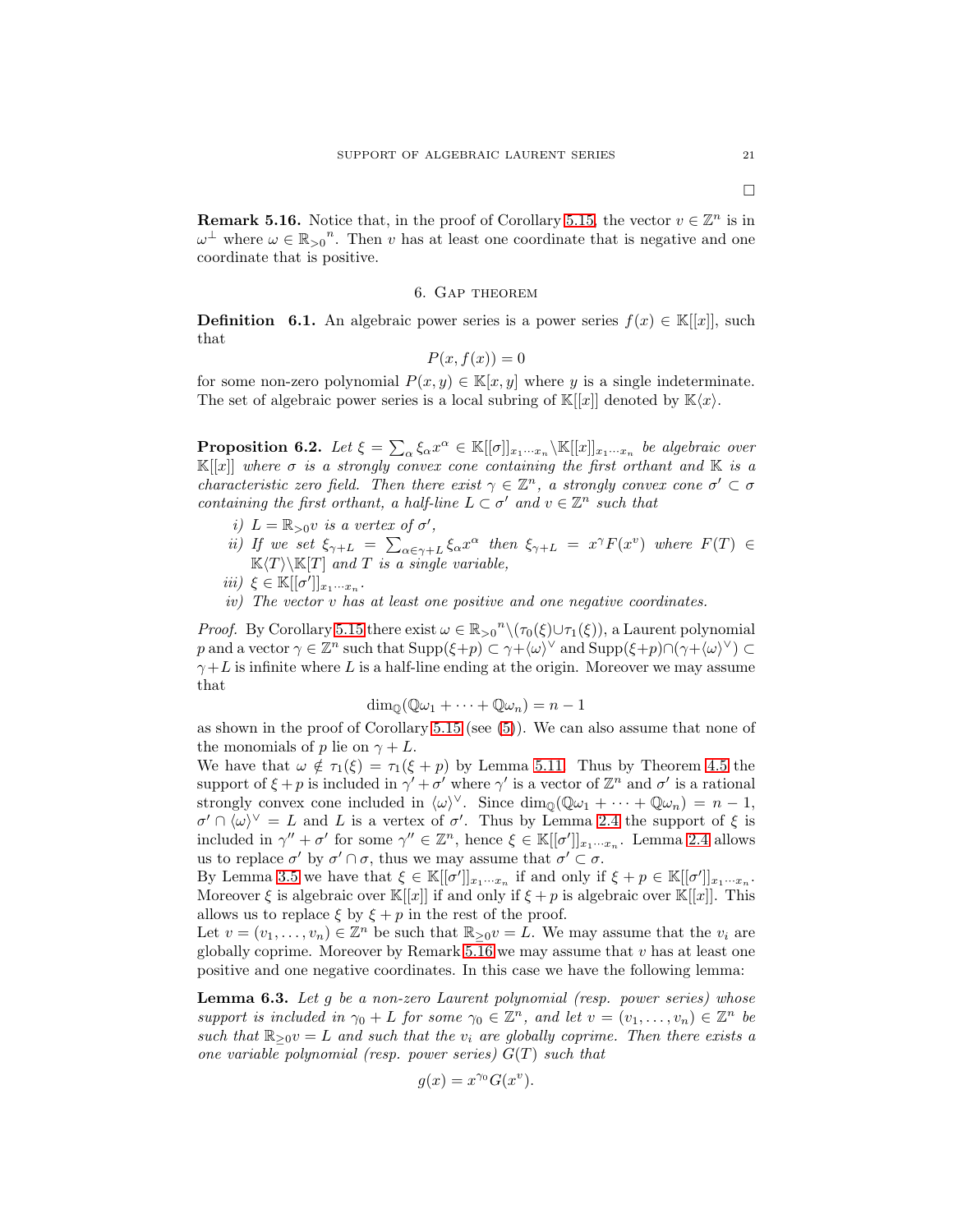*Proof of Lemma [6.3.](#page-20-2)* By assumption the support of  $g/x^{\gamma_0}$  is included in L. Now if  $cx^{\alpha}$  is a non-zero monomial of  $g/x^{\gamma_0}$  then  $\alpha = kv$  for some real number  $k \geq 0$ . Since the  $\alpha_i$  are integers and the  $v_i$  are globally coprime then  $k \in \mathbb{Z}_{\geq 0}$ . Hence we have

$$
cx^{\alpha} = G(x^{v})
$$
 with  $G(T) = cT^{k}$ .

Since  $\xi$  is algebraic over  $\mathbb{K}[[x]]$  there exist an integer d and formal power series  $a_0, \ldots, a_d \in \mathbb{K}[[x]]$  such that

<span id="page-21-0"></span>
$$
a_d \xi^d + \dots + a_1 \xi + a_0 = 0.
$$

Thus

(6) 
$$
\sum_{i \in E} \ln_{\omega}(a_i) \ln_{\omega}(\xi)^i = 0
$$

where

$$
E = \{ i \in \{0, ..., n\} / \nu_{\omega}(a_i \xi^i) = \min_j \nu_{\omega}(a_j \xi^j) \}.
$$

By Lemma [6.3](#page-20-2) for every  $i \in E$  there exist  $\gamma_i \in \mathbb{Z}^n$  and a polynomial  $P_i(T) \in \mathbb{K}[T]$ such that

$$
\mathrm{In}_{\omega}(a_i) = x^{\gamma_i} P_i(x^v)
$$

and (since  $\text{Supp}(\text{In}_{\omega}(\xi)) \subset \gamma + L$ ) there exists a power series  $F(T) \in \mathbb{K}[[T]]$  such that

<span id="page-21-1"></span>
$$
\mathrm{In}_{\omega}(\xi) = x^{\gamma} F(x^{\nu}).
$$

Thus Equation [\(6\)](#page-21-0) yields the relation

(7) 
$$
\sum_{i \in E} x^{\gamma_i + \gamma} P_i(x^v) F(x^v)^i = 0.
$$

But for any monomial  $(x^v)^k$  we have  $\nu_\omega((x^v)^k) = k(\omega \cdot v) = 0$  thus we have

$$
\nu_{\omega}(x^{\gamma_i + \gamma}) = \omega \cdot (\gamma_i + \gamma) = \omega \cdot (\gamma_j + \gamma) = \nu_{\omega}(x^{\gamma_j + \gamma}) \quad \forall i, j \in E
$$

so

or

$$
\nu_{\omega}(x^{\gamma_i - \gamma_j}) = 0 \quad \forall i, j \in E.
$$

Hence for all  $i, j \in E$ ,  $\gamma_i - \gamma_j \in \mathbb{R}v = L \cup (-L)$ . Let  $i_0$  be an element of E such that  $\gamma_i - \gamma_{i_0} \in L$  for all  $i \in E$  and for every  $i \in E$  let  $k_i$  be the integer such that  $\gamma_i - \gamma_{i_0} = k_i v$ . Thus Equation [\(7\)](#page-21-1) gives the relation

$$
\sum_{i \in E} x^{\gamma_i - \gamma_{i_0}} P_i(x^v) F(x^v)^i = \sum_{i \in E} (x^v)^{k_i} P_i(x^v) F(x^v)^i = 0.
$$
  

$$
\sum_{i \in E} T^{k_i} P_i(T) F(T)^l = 0.
$$

This shows that  $F(T)$  is an algebraic power series. But  $F(T)$  is not a polynomial since  $\gamma + L$  contains an infinite number of monomials of  $\xi$  so  $F(T)$  is the sum of an infinite number of monomials.  $\Box$ 

We can now state the second main result of this work: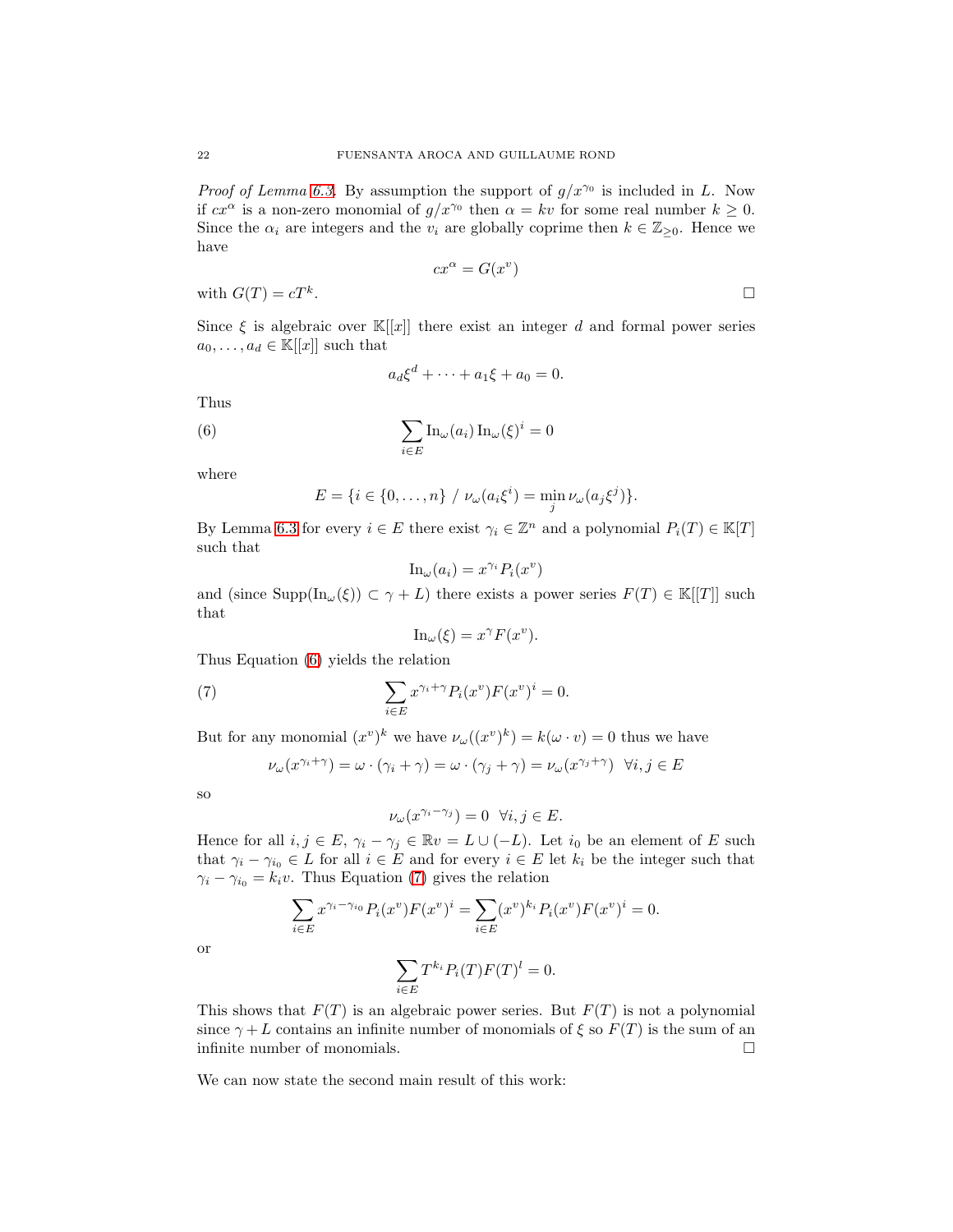<span id="page-22-0"></span>**Theorem 6.4.** Let  $\xi \in \mathbb{K}[[\sigma]]_{x_1 \cdots x_n} \backslash \mathbb{K}[[x]]_{x_1 \cdots x_n}$  be algebraic over  $\mathbb{K}[[x]]$  where  $\sigma$ is a strongly convex cone containing the first orthant and  $K$  is a characteristic zero field. Let  $\omega = (\omega_1, \dots, \omega_n) \in \text{Int}(\sigma^{\vee})$ . We expand  $\xi$  as

$$
\xi = \sum_{i \in \mathbb{Z}_{\geq 0}} \xi_{k(i)}
$$

where

- i) for every  $k \in \Gamma = \mathbb{Z}\omega_1 + \cdots + \mathbb{Z}\omega_n$ ,  $\xi_k$  is a (finite) sum of monomials of the form  $cx^{\alpha}$  with  $\omega \cdot \alpha = k$ ,
- ii) the sequence  $k(i)$  is a strictly increasing sequence of elements of  $\Gamma$ ,
- iii) for every integer i,  $\xi_{k(i)} \neq 0$ .

Then there exists a constant  $C > 0$  such that

$$
k(i+1) \le k(i) + C \quad \forall i \in \mathbb{Z}_{\geq 0}.
$$

*Proof.* Let us consider the half-line L and the algebraic power series  $F(T)$  of Proposition [6.2.](#page-20-3) Since  $K$  is a characteristic zero field the algebraic power series  $F(T)$  is a D-finite power series (see [\[St80\]](#page-30-3) Theorem 2.1). Then again because char( $\mathbb{K}$ ) = 0, if we set  $F(T) = \sum_{m=0}^{\infty} a_m T^m$ , there exist an integer N and polynomials  $Q_0(m), \ldots, Q_N(m) \in \mathbb{K}[m]$  such that (see [\[St80\]](#page-30-3) Theorem 1.5)

$$
Q_0(m)a_m + Q_1(m+1)a_{m+1} + \dots + Q_N(m+N)a_{m+N} = 0 \quad \forall m \ge 0.
$$

In particular since  $F(T)$  is not a polynomial, if we set

$$
r = \max\{|z| / Q_i(z) = 0 \text{ for some } i\},\
$$

we cannot have

$$
a_{m+1}=\cdots=a_{m+N}=0
$$

for some integer  $m > r$ . Otherwise, by induction on m, we see that all the coefficients  $a_m$  would be zero for  $m > r$ . In particular for every integer m the set

$$
\{m, m+1, \ldots, m+2(N+r)\}\
$$

contains at least two different elements i and j such that  $a_i \neq 0$  and  $a_j \neq 0$ . We have  $\xi_{\gamma+L} = x^{\gamma} \sum_m a_m(x^v)^m$  and  $\nu_\omega(x^{\gamma}(a_m(x^v)^m)) = \omega \cdot \gamma + m\omega \cdot v$  for every m with  $a_m \neq 0$ . Then we have that

$$
k(i+1) - k(i) \le 2(N+r)\omega \cdot v \quad \forall i \in \mathbb{Z}_{\geq 0}.
$$

This proves the theorem with  $C := 2(N + r)\omega \cdot v$ .

**Remark 6.5.** Let  $\xi \in \mathbb{K}[[\sigma]]_{x_1\cdots x_n} \backslash \mathbb{K}[[x]]_{x_1\cdots x_n}$  be algebraic over  $\mathbb{K}[x]$  where  $\sigma$  is a strongly convex cone containing the first orthant and  $K$  is a characteristic zero field. One may prove more easily Theorem [6.4](#page-22-0) in this case.

Indeed one may find a bijective linear map  $\phi : \mathbb{R}^n \to \mathbb{R}^n$  with integer coefficients such that  $\phi(\sigma) \subset \mathbb{R}_{\geq 0}^n$ . Then one can show that this map induces a monomial morphism  $\tilde{\phi}: \mathbb{K}[[\sigma]]_{x_1\cdots x_n} \to \mathbb{K}[[x]]_{x_1\cdots x_n}$ . Thus  $\tilde{\xi} := \tilde{\phi}(\xi) \in \mathbb{K}[[x]]_{x_1\cdots x_n}$  is algebraic over  $\mathbb{K}[x]$  and it is not very difficult to check that the conclusion of Theorem [6.4](#page-22-0) is satisfied by  $\xi$  if and only if it is satisfied by  $\tilde{\xi}$ . But here, since  $\tilde{\xi}$  is algebraic over  $\mathbb{K}[x], \xi$  is D-finite (see [\[Li89\]](#page-29-17)) and it is not too difficult to prove that the conclusion of Theorem [6.4](#page-22-0) is satisfied by a D-finite power series.

$$
\sqcup
$$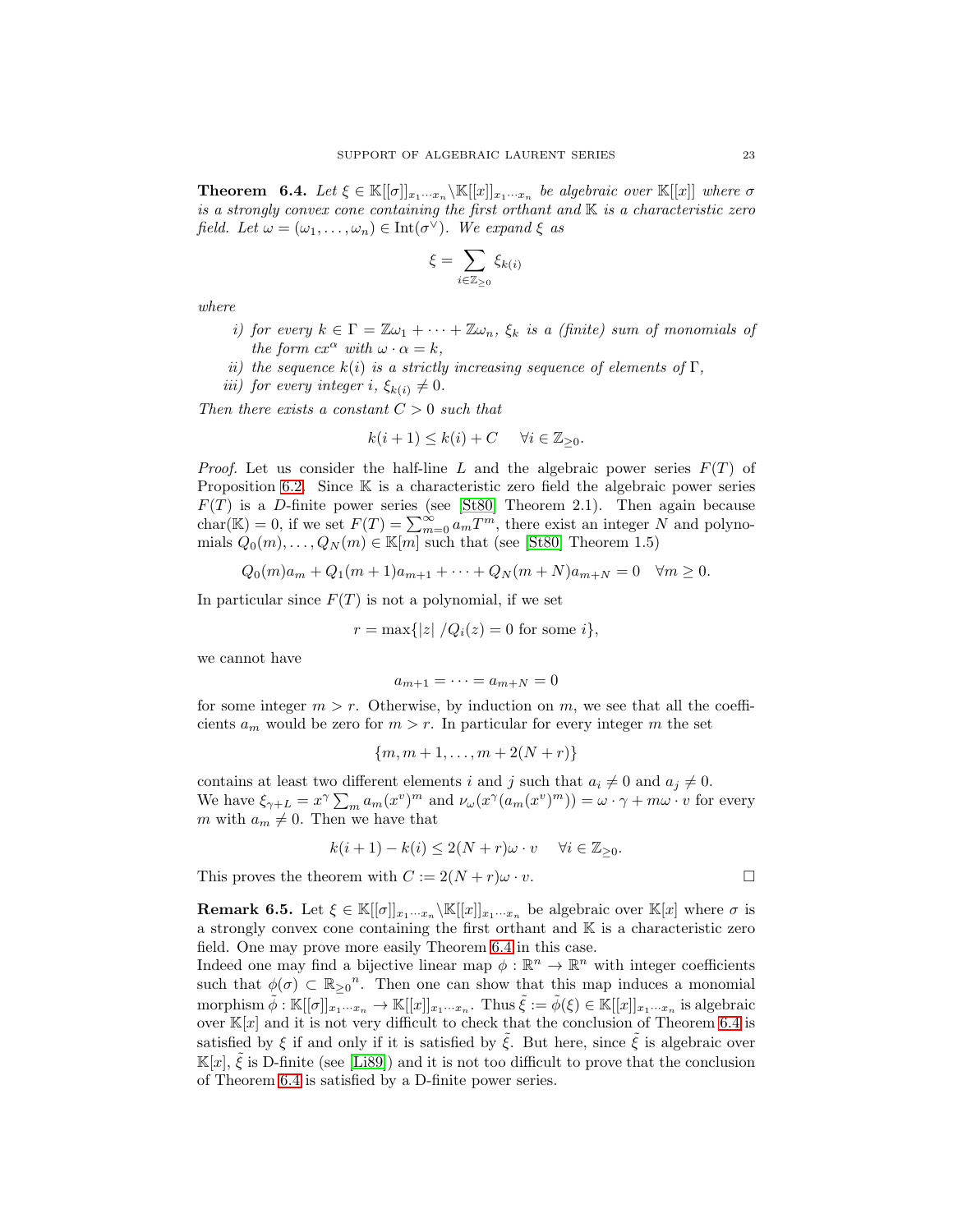**Example 6.6.** Let  $\xi := \sum_{i=0}^{\infty} \left(\frac{x_2}{x_1}\right)^{i^2}$ and let us choose  $\omega_1 = 1$  and  $\omega_2 = 2$ . Using the notations of Theorem [6.4](#page-22-0) we have that

$$
\xi = \sum_{i \in \mathbb{Z}_{\geq 0}} \xi_{k(i)}
$$

where  $k(i) = i^2$  and  $\xi_{i^2} = \left(\frac{x_2}{x_1}\right)^{i^2}$ . Thus  $\xi$  is not algebraic by Theorem [6.4.](#page-22-0)

### 7. Diophantine approximation for Laurent series

<span id="page-23-0"></span>Theorem [6.4](#page-22-0) have some implications in term of diophantine approximation. Before giving these implications we need to introduce some background.

Every vector  $\omega \in \mathbb{R}_{>0}^n$  defines a monomial valuation on  $\mathbb{K}(\!(x)\!)$  as follows: for a nonzero formal power series  $f$  written as  $f = \sum_{\alpha \in \mathbb{Z}_{\geq 0}^n} f_\alpha x^\alpha$  where  $f_\alpha \in \mathbb{K}$  for every  $\alpha$  we set

$$
\nu_{\omega}(f) = \min\{\omega \cdot \alpha \mid f_{\alpha} \neq 0\}
$$

and for any nonzero formal power series  $f$  and  $g$  we set

$$
\nu_{\omega}\left(\frac{f}{g}\right) = \nu_{\omega}(f) - \nu_{\omega}(g).
$$

This valuation defines a non-archimedean norm, which makes  $\mathbb{K}(x)$  a topological field, as follows:

$$
\left|\frac{f}{g}\right|_{\omega} = e^{-(\nu_{\omega}(f) - \nu_{\omega}(g))}
$$

for every nonzero power series f and g. But for  $n \geq 2$  this topological field is not a complete field. It is possible to describe quite easily the completion of  $K(x)$  for such a topology. Its elements are the Laurent series  $\sum_k f_k$  such that  $f_k \in \mathbb{K}(\!(x)\!)$  for every integer k and  $\nu_{\omega}(f_k) \longrightarrow +\infty$  when k goes to infinity. In particular a Laurent power series with support in  $\gamma + \sigma$  for some strongly convex cone will be an element of the completion of  $\mathbb{K}(\!(x)\!)$  for the topology induced by  $\nu_\omega$  as soon as  $\omega \cdot u > 0$ for every  $u \in \sigma \setminus \{0\}$ . Then the following theorem on Diophantine approximation provides a condition on the algebraicity of such an element of the completion:

<span id="page-23-2"></span>**Theorem 7.1.** [\[Ro06\]](#page-30-4)[\[II08\]](#page-29-18)[\[Ro13\]](#page-30-5) Let K be a field of any characteristic. Let  $\xi$  be in the completion of  $\mathbb{K}(\!(x)\!)$  for the topology induced by  $\nu_\omega$ . If  $\xi \notin \mathbb{K}(\!(x)\!)$  is algebraic over  $\mathbb{K}(\!(x)\!)$  then there exist two constants  $C > 0$  and  $a \geq 1$  such that

(8) 
$$
\left|\xi - \frac{f}{g}\right|_{\omega} \ge C|g|_{\omega}^{a} \quad \forall f, g \in \mathbb{K}[[x]].
$$

We can rewrite Inequality [\(8\)](#page-23-1) using the valuation  $\nu_{\omega}$  as follows: there exist two constants  $a \ge 1$  and  $b \ge 0$  (here  $C = e^{-b}$ ) such that

<span id="page-23-1"></span>
$$
\nu_{\omega}\left(\xi - \frac{f}{g}\right) \le a\nu_{\omega}(g) + b \quad \forall f, g \in \mathbb{K}[[x]].
$$

This result allows to show that some Laurent series with support in a strongly convex cone are not algebraic over  $\mathbb{K}(\!(x)\!)$  as in the following example: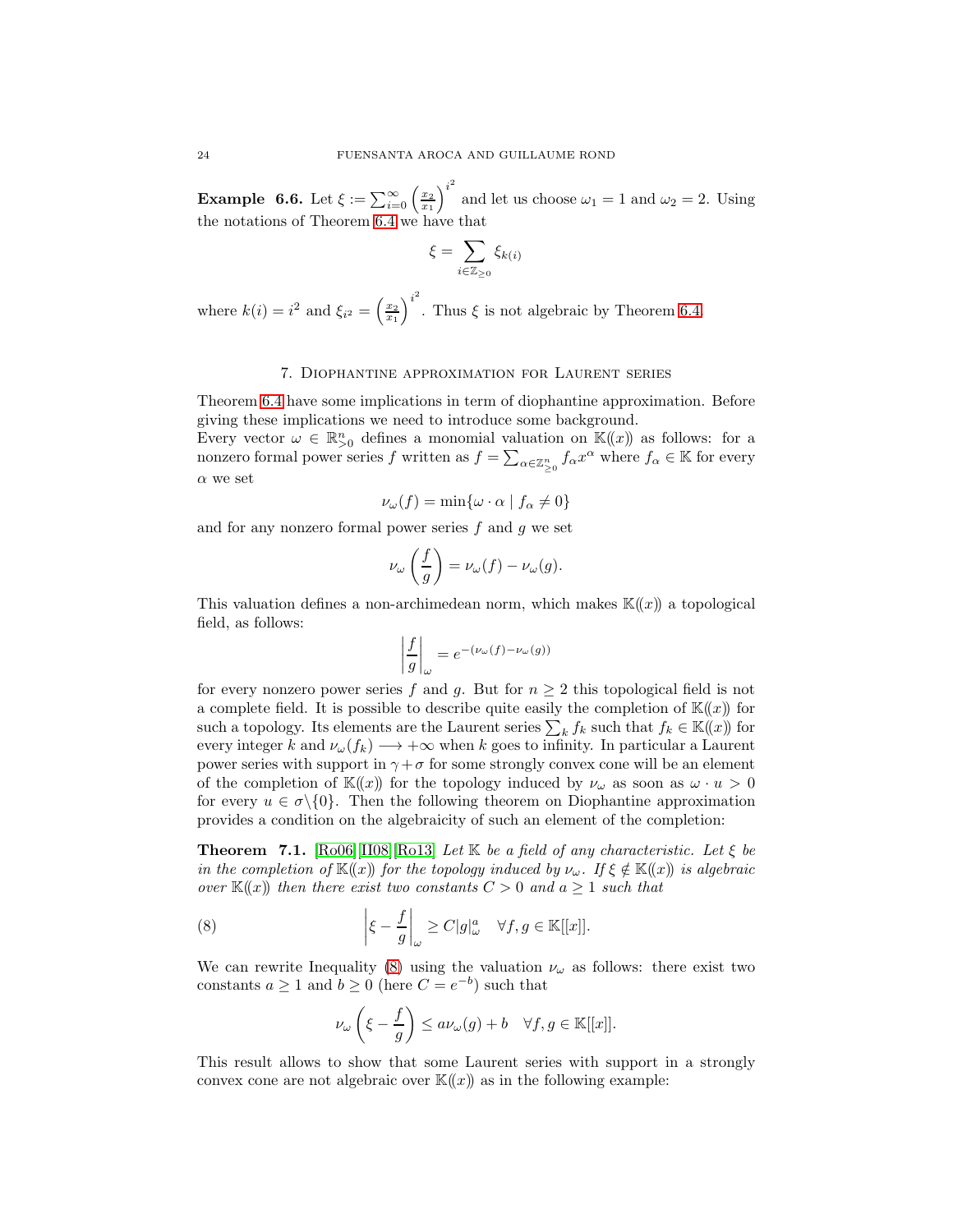<span id="page-24-0"></span>**Example 7.2.** Here  $n = 2$ . We set

$$
\sigma := (-1,1)\mathbb{R}_{\geq 0} + (1,0)\mathbb{R}_{\geq 0} \subset \mathbb{R}^2.
$$

This is a strongly convex cone of  $\mathbb{R}^2$ . Let us consider the following Laurent series with support in  $\sigma$ :

$$
\xi := \sum_{i=0}^{\infty} \left(\frac{x_2}{x_1}\right)^{i!}.
$$

Then  $\xi$  is an element of the completion of  $\mathbb{K}(\!(x)\!)$  for the topology induced by  $\nu_\omega$  for any  $\omega = (\omega_1, \omega_2) \in \mathbb{R}_{>0}^2$  such that  $\omega_2 > \omega_1$ . Moreover

$$
\nu_{\omega}\left(\xi-\sum_{i=0}^N\left(\frac{x_2}{x_1}\right)^{i!}\right)=(N+1)!(\omega_2-\omega_1)=\frac{\omega_2-\omega_1}{\omega_1}(N+1)\nu_{\omega}(x_1^{N!})\quad\forall N\in\mathbb{Z}_{\geq 0}.
$$

Thus there do not exist constants a and b such that

$$
a\nu_{\omega}(x_1^{N!}) + b \ge \nu_{\omega}\left(\xi - \sum_{i=0}^N \left(\frac{x_2}{x_1}\right)^{i!}\right) \quad \forall N \in \mathbb{Z}_{\ge 0}.
$$

Hence  $\xi$  is not algebraic over  $\mathbb{K}(\!(x)\!)$  by Theorem [7.1.](#page-23-2)

Here the key argument is that Theorem [7.1](#page-23-2) implies that the ratio of the valuations of two nonzero consecutive terms in the expansion of a given algebraic Laurent series is bounded. So we remark that Theorem [6.4](#page-22-0) provides a stronger criterion of algebraicity in characteristic zero.

We can give an analogy with the problem of transcendence of real numbers. Here the analogue of  $\mathbb{K}[[x]]$  (resp.  $\mathbb{K}((x))$ , resp. its completion for the topology induced by  $\nu_{\omega}$ ) is  $\mathbb{Z}$  (resp.  $\mathbb{Q}$ , resp. the completion of  $\mathbb{Q}$  for the usual topology induced by the absolute value, i.e. R). The analogue of Theorem [7.1](#page-23-2) is the classical Liouville's Theorem which allows to prove exactly as done in Example [7.2](#page-24-0) that a real number as  $\sum_{i=0}^{\infty} \frac{1}{2^{i!}}$  is transcendental (see [\[La66\]](#page-29-19) for Liouville's Theorem). Let us stress the fact that this analogy has some limits. Indeed in Theorem [7.1](#page-23-2) one cannot take  $a = [\mathbb{K}(x)][\xi] : \mathbb{K}(x)]$  as in Liouville's Theorem as seen in [\[Ro06\]](#page-30-4), while Roth's Theorem allows us to replace a by any constant  $a' > 2$  in the classical case. In fact the main difference between the two situations is that  $\mathbb{Z}^*$  is in the complement of the unit open ball of  $\mathbb R$  while  $\mathbb K[[x]]$  is included in a unit open ball

in the completion of  $\mathbb{K}(x)$ . In particular the proof of Theorem [7.1](#page-23-2) is completely different from the proof of Liouville's Theorem. Indeed the key fact of the proof of Liouville's Theorem is that  $\mathbb{Z}^*$  is in the complement of the unit open ball of R. The fact that the Diophantine approximation Liouville's Theorem holds in the setting of power series in spite of this main difference is a striking fact and a strong motivation for a deeper investigation of this mysterious analogy.

Remark 7.3. One can push further this analogy and remark that it is well known that Liouville's Theorem cannot be used to prove that some numbers as  $\sum_{i=0}^{\infty} \frac{1}{2^i}$  $2^{i^2}$ are transcendental since they are not well enough approximated by rationals. In fact the transcendence of this real number has been proven relatively recently by Y. Nesterenko (see [\[Ne96a\]](#page-29-20) or [\[Ne96b\]](#page-29-21)) while it has been an open problem for more than one century. In fact the original Nesterenko theorem concerns the algebraic independence of 4 modular functions when they are evaluated at points in the open unit disc. One corollary of this fact is that the series  $\sum_i \frac{1}{q^{i'}}$  $\frac{1}{q^{i^2}}$  is transcendental over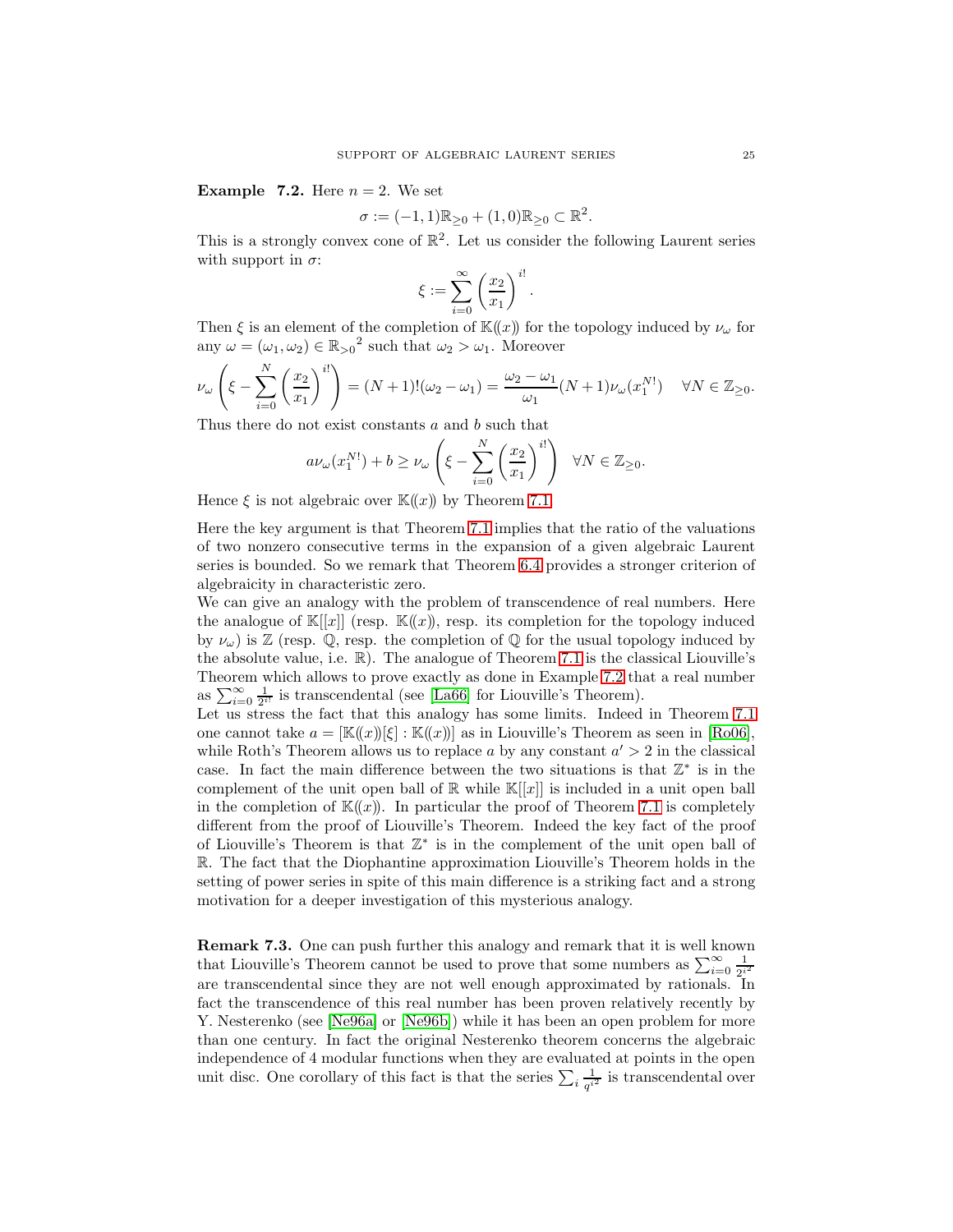the rational numbers for every algebraic complex number  $q$  in the open unit disc. This is an example of a transcendental real number whose sequence of truncations in basis  $q$  for some integer  $q$  does not converge too quickly.

So Theorem [6.4](#page-22-0) can be seen as a kind of non-archimedean analogue of Nesterenko's Theorem. In fact it is more general than this Nesterenko's Theorem since it applies to any  $\xi$  whose sequence of truncations does not converge too quickly to  $\xi$ .

Let us remark that in Theorem [7.1](#page-23-2) the inequality remains true if we replace a by a greater constant. But the smaller is a, worse  $\xi$  is approximated by elements of  $\mathbb{K}(\!(x)\!).$ 

Using Theorem [6.4](#page-22-0) we can prove the following Diophantine approximation type result asserting that for a given algebraic element  $\xi$ , there exists a well chosen norm  $|\cdot|_{\nu_{\omega}}$ , such that the constant a of Theorem [7.1](#page-23-2) can be chosen equal to 1 (in the case where  $\xi$  is approximated by elements of the form  $\frac{g}{x^{\beta}}$  with  $g \in \mathbb{K}[[x]]$ and  $\beta \in \mathbb{Z}_{\geq 0}^n$  with this norm. This means that  $\xi$  is very badly approximated by elements of the form  $\frac{g}{x^{\beta}}$  for this particular norm.

<span id="page-25-0"></span>**Theorem** 7.4. Let  $\xi \in \mathbb{K}[[\sigma]]_{x_1 \cdots x_n} \backslash \mathbb{K}[[x]]_{x_1 \cdots x_n}$  be algebraic over  $\mathbb{K}[[x]]$  where  $\sigma$ is a strongly convex cone containing the first orthant and  $\mathbb{K}$  is a characteristic zero field. Then there exist a strongly convex cone  $\sigma' \subset \sigma$  containing the first orthant with  $\xi \in \mathbb{K}[[\sigma']]_{x_1\cdots x_n}$ ,  $\omega \in \text{Int}(\sigma'^{\vee})$  and a constant  $b \in \mathbb{R}$  such that for all  $g \in \mathbb{K}[[x]]$ and all  $\beta \in \mathbb{Z}_{\geq 0}^n$  we have that

<span id="page-25-1"></span>(9) 
$$
\nu_{\omega}\left(\xi-\frac{g}{x^{\beta}}\right)\leq \omega\cdot\beta+b
$$

or equivalently

(10) 
$$
\left|\xi - \frac{g}{x^{\beta}}\right|_{\nu_{\omega}} \ge C|x^{\beta}|_{\nu_{\omega}}
$$

where  $C = e^{-b}$ .

*Proof.* Let  $\xi_1, \xi_2 \in \mathbb{K}[[\sigma]]_{x_1\cdots x_n}$  be such that  $\text{Supp}(\xi_1) \cap \text{Supp}(\xi_2) = \emptyset$ . Then we have for every  $\beta \in \mathbb{Z}_{\geq 0}^n$ (11)

$$
\sup_{g \in \mathbb{K}[[x]]} \nu_{\omega} \left( \xi_1 + \xi_2 - \frac{g}{x^{\beta}} \right) = \min \left\{ \sup_{g_1 \in \mathbb{K}[[x]]} \nu_{\omega} \left( \xi_1 - \frac{g_1}{x^{\beta}} \right), \sup_{g_2 \in \mathbb{K}[[x]]} \nu_{\omega} \left( \xi_2 - \frac{g_2}{x^{\beta}} \right) \right\}.
$$

Thus if there exists a constant b such that for all  $g_1 \in \mathbb{K}[[x]]$  and all  $\beta \in \mathbb{Z}_{\geq 0}^n$  we have

$$
\nu_{\omega}\left(\xi_1-\frac{g_1}{x^{\beta}}\right)\leq {\omega}\cdot{\beta}+b
$$

then

$$
\nu_\omega\left(\xi_1+\xi_2-\frac{g}{x^\beta}\right)\leq \omega\cdot \beta+b\quad \forall g\in \mathbb{K}[[x]],\; \forall \beta\in \mathbb{Z}_{\geq 0}^n.
$$

Hence in order to prove Inequality  $(9)$  we are allowed to replace  $\xi$  by a power series  $\xi_1 \in \mathbb{K}[[\sigma]]_{x_1\cdots x_n}$  such that there exists  $\xi_2 \in \mathbb{K}[[\sigma]]_{x_1\cdots x_n}$  with  $\text{Supp}(\xi_1) \cap \text{Supp}(\xi_2) =$  $\emptyset$  and  $\xi_1 + \xi_2 = \xi$ . In particular, using the notations of Proposition [6.2,](#page-20-3) since  $\xi = \xi_{\gamma+L} + \xi_2$  where  $\text{Supp}(\xi_2) \cap (\gamma + L) = \emptyset$ , we can assume that  $\xi = \xi_{\gamma+L}$ . Moreover  $\sigma'$  will denote the cone given in Proposition [6.2,](#page-20-3) so L is a vertex of  $\sigma'$ .

So from now on we assume that  $\text{Supp}(\xi) \subset \gamma + L$ . Thus, by Lemma [6.3](#page-20-2) we can write  $\xi = x^{\gamma} F(x^{\nu})$  for some algebraic power series  $F(T)$  that is not a polynomial and,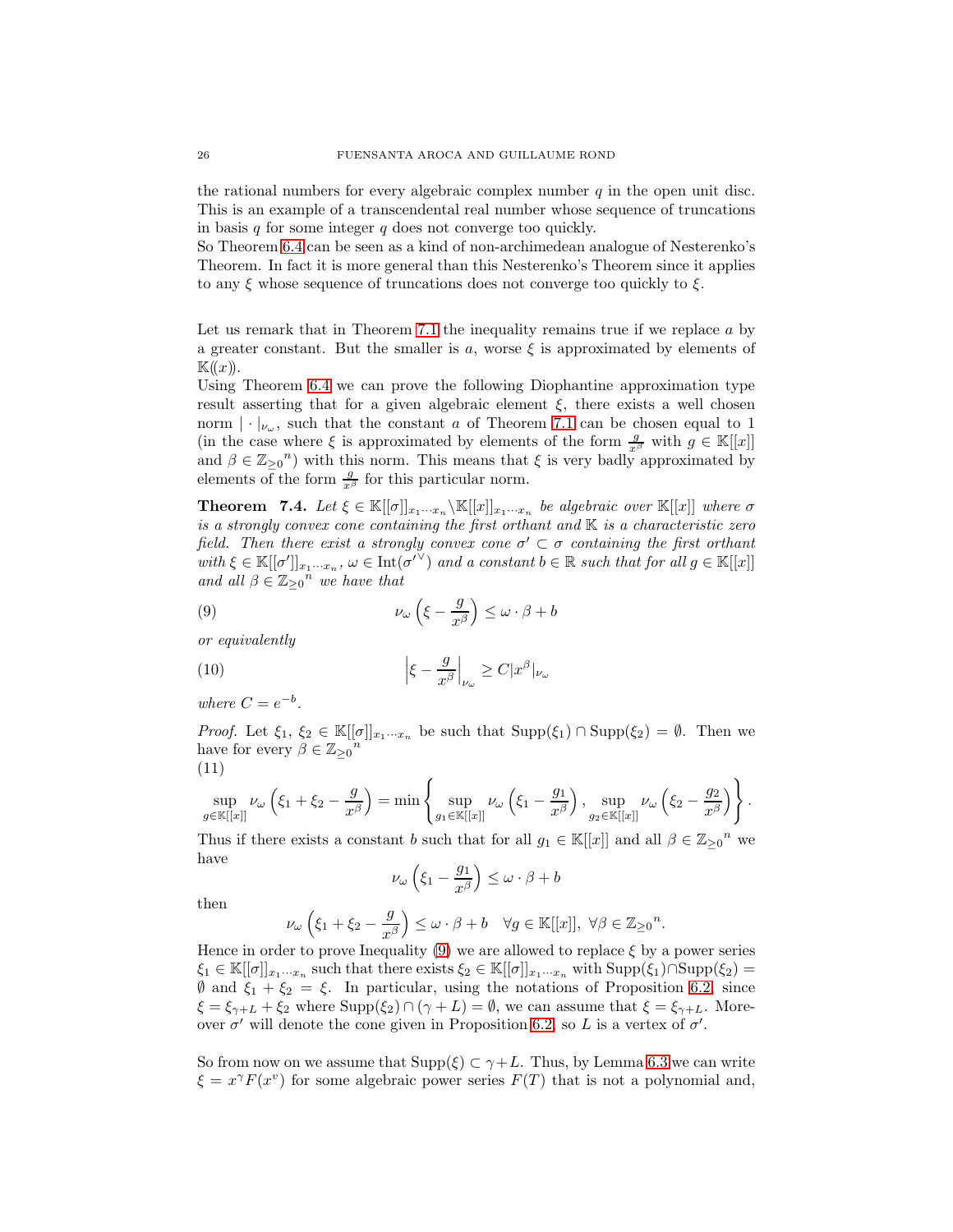by Remark [5.16,](#page-20-1)  $v \in \mathbb{Z}^n$  is a direction vector of L whose coordinates are coprime and it has at least one positive and one negative coordinate.

Let us write

<span id="page-26-0"></span>
$$
F(T) = \sum_{m \in \mathbb{Z}_{\geq 0}} a_m T^m.
$$

As discussed in the proof of Theorem [6.4,](#page-22-0) there exist natural numbers C and M such that, for every  $m > M$ , we have that

(12) 
$$
\{i \mid a_i \neq 0, i \in \{m, m+1, \dots, m+C\}\} \neq \emptyset.
$$

Take  $\beta \in \mathbb{Z}_{\geq 0}^n$  and let  $\omega \in \mathbb{Z}_{> 0}^n$  be such that  $\omega \cdot v > 0$ . Then (13)

<span id="page-26-1"></span>
$$
\sup_{g \in \mathbb{K}[[x]]} \nu_{\omega} \left( \xi x^{\beta} - g \right) = \sup_{g \in \mathbb{K}[[x]]} \nu_{\omega} \left( \sum_{m} a_m x^{m v + \beta + \gamma} - g \right) = \nu_{\omega} (a_{m_0} x^{m_0 v + \beta + \gamma})
$$

where

$$
m_0 = \min\{m \in \mathbb{Z}_{\geq 0} / a_m \neq 0 \text{ and } mv + \beta + \gamma \notin \mathbb{Z}_{\geq 0}^n\}.
$$

By permuting the coordinates of v, denoted by  $v_1, \ldots, v_n$ , we may assume that there exists an integer k such that  $v_i < 0$  for  $i \leq k$ ,  $v_i \geq 0$  for  $i > k$  and  $v_n > 0$ . In this case  $mv + \beta + \gamma \notin \mathbb{Z}_{\geq 0}^n$  if and only if at least one of the following three situations arises:

- (i) for some  $i > k$ ,  $v_i > 0$  and  $mv_i + \beta_i + \gamma_i < 0$ ,
- (ii) for some  $i > k$ ,  $v_i = 0$  and  $\beta_i + \gamma_i < 0$ ,
- (iii) for some  $i \leq k$ ,  $mv_i + \beta_i + \gamma_i < 0$ .

In Case (i) we have that  $m < -\frac{\beta_i + \gamma_i}{v_i} \leq -\frac{\gamma_i}{v_i}$ , since  $\beta_i \geq 0$ , and  $\beta_i < -\gamma_i$ . In Case (ii) we have that  $\beta_i < -\gamma_i$ .

Case (iii) is equivalent to

$$
m > \min_{1 \leq i \leq k} \left\{ \frac{\beta_i + \gamma_i}{-v_i} \right\}.
$$

Thus we have that

$$
m_0 \le \max\{M_1, M_2, M_3\} \le M_1 + M_2 + M_3
$$

where  $M_1 = \max\left\{-\frac{\gamma_i}{v_i} \mid v_i > 0 \text{ and } \gamma_i < 0\right\}$ ,  $M_2 = \text{ord}_T(F(T))$  and  $M_3 = \min \left\{ m \in \mathbb{Z}_{\geq 0} \mid a_m \neq 0 \text{ and } m \geq \left| \min_{1 \leq i \leq k} \left\{ \frac{\beta_i + \gamma_i}{-n} \right\} \right| + 1 \right\}$ 

$$
m_3 = \min\left\{m \in \mathbb{Z}_{\geq 0} \mid a_m \neq 0 \text{ and } m \geq \left\lfloor \frac{\min\{2k\}}{1 \leq i \leq k} \left\{ \frac{-v_i}{-v_i} \right\} \right\rfloor + 1\right\}
$$

$$
\leq \min\left\{m \in \mathbb{Z}_{\geq 0} \mid a_m \neq 0 \text{ and } m \geq \left\lfloor \frac{\min\{2k\}}{1 \leq i \leq k} \left\lfloor \frac{\beta_i + \gamma_i}{-v_i} \right\} \right\rfloor + 1\right\}
$$

where  $|c|$  denotes the integer part of a real number c. Exactly as shown in the proof of Theorem [6.4,](#page-22-0) by [\(12\)](#page-26-0) we have that

$$
M_3 \le \lfloor A(\beta) \rfloor + 1 + 2C + M
$$

where

$$
A(\beta) := \min_{1 \leq i \leq k|\beta_i + \gamma_i > 0} \left\{ \frac{\beta_i + \gamma_i}{-v_i} \right\}.
$$

Then by [\(13\)](#page-26-1) we have that

$$
\sup_{g\in\mathbb{K}[[x]]}\nu_\omega\left(\xi x^\beta-g\right)\leq \left(\lfloor A(\beta)\rfloor+1+2C+M+M_1+M_2\right)\omega\cdot v+\omega\cdot(\beta+\gamma).
$$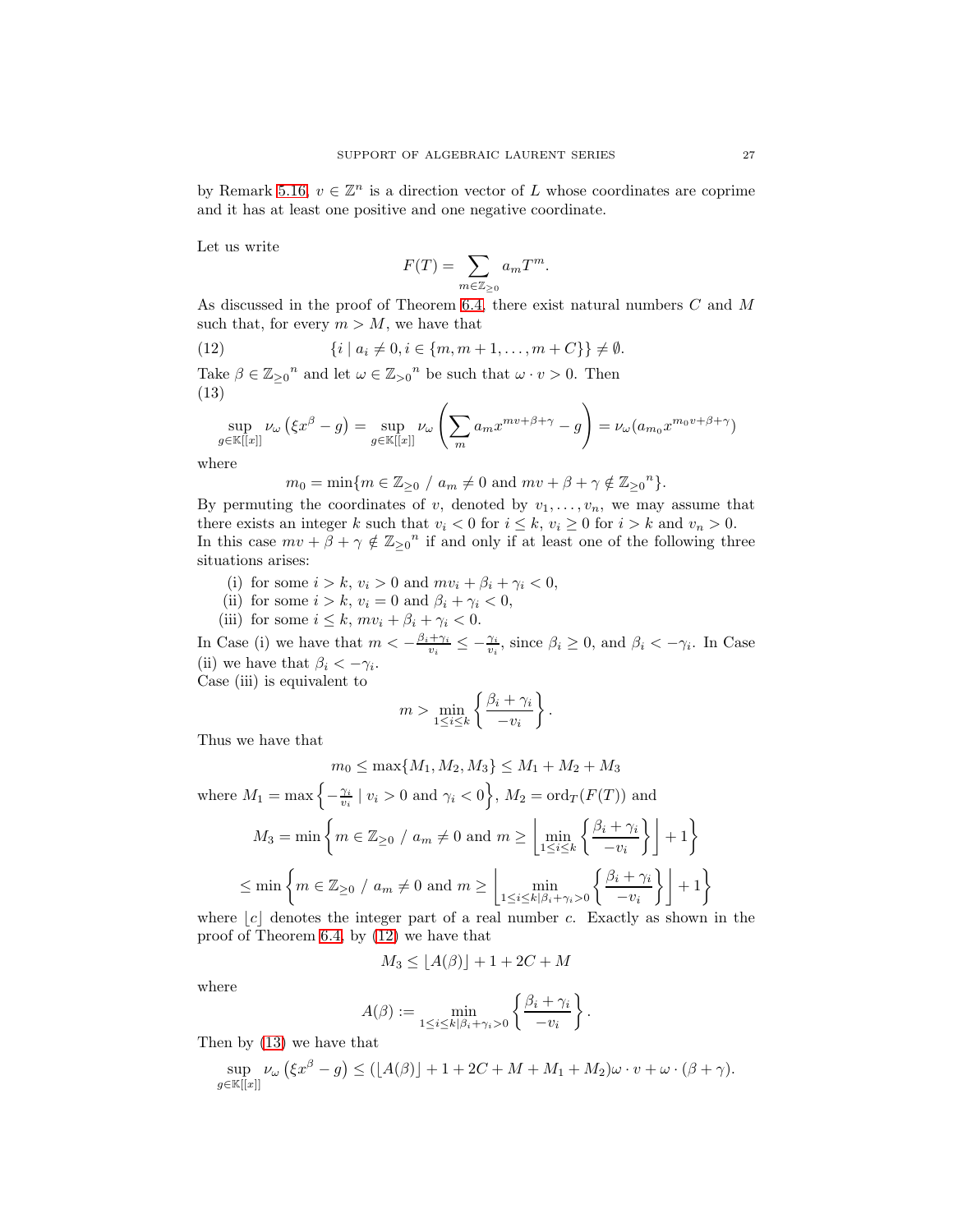Let  $i_0 \leq k$  be such that  $\min_{1 \leq i \leq k | \beta_i + \gamma_i > 0}$  $\int \beta_i + \gamma_i$  $-v_i$  $= \frac{\beta_{i_0} + \gamma_{i_0}}{\gamma_{i_0}}$  $\frac{0^{17}}{10}$ . From now on let us choose  $\omega \in \text{Int}(\sigma^{\prime\vee})$  satisfying the conclusion of Lemma [7.5](#page-27-0) given below (with  $\tau = \sigma'$ ). In particular we have that

$$
\lfloor A(\beta) \rfloor \omega \cdot v \le \frac{\beta_{i_0} + \gamma_{i_0}}{-v_{i_0}} \omega \cdot v \le \omega_{i_0} (\beta_{i_0} + \gamma_{i_0})
$$

since  $\beta_{i_0} + \gamma_{i_0} > 0$ . But since  $\omega \in \sigma^{\prime\prime}$  and  $\mathbb{R}_{\geq 0}^n \subset \sigma'$  then  $\omega_i \geq 0$  for all *i*. Thus we have that

$$
\omega_{i_0}(\beta_{i_0} + \gamma_{i_0}) \leq \omega \cdot \beta + \omega_{i_0} \gamma_{i_0}.
$$

Hence we obtain

sup  $\sup_{g\in\mathbb{K}[[x]]}\nu_\omega\left(\xi x^\beta-g\right)\leq 2\omega\cdot\beta+(1+2C+M+M_1+M_2)\omega\cdot v+\omega\cdot\gamma+\omega_{i_0}\gamma_{i_0}.$ 

or

$$
\sup_{g\in\mathbb{K}[[x]]}\nu_\omega\left(\xi-\frac{g}{x^\beta}\right)\leq \omega\cdot \beta+(1+2C+M+M_1+M_2)\omega\cdot v+\omega\cdot \gamma+\omega_{i_0}\gamma_{i_0}.
$$

This proves the corollary with  $b := (1 + 2C + M + M_1 + M_2)\omega \cdot v + \omega \cdot \gamma + \omega_{i_0} \gamma_{i_0}$ . Ď

<span id="page-27-0"></span>**Lemma 7.5.** Let  $\tau$  be a strongly convex rational cone containing  $\mathbb{R}_{\geq 0}^n$  and let  $v \in \tau$  be a vertex of  $\tau$ . Let us assume that there exists  $k < n$  with  $v_i < 0$  for  $i \leq k$ and  $v_i \geq 0$  for  $i > k$ . Then there exists  $\omega \in \tau^{\vee}$  such that

$$
0 < \omega \cdot v < -\omega_j v_j \quad \forall j \leq k.
$$

*Proof.* For  $1 \leq i \leq k$  let us denote

$$
v^{(i)} := (v_1, \ldots, v_{i-1}, 2v_i, v_{i+1}, \ldots, v_n)
$$

and let  $\tau'$  be the cone generated by  $v^{(1)}, \ldots, v^{(k)}$ . We claim that

$$
\tau \cap \tau' = \{0\}.
$$

Indeed let  $\nu \in \tau \cap \tau'$ . Then we can write

$$
\nu = \sum_{i=1}^{k} \lambda_i v^{(i)}
$$

for some  $\lambda_i \geq 0$ . Thus we easily check that

$$
\nu = (\lambda_1 v_1, \lambda_2 v_2, \dots, \lambda_k v_k, 0 \dots, 0) + (\sum_{i=1}^k \lambda_i)v.
$$

If  $\sum_{i=1}^{k} \lambda_i \neq 0$  this implies that

$$
v = \frac{1}{\sum_{i=1}^{k} \lambda_i} \nu + \frac{1}{\sum_{i=1}^{k} \lambda_i} (-\lambda_1 v_1, -\lambda_2 v_2, \cdots, -\lambda_k v_k, 0, \dots, 0) \in \tau
$$

is not a vertex of  $\tau$  since  $\nu \in \tau$  and the  $v_i$  are negative for  $1 \leq i \leq k$ . Thus  $\sum_{i=1}^{k} \lambda_i = 0$  and  $\lambda_i = 0$  for all  $1 \leq i \leq k$ . This proves that  $\nu = 0$ .

Let  $\omega \in \mathbb{R}^n$  such that  $\omega \in \text{Int}_{rel}(-\tau^{\prime\vee})$  and  $\omega \in \text{Int}_{rel}(\tau^{\vee})$ , i.e. the hyperplane defined by  $\omega$  separates  $\tau$  and  $\tau'$ . Then  $\omega \cdot \nu > 0$  for all  $\nu \in \tau \setminus \{0\}$  and  $\omega \cdot v^{(i)} < 0$ for all  $1 \leq i \leq k$ . This proves the lemma.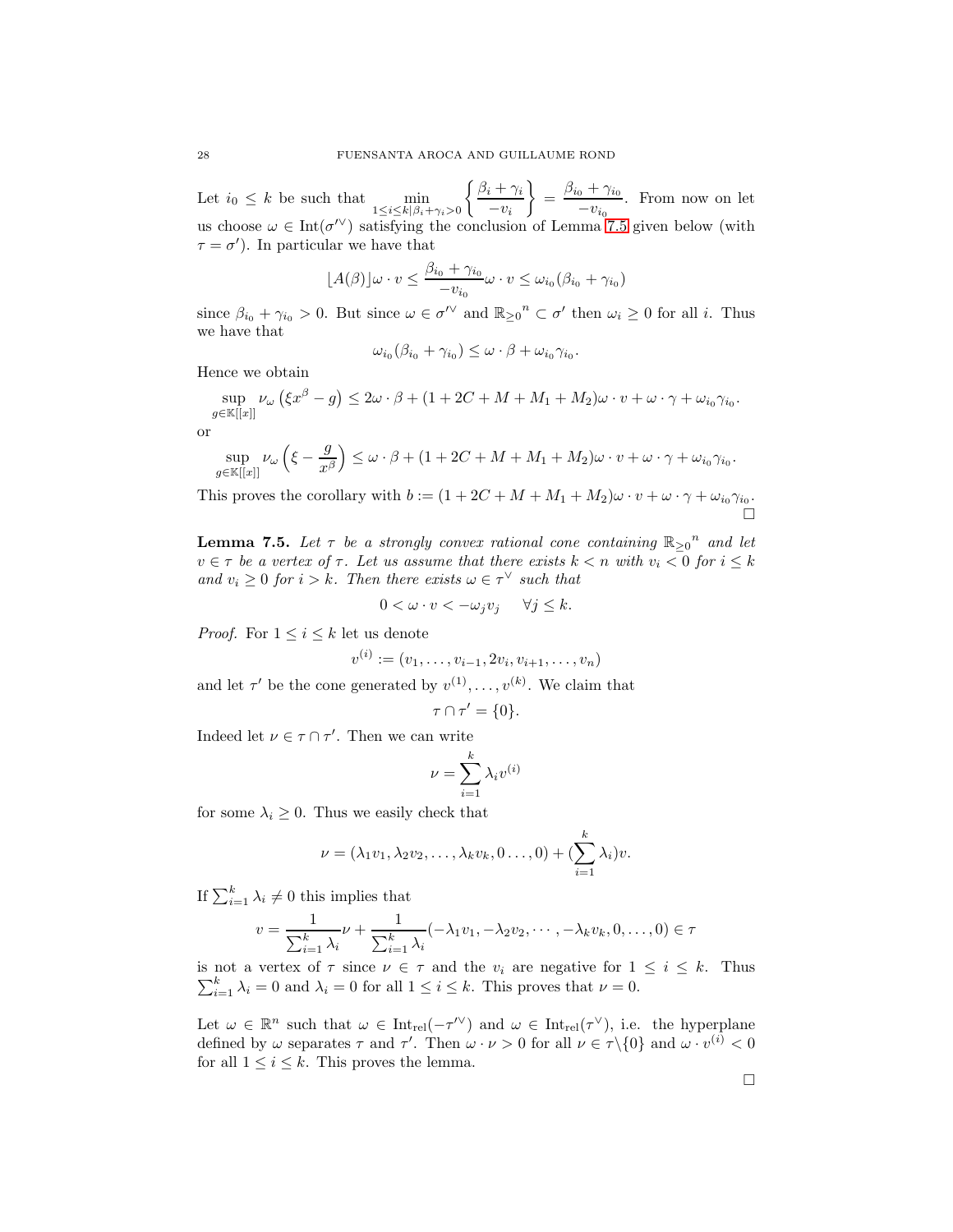**Example 7.6.** Set  $P(T) = x_1^2 T^2 - (x_1^2 + x_2^2)$ . If the  $a_k \in \mathbb{Q}^*$  are the coefficients of the following Taylor expansion:

$$
\sqrt{1+U} = 1 + a_1U + a_2U + \dots + a_kU^k + \dots
$$

then the element

$$
\xi := 1 + a_1 \frac{x_1}{x_2} + a_2 \frac{x_1^2}{x_2^2} + \dots + a_k \frac{x_1^k}{x_2^k} + \dots \in \mathbb{K}[[\sigma]]
$$

is a root of  $P(T)$  where  $\sigma$  is the cone generated by  $(1,0), (0,1)$  and  $(1,-1)$ . Let  $\omega \in \sigma^{\vee}$ . Let  $N \in \mathbb{Z}_{>0}$ . Then we have

$$
\nu_{\omega}\left(\xi - \left(1 + \sum_{k=1}^{N} a_k \frac{x_1^k}{x_2^k}\right)\right) = (N+1)(\omega_1 - \omega_2).
$$

On the other hand we can write

$$
1 + \sum_{k=1}^{N} a_k \frac{x_1^k}{x_2^k} = \frac{f_N}{x_2^N}
$$

for some polynomial  $f_N \in \mathbb{K}[x_1, x_2]$ . Thus

$$
\nu_{\omega}\left(\xi - \left(1 + \sum_{k=1}^{N} a_k \frac{x_1^k}{x_2^k}\right)\right) / \nu_{\omega}(x_2^N) = \frac{N+1}{N} \frac{\omega_1 - \omega_2}{\omega_2} \xrightarrow[N \to \infty]{} \frac{\omega_1 - \omega_2}{\omega_2}
$$

and this last term is equal to 1 if and only if  $\omega_1 = 2\omega_2$ . This shows that there exists only one  $\omega \in \sigma^{\vee}$  (up to multiplication by a positive scalar) satisfying Theorem [7.4.](#page-25-0)

Now let us pick such a  $\omega$ , for instance  $\omega = (2, 1)$ . We have that  $\xi \in \mathbb{K}[[\tau]]$  for any strongly convex cone  $\tau$  containing  $\sigma$ . For instance we can consider the cone  $\tau$ generated by  $\sigma$  and (−2, 3). It is straightforward to check that  $\tau$  is strongly convex but  $\omega \notin \tau^{\vee}$  since  $\omega \cdot (-2, 3) = -1$ . This shows that, in Theorem [7.4,](#page-25-0) we may need to replace  $\sigma$  by a smaller cone  $\sigma'$ .

**Example 7.7.** Let  $K$  be a field of characteristic  $p > 0$ . We define

$$
\xi := \sum_{k \in \mathbb{Z}_{\geq 0}} x_1^{p^k} x_2^{-p^k}.
$$

This is a power series whose support is in  $\sigma = \{(i, j) \in \mathbb{R}^2 / i \geq 0, i + j \geq 0\}$ . This power series is obviously a root of

$$
P(T):=T^p-T+\frac{x_1}{x_2}.
$$

Thus  $\xi \in \mathbb{K}[[\sigma]]_{x_1\cdots x_n} \setminus \mathbb{K}[[x]]_{x_1\cdots x_n}$  is algebraic over  $\mathbb{K}[[x]]$  but it is straightforward to check that Theorem [6.4](#page-22-0) is not satisfied.

On the other hand for  $\omega = (\omega_1, \omega_2) \in \text{Int}(\sigma^{\vee})$  (i.e  $\omega$  satisfies  $\omega_1 > \omega_2 > 0$ ) and  $(\beta_1, \beta_2) \in \mathbb{Z}_{\geq 0}^2$  we have

$$
\sup_{g \in \mathbb{K}[[x]]} \nu_{\omega} \left( \xi x_1^{\beta_1} x_2^{\beta_2} - g \right) = \omega \cdot (p^{k_0} + \beta_1, -p^{k_0} + \beta_2)
$$

where  $k_0 = \min\{k \in \mathbb{Z}_{\geq 0} / -p^k + \beta_2 < 0\}$ . In particular we have that

$$
-p^{k_0-1} + \beta_2 \ge 0.
$$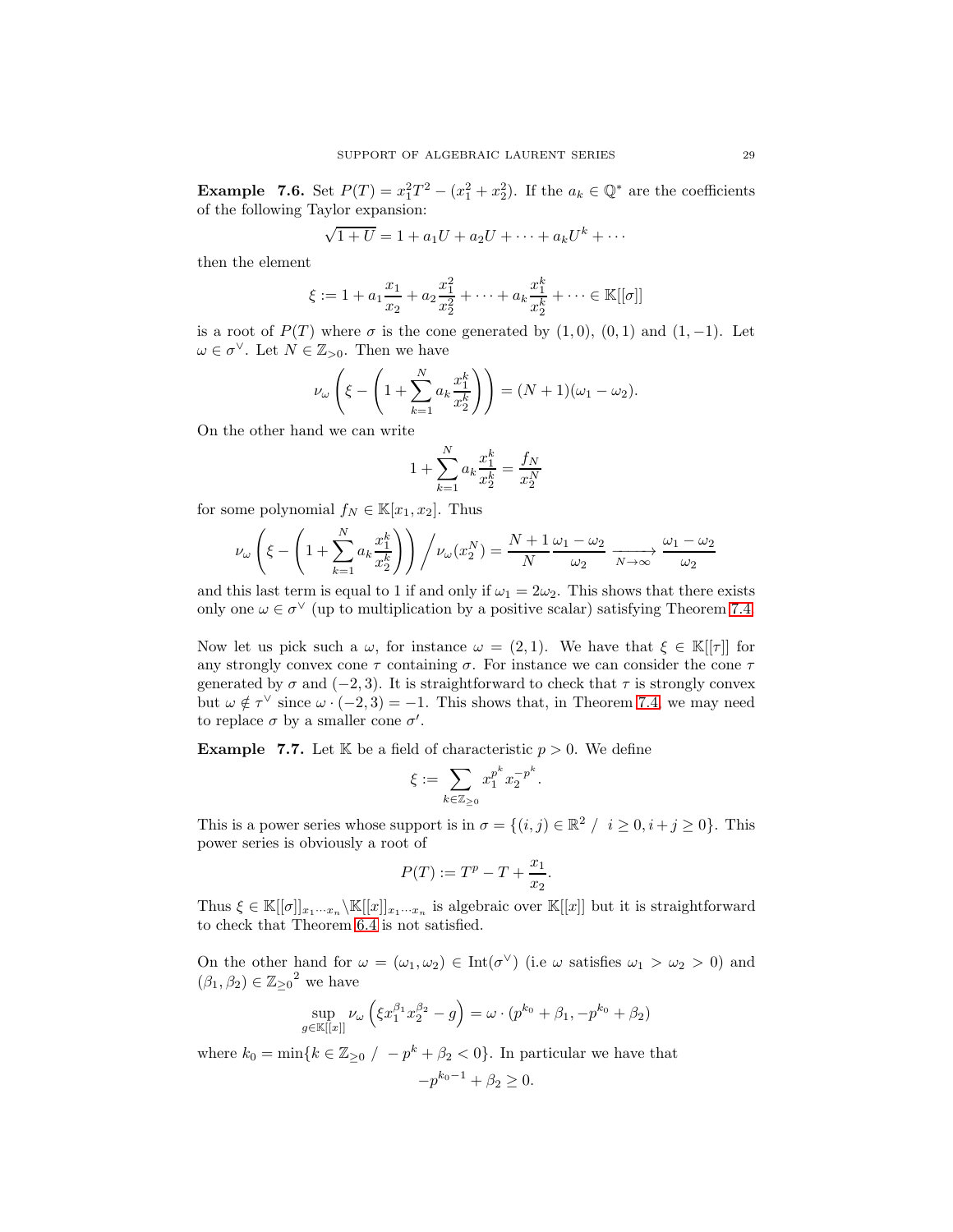Thus we have

$$
\sup_{g \in \mathbb{K}[[x]]} \nu_{\omega} \left( \xi x_1^{\beta_1} x_2^{\beta_2} - g \right) = \omega \cdot (p^{k_0}, -p^{k_0}) + \omega \cdot \beta = (\omega_1 - \omega_2) p^k + \omega \cdot \beta
$$

$$
\leq (\omega_1 - \omega_2)p\beta_2 + \omega \cdot \beta.
$$

Hence for  $\omega = (p+1, p)$  we see that

$$
\sup_{g \in \mathbb{K}[[x]]} \nu_{\omega} \left( \xi - \frac{g}{x_1^{\beta_1} x_2^{\beta_2}} \right) \le p\beta_2 = \omega_2 \beta_2 \le \omega \cdot \beta.
$$

This proves that Theorem [7.4](#page-25-0) remains valid for  $\xi$ . So it is a natural open question to know if Theorem [7.4](#page-25-0) remains valid in general in positive characteristic.

### <span id="page-29-0"></span>**REFERENCES**

- <span id="page-29-6"></span>[AB12] B. Adamczewski, J. Bell, On vanishing coefficients of algebraic power series over fields of positive characteristic, Invent. Math., 187, (2012), 343-393.
- <span id="page-29-3"></span>[AI09] F. Aroca, G. Ilardi, A family of algebraically closed fields containing polynomials in several variables, Comm. Algebra, 37, (2009), no. 4, 1284-1296.
- <span id="page-29-10"></span>[Du15] S. Dutter, Gaps in Taylor series of algebraic functions, Bull. Aust. Math. Soc., 91, (2015), no. 3, 412-418.
- <span id="page-29-4"></span>[EKL04] M. Einsiedler, M. Kapranov, D. Lind, Non-Archimedean amoebas and Tropical varieties, Lecture Notes in Math 1853, Springer Verlag, Berlin, Heidelberg, New York, 2004.
- <span id="page-29-12"></span>[EI06] G. Ewald, M. Ishida, Completion of real fans and Zariski-Riemann spaces, Tohoku Math. J. (2), 58, (2006), no. 2, 189-218.
- [EP05] A. J. Engler, A. Prestel, Valued fields, Springer Monographs in Mathematics, Springer-Verlag, Berlin, 2005.
- <span id="page-29-9"></span>[Fa98] E. Fabry, Sur les points singuliers d'une fonction donnée par son développement en série et l'impossibilité du prolongement analytique dans des cas très généraux, Ann. Sci. Éc. Norm.  $Supér, 13, (1896), 367-399.$
- <span id="page-29-11"></span>[Fu93] W. Fulton, Introduction to toric varieties, Annals of Mathematics Studies 131, Princeton University Press, 1993.
- <span id="page-29-2"></span>[Go00] P. D. González Pérez, Singularités quasi-ordinaires toriques et polyèdre de Newton du discriminant, Canad. J. Math., 52, (2000), 348-368.
- <span id="page-29-13"></span>[GT14] P. González Pérez, B. Teissier, Toric geometry and the Semple-Nash modification, Rev. R. Acad. Cienc. Exactas Fís. Nat. Ser. A Math. RACSAM, 108, (2014), no. 1, 1-48.
- <span id="page-29-5"></span>[HM17] M. Hickel, M. Matusinski, About algebraic Puiseux series in several variables, [arXiv:1702.03709v](http://arxiv.org/abs/1702.03709)2.
- <span id="page-29-18"></span>[II08] H. Ito, S. Izumi, Diophantine inequality for equicharacteristic excellent Henselian local domains, C. R. Math. Acad. Sci. Soc. R. Can., 30, (2008), no. 2, 48-55.
- <span id="page-29-7"></span>[Ke01] K. Kedlaya, The algebraic closure of the power series field in positive characteristic, Proc. Amer. Math. Soc., 129, (2001), no. 12, 3461-3470.
- <span id="page-29-17"></span>[Li89] L. Lipshitz, D-finite power series, *J. Algebra*, **122**, (1989), no. 2, 353-373.
- <span id="page-29-19"></span>[La66] S. Lang, Introduction to diophantine approximations, Addison-Wesley Publishing Co., Reading, Mass.-London-Don Mills, Ont. 1966.
- <span id="page-29-1"></span>[Mc95] J. McDonald, Fiber polytopes and fractional power series, Journal of Pure and applied Algebra, 104, (1995), 213-233.
- <span id="page-29-20"></span>[Ne96a] Y. Nesterenko, Modular functions and transcendence problems, C. R. Acad. Sci., Paris, Sér. I, 322, No.10, (1996), 909-914.
- <span id="page-29-21"></span>[Ne96b] Y. Nesterenko, Modular functions and transcendence questions, Mat. Sb., 187, (1996), no. 9, 65-96; translation in Sb. Math., 187, (1996), no. 9, 1319-1348.
- <span id="page-29-14"></span>[Neu49] B.H. Neumann, On ordered division rings, Trans. Amer. Math. Soc., 66, (1949), 202-252.
- <span id="page-29-16"></span>[Ra68] F. J. Rayner, An algebraically closed field, Glasgow Math. J., 9, (1968), 146-151.
- <span id="page-29-8"></span>[Ra74] F. J. Rayner, Algebraically closed fields analogous to fields of Puiseux series, J. London Math. Soc. 8, (1974), no 2, 504-506.
- <span id="page-29-15"></span>[Ri92] P. Ribenboim, Fields: algebraically closed and others, Manuscripta Math., 75, (1992), 115-150.